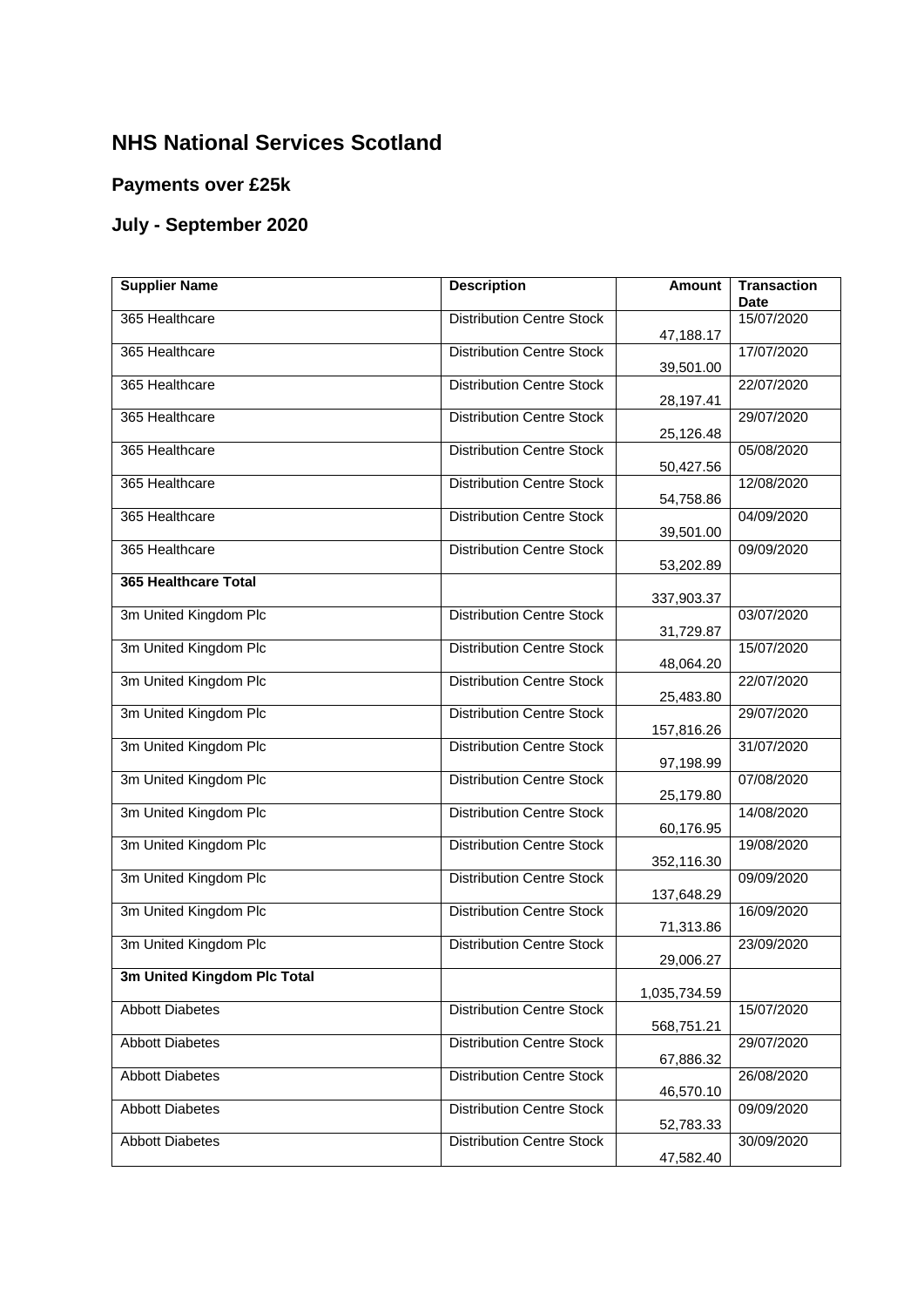| <b>Supplier Name</b>                      | <b>Description</b>               | <b>Amount</b>            | <b>Transaction</b><br>Date |
|-------------------------------------------|----------------------------------|--------------------------|----------------------------|
| <b>Abbott Diabetes Total</b>              |                                  | 783,573.36               |                            |
| Abbott Laboratories Ltd                   | <b>Distribution Centre Stock</b> | 121,547.32               | 29/07/2020                 |
| Abbott Laboratories Ltd                   | <b>Distribution Centre Stock</b> | 94,273.01                | 02/09/2020                 |
| Abbott Laboratories Ltd                   | <b>Distribution Centre Stock</b> | 27,519.60                | 18/09/2020                 |
| Abbott Laboratories Ltd                   | <b>Distribution Centre Stock</b> | 74,724.00                | 25/09/2020                 |
| Abbott Laboratories Ltd                   | <b>Distribution Centre Stock</b> | 115,985.27               | 30/09/2020                 |
| <b>Abbott Laboratories Ltd Total</b>      |                                  | 434,049.20               |                            |
| Aberdeen City Council                     | <b>Property Services</b>         | 115,456.17               | 17/07/2020                 |
| <b>Aberdeen City Council Total</b>        |                                  | 115,456.17               |                            |
| Accenture (uk) Limited                    | <b>IT Services</b>               |                          | 22/07/2020                 |
| Accenture (uk) Limited                    | <b>IT Services</b>               | 128,015.44<br>133,109.55 | 28/08/2020                 |
| Accenture (uk) Limited                    | <b>IT Services</b>               | 1,662,991.20             | 16/09/2020                 |
| Accenture (uk) Limited                    | <b>IT Services</b>               | 133,732.88               | 30/09/2020                 |
| <b>Accenture (uk) Limited Total</b>       |                                  |                          |                            |
| Acedag Ltd                                | <b>Distribution Centre Stock</b> | 2,057,849.07             | 01/07/2020                 |
| Acedag Ltd                                | <b>Distribution Centre Stock</b> | 41,390.28                | 10/07/2020                 |
| Acedag Ltd                                | <b>Distribution Centre Stock</b> | 51,257.76                | 22/07/2020                 |
| <b>Acedag Ltd Total</b>                   |                                  | 32,209.20                |                            |
| <b>Advanced Business Solutions</b>        | <b>IT Services</b>               | 124,857.24               | 08/07/2020                 |
| <b>Advanced Business Solutions Total</b>  |                                  | 105,385.04               |                            |
| Advanced Health And Care Ltd              | <b>IT Services</b>               | 105,385.04               | 29/07/2020                 |
| Advanced Health And Care Ltd              | <b>IT Services</b>               | 139,947.73               | 05/08/2020                 |
| <b>Advanced Health And Care Ltd Total</b> |                                  | 156,600.00               |                            |
| <b>Aecom Limited</b>                      | <b>Property Services</b>         | 296,547.73               | 08/07/2020                 |
| Aecom Limited                             | <b>Property Services</b>         | 76,862.40                | 16/09/2020                 |
| <b>Aecom Limited Total</b>                |                                  | 124,935.94               |                            |
| <b>Aguettant Ltd</b>                      | <b>Medical Equipment</b>         | 201,798.34               | 02/09/2020                 |
| <b>Aguettant Ltd Total</b>                |                                  | 54,501.60                |                            |
| Alcon Eye Care Uk Ltd                     | <b>Distribution Centre Stock</b> | 54,501.60                | 12/08/2020                 |
| Alcon Eye Care Uk Ltd Total               |                                  | 29,103.60                |                            |
|                                           |                                  | 29,103.60                |                            |
| Alloga Uk Ltd                             | <b>Distribution Centre Stock</b> | 554,904.00               | 28/08/2020                 |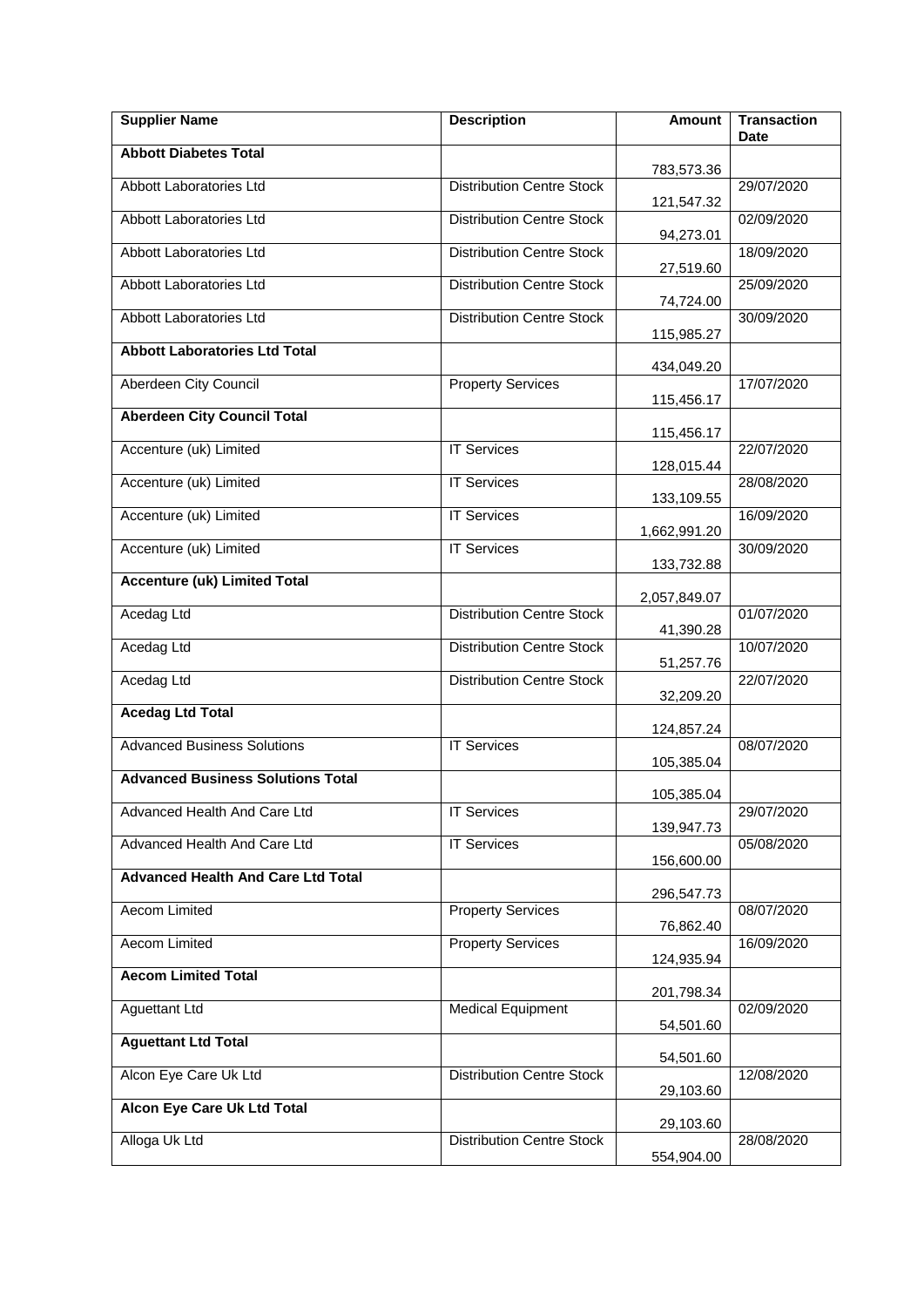| <b>Supplier Name</b>                      | <b>Description</b>               | Amount       | <b>Transaction</b><br>Date |
|-------------------------------------------|----------------------------------|--------------|----------------------------|
| Alloga Uk Ltd                             | <b>Distribution Centre Stock</b> |              | 25/09/2020                 |
| <b>Alloga Uk Ltd Total</b>                |                                  | 34,872.05    |                            |
|                                           |                                  | 589,776.05   |                            |
| Altona Diagnostics Uk Ltd                 | <b>Medical Equipment</b>         | 97,296.00    | 22/07/2020                 |
| Altona Diagnostics Uk Ltd                 | <b>Medical Equipment</b>         | 120,336.00   | 14/08/2020                 |
| Altona Diagnostics Uk Ltd                 | <b>Medical Equipment</b>         | 347,580.00   | 19/08/2020                 |
| Altona Diagnostics Uk Ltd                 | <b>Medical Equipment</b>         | 222,636.00   | 26/08/2020                 |
| Altona Diagnostics Uk Ltd                 | <b>Medical Equipment</b>         | 69,648.00    | 02/09/2020                 |
| Altona Diagnostics Uk Ltd                 | <b>Medical Equipment</b>         | 236,196.00   | 18/09/2020                 |
| Altona Diagnostics Uk Ltd                 | <b>Medical Equipment</b>         | 179,505.60   | 25/09/2020                 |
| <b>Altona Diagnostics Uk Ltd Total</b>    |                                  | 1,273,197.60 |                            |
| Ams International                         | <b>Distribution Centre Stock</b> | 92,389.30    | 19/08/2020                 |
| <b>Ams International Total</b>            |                                  | 92,389.30    |                            |
| Amvale Medical Transport Ltd              | Transport                        | 25,200.00    | 01/07/2020                 |
| <b>Amvale Medical Transport Ltd Total</b> |                                  | 25,200.00    |                            |
| <b>Applied Medical Uk Limited</b>         | <b>Distribution Centre Stock</b> | 27,028.04    | 26/08/2020                 |
| <b>Applied Medical Uk Limited Total</b>   |                                  |              |                            |
| Aps Group Scotland                        | <b>GP Stationery</b>             | 27,028.04    | 17/07/2020                 |
| Aps Group Scotland                        | <b>GP Stationery</b>             | 354,775.96   | 22/07/2020                 |
| Aps Group Scotland                        | <b>GP Stationery</b>             | 69,348.63    | 12/08/2020                 |
| Aps Group Scotland                        | <b>GP Stationery</b>             | 783,000.00   | 14/08/2020                 |
| Aps Group Scotland                        | <b>GP Stationery</b>             | 480,720.24   | 21/08/2020                 |
| Aps Group Scotland                        |                                  | 34,001.29    |                            |
|                                           | <b>GP Stationery</b>             | 42,077.68    | 09/09/2020                 |
| Aps Group Scotland                        | <b>GP Stationery</b>             | 70,231.53    | 30/09/2020                 |
| <b>Aps Group Scotland Total</b>           |                                  | 1,834,155.33 |                            |
| Arco Limited                              | <b>Property Services</b>         | 96,469.06    | 09/09/2020                 |
| Arco Limited                              | <b>Property Services</b>         | 265,777.50   | 11/09/2020                 |
| Arco Limited                              | <b>Property Services</b>         | 186,399.02   | 16/09/2020                 |
| Arco Limited                              | <b>Property Services</b>         | 173,260.80   | 18/09/2020                 |
| Arco Limited                              | <b>Property Services</b>         | 107,570.24   | 23/09/2020                 |
| Arco Limited                              | <b>Property Services</b>         | 73,124.73    | 25/09/2020                 |
| Arco Limited                              | <b>Property Services</b>         | 37,872.22    | 30/09/2020                 |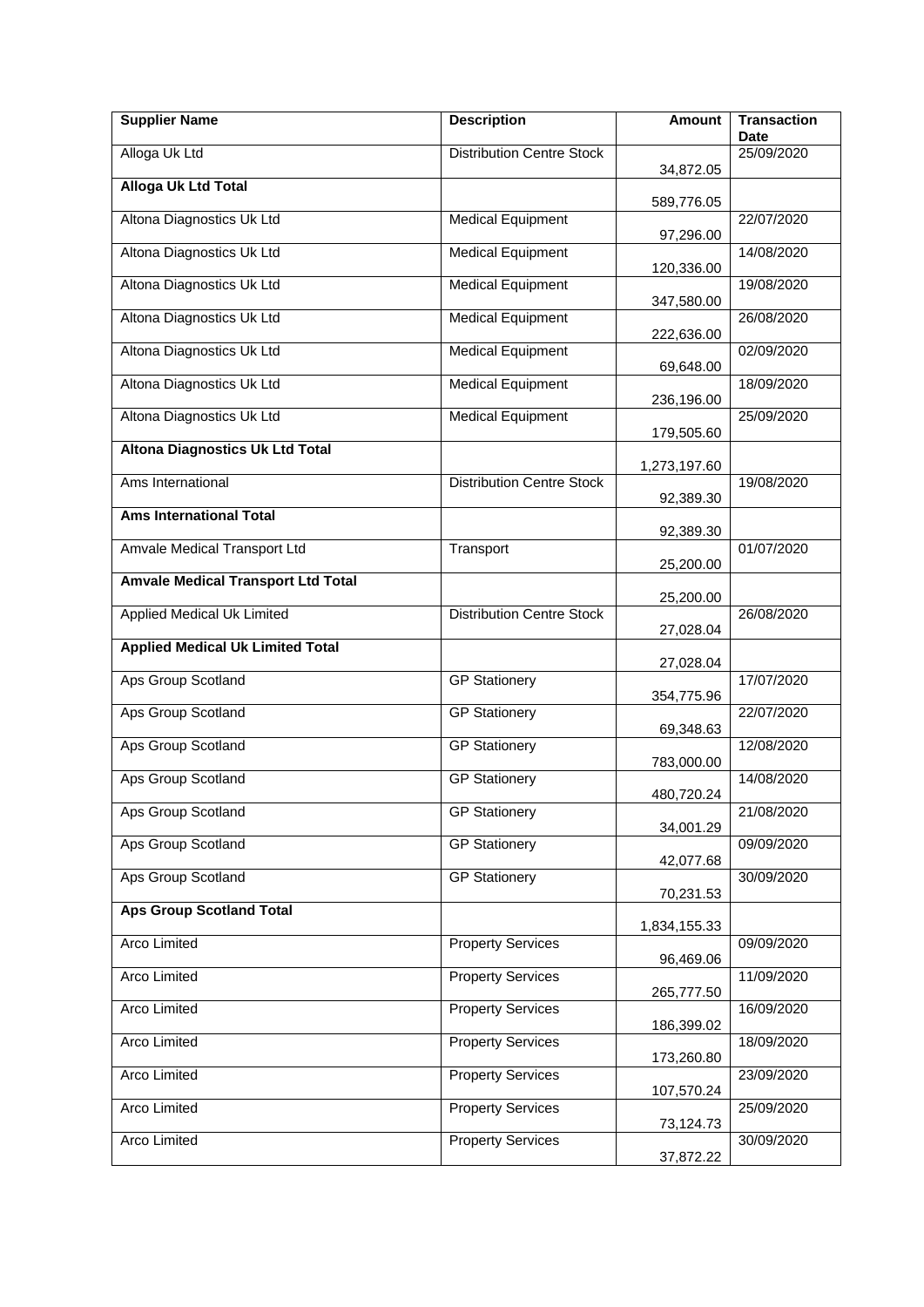| <b>Supplier Name</b>                     | <b>Description</b>               | <b>Amount</b> | <b>Transaction</b><br>Date |
|------------------------------------------|----------------------------------|---------------|----------------------------|
| <b>Arco Limited Total</b>                |                                  | 940,473.57    |                            |
| <b>Arcus Consulting Limited</b>          | Training                         | 32,653.72     | 26/08/2020                 |
| <b>Arcus Consulting Limited</b>          | Training                         |               | 09/09/2020                 |
| <b>Arcus Consulting Limited Total</b>    |                                  | 32,653.72     |                            |
| Arjo Uk Ltd                              | <b>Distribution Centre Stock</b> | 65,307.44     | 30/09/2020                 |
| <b>Arjo Uk Ltd Total</b>                 |                                  | 28,789.20     |                            |
| <b>Armstrong Medical Ltd</b>             | <b>Distribution Centre Stock</b> | 28,789.20     | 08/07/2020                 |
| <b>Armstrong Medical Ltd</b>             | <b>Distribution Centre Stock</b> | 142,092.00    | 17/07/2020                 |
| <b>Armstrong Medical Ltd</b>             | <b>Distribution Centre Stock</b> | 102,278.40    | 24/07/2020                 |
|                                          | <b>Distribution Centre Stock</b> | 29,399.70     |                            |
| <b>Armstrong Medical Ltd</b>             |                                  | 223,722.00    | 14/08/2020                 |
| <b>Armstrong Medical Ltd</b>             | <b>Distribution Centre Stock</b> | 25,058.88     | 09/09/2020                 |
| <b>Armstrong Medical Ltd</b>             | <b>Distribution Centre Stock</b> | 37,468.20     | 16/09/2020                 |
| <b>Armstrong Medical Ltd Total</b>       |                                  | 560,019.18    |                            |
| Atos It Services Uk Ltd                  | <b>IT Services</b>               | 74,406.00     | 01/07/2020                 |
| Atos It Services Uk Ltd                  | <b>IT Services</b>               | 493,026.00    | 08/07/2020                 |
| Atos It Services Uk Ltd                  | <b>IT Services</b>               | 165,672.00    | 10/07/2020                 |
| Atos It Services Uk Ltd                  | <b>IT Services</b>               |               | 15/07/2020                 |
| Atos It Services Uk Ltd                  | <b>IT Services</b>               | 34,185.60     | 22/07/2020                 |
| Atos It Services Uk Ltd                  | <b>IT Services</b>               | 285,063.60    | 29/07/2020                 |
| Atos It Services Uk Ltd                  | <b>IT Services</b>               | 143,439.60    | 31/07/2020                 |
| Atos It Services Uk Ltd                  | <b>IT Services</b>               | 108,433.20    | 12/08/2020                 |
| Atos It Services Uk Ltd                  | <b>IT Services</b>               | 62,662.80     | 19/08/2020                 |
| Atos It Services Uk Ltd                  | <b>IT Services</b>               | 197,081.76    | 02/09/2020                 |
| Atos It Services Uk Ltd                  | <b>IT Services</b>               | 349,063.20    | 09/09/2020                 |
| Atos It Services Uk Ltd                  | <b>IT Services</b>               | 42,937.20     | 11/09/2020                 |
| Atos It Services Uk Ltd                  | <b>IT Services</b>               | 47,216.40     | 16/09/2020                 |
| Atos It Services Uk Ltd                  | <b>IT Services</b>               | 358,104.00    | 23/09/2020                 |
|                                          |                                  | 593,235.60    |                            |
| Atos It Services Uk Ltd                  | <b>IT Services</b>               | 184,542.00    | 25/09/2020                 |
| Atos It Services Uk Ltd Total            |                                  | 3,139,068.96  |                            |
| <b>Automatic Cooling Engineers</b>       | <b>Building Costs</b>            | 32,815.20     | 02/09/2020                 |
| <b>Automatic Cooling Engineers Total</b> |                                  | 32,815.20     |                            |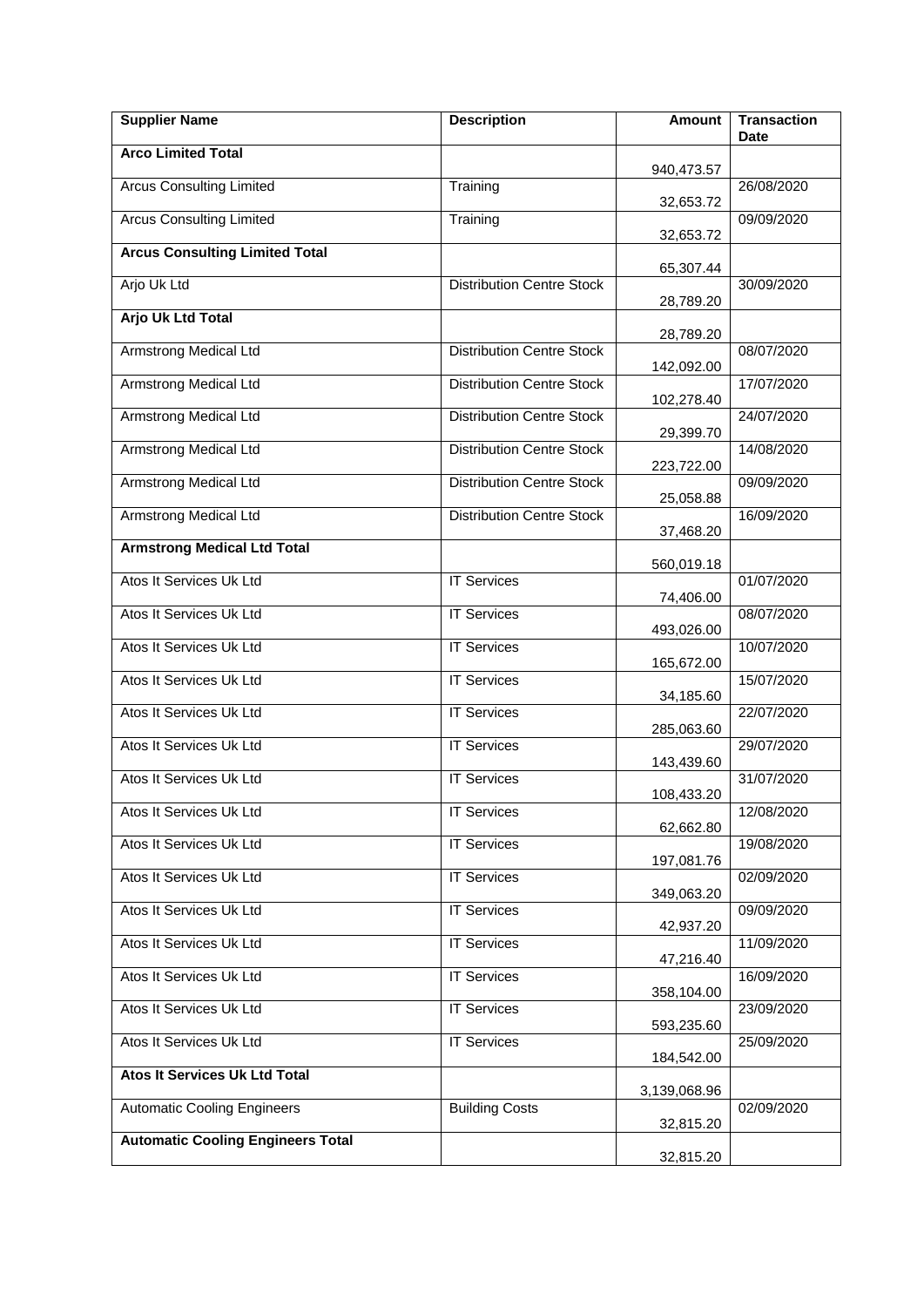| <b>Supplier Name</b>               | <b>Description</b>               | <b>Amount</b> | <b>Transaction</b><br><b>Date</b> |
|------------------------------------|----------------------------------|---------------|-----------------------------------|
| Axsys Technology Ltd               | <b>IT Services</b>               |               | 02/09/2020                        |
| <b>Axsys Technology Ltd Total</b>  |                                  | 126,515.66    |                                   |
| <b>B Braun Medical Ltd</b>         | <b>Distribution Centre Stock</b> | 126,515.66    | 10/07/2020                        |
|                                    |                                  | 30,857.28     |                                   |
| <b>B Braun Medical Ltd</b>         | <b>Distribution Centre Stock</b> | 41,896.96     | 17/07/2020                        |
| <b>B Braun Medical Ltd</b>         | <b>Distribution Centre Stock</b> | 214,176.07    | 22/07/2020                        |
| <b>B Braun Medical Ltd</b>         | <b>Distribution Centre Stock</b> |               | 24/07/2020                        |
| <b>B Braun Medical Ltd</b>         | <b>Distribution Centre Stock</b> | 44,172.93     | 31/07/2020                        |
| <b>B Braun Medical Ltd</b>         | <b>Distribution Centre Stock</b> | 84,719.21     | 07/08/2020                        |
| <b>B Braun Medical Ltd</b>         | <b>Distribution Centre Stock</b> | 43,333.69     | 12/08/2020                        |
| <b>B Braun Medical Ltd</b>         |                                  | 195,821.28    |                                   |
|                                    | <b>Distribution Centre Stock</b> | 42,652.71     | 19/08/2020                        |
| <b>B Braun Medical Ltd</b>         | <b>Distribution Centre Stock</b> | 50,579.22     | 28/08/2020                        |
| <b>B Braun Medical Ltd</b>         | <b>Distribution Centre Stock</b> | 34,880.84     | 02/09/2020                        |
| <b>B Braun Medical Ltd</b>         | <b>Distribution Centre Stock</b> |               | 11/09/2020                        |
| <b>B Braun Medical Ltd</b>         | <b>Distribution Centre Stock</b> | 39,029.24     | 16/09/2020                        |
| <b>B Braun Medical Ltd</b>         | <b>Distribution Centre Stock</b> | 1,213,275.69  | 25/09/2020                        |
| <b>B Braun Medical Ltd Total</b>   |                                  | 31,187.57     |                                   |
| <b>Balfour Beatty</b>              | <b>Property Services</b>         | 2,066,582.69  | 31/07/2020                        |
|                                    |                                  | 120, 173. 75  |                                   |
| <b>Balfour Beatty</b>              | <b>Property Services</b>         | 70,992.84     | 28/08/2020                        |
| <b>Balfour Beatty Total</b>        |                                  | 191,166.59    |                                   |
| <b>Baxter Healthcare Ltd</b>       | <b>Distribution Centre Stock</b> | 33,324.48     | 08/07/2020                        |
| <b>Baxter Healthcare Ltd</b>       | <b>Distribution Centre Stock</b> |               | 15/07/2020                        |
| <b>Baxter Healthcare Ltd</b>       | <b>Distribution Centre Stock</b> | 26,400.00     | 12/08/2020                        |
| <b>Baxter Healthcare Ltd</b>       | <b>Distribution Centre Stock</b> | 69,000.00     | 18/09/2020                        |
| <b>Baxter Healthcare Ltd Total</b> |                                  | 64,800.00     |                                   |
|                                    |                                  | 193,524.48    |                                   |
| Becton Dickinson (cme) U.k. Ltd    | <b>Distribution Centre Stock</b> | 119,400.00    | 03/07/2020                        |
| Becton Dickinson (cme) U.k. Ltd    | <b>Distribution Centre Stock</b> | 59,700.00     | 08/07/2020                        |
| Becton Dickinson (cme) U.k. Ltd    | <b>Distribution Centre Stock</b> | 59,700.00     | 15/07/2020                        |
| Becton Dickinson (cme) U.k. Ltd    | <b>Distribution Centre Stock</b> | 59,700.00     | 24/07/2020                        |
| Becton Dickinson (cme) U.k. Ltd    | <b>Distribution Centre Stock</b> |               | 31/07/2020                        |
| Becton Dickinson (cme) U.k. Ltd    | <b>Distribution Centre Stock</b> | 59,700.00     | 07/08/2020                        |
| Becton Dickinson (cme) U.k. Ltd    | <b>Distribution Centre Stock</b> | 66,100.80     | 12/08/2020                        |
|                                    |                                  | 121,147.20    |                                   |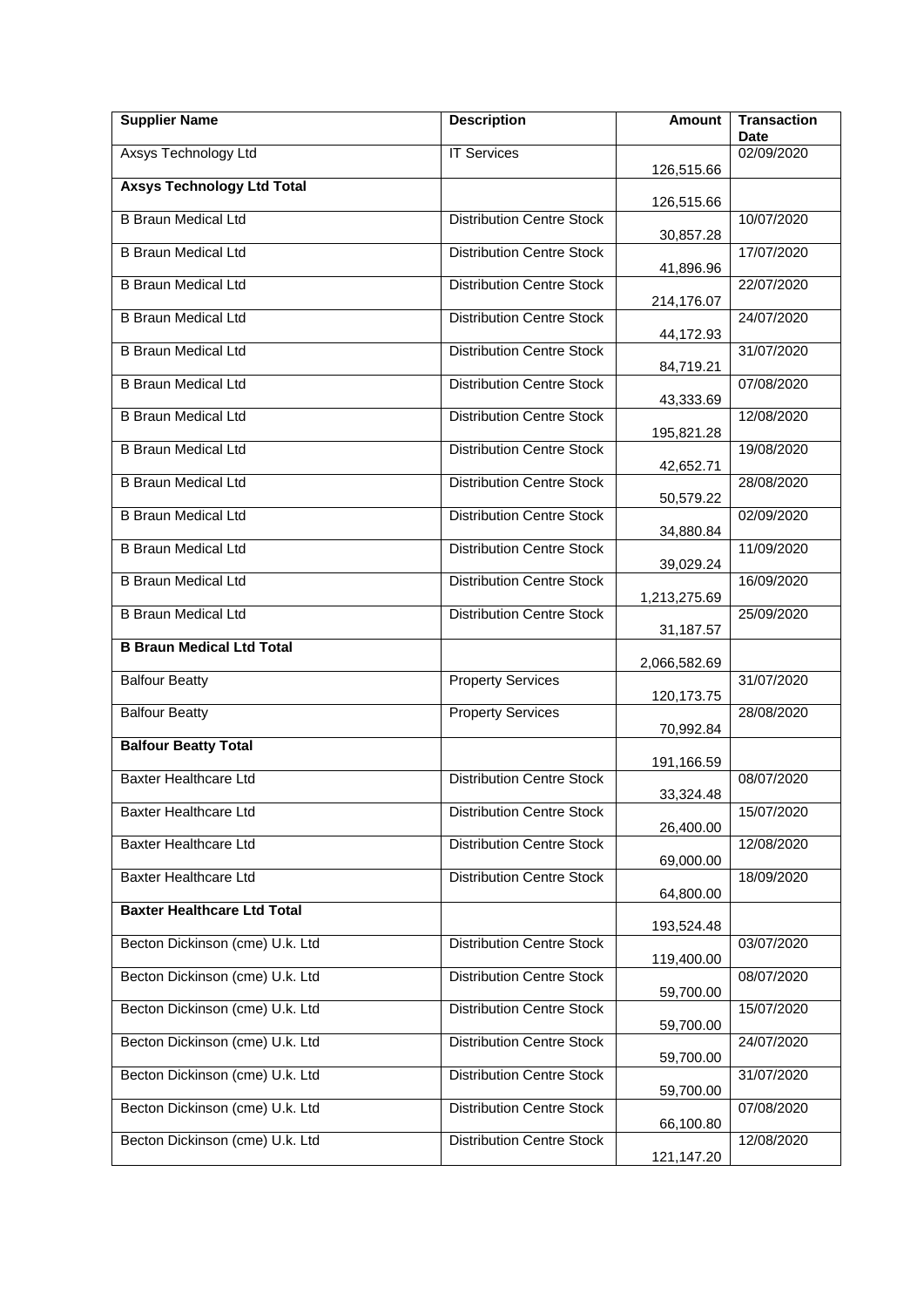| <b>Supplier Name</b>                        | <b>Description</b>               | Amount       | <b>Transaction</b><br><b>Date</b> |
|---------------------------------------------|----------------------------------|--------------|-----------------------------------|
| Becton Dickinson (cme) U.k. Ltd             | <b>Distribution Centre Stock</b> |              | 26/08/2020                        |
| Becton Dickinson (cme) U.k. Ltd Total       |                                  | 202,980.00   |                                   |
| Becton Dickinson Uk Ltd                     | <b>Distribution Centre Stock</b> | 748,428.00   | 01/07/2020                        |
| Becton Dickinson Uk Ltd                     | <b>Distribution Centre Stock</b> | 75,264.42    | 03/07/2020                        |
| <b>Becton Dickinson Uk Ltd</b>              | <b>Distribution Centre Stock</b> | 25,080.00    | 08/07/2020                        |
| Becton Dickinson Uk Ltd                     | <b>Distribution Centre Stock</b> | 159,252.14   | 15/07/2020                        |
| Becton Dickinson Uk Ltd                     | <b>Distribution Centre Stock</b> | 118,110.58   | 17/07/2020                        |
| Becton Dickinson Uk Ltd                     |                                  | 93,096.01    |                                   |
|                                             | <b>Distribution Centre Stock</b> | 59,602.37    | 24/07/2020                        |
| Becton Dickinson Uk Ltd                     | <b>Distribution Centre Stock</b> | 28,774.20    | 31/07/2020                        |
| Becton Dickinson Uk Ltd                     | <b>Distribution Centre Stock</b> | 67,216.40    | 12/08/2020                        |
| Becton Dickinson Uk Ltd                     | <b>Distribution Centre Stock</b> | 63,004.98    | 19/08/2020                        |
| Becton Dickinson Uk Ltd                     | <b>Distribution Centre Stock</b> | 65,424.69    | 21/08/2020                        |
| Becton Dickinson Uk Ltd                     | <b>Distribution Centre Stock</b> |              | 28/08/2020                        |
| Becton Dickinson Uk Ltd                     | <b>Distribution Centre Stock</b> | 223,810.83   | 09/09/2020                        |
| Becton Dickinson Uk Ltd                     | <b>Distribution Centre Stock</b> | 48,984.68    | 16/09/2020                        |
| Becton Dickinson Uk Ltd                     | <b>Distribution Centre Stock</b> | 41,324.00    | 18/09/2020                        |
| Becton Dickinson Uk Ltd                     | <b>Distribution Centre Stock</b> | 90,086.84    | 23/09/2020                        |
| Becton Dickinson Uk Ltd                     | <b>Distribution Centre Stock</b> | 46,696.01    | 25/09/2020                        |
| Becton Dickinson Uk Ltd                     | <b>Distribution Centre Stock</b> | 96,312.00    | 30/09/2020                        |
| <b>Becton Dickinson Uk Ltd Total</b>        |                                  | 465,073.88   |                                   |
|                                             |                                  | 1,767,114.03 |                                   |
| <b>Berkley Estates London Limited</b>       | <b>Property Services</b>         | 39,300.00    | 25/09/2020                        |
| <b>Berkley Estates London Limited Total</b> |                                  | 39,300.00    |                                   |
| Bio Merieux Uk Ltd                          | <b>Blood Services</b>            | 32,986.25    | 02/09/2020                        |
| <b>Bio Merieux Uk Ltd Total</b>             |                                  | 32,986.25    |                                   |
| <b>Bio Products Lab Ltd</b>                 | <b>Distribution Centre Stock</b> |              | 01/07/2020                        |
| <b>Bio Products Lab Ltd</b>                 | <b>Distribution Centre Stock</b> | 28,769.20    | 02/09/2020                        |
| Bio Products Lab Ltd                        | <b>Distribution Centre Stock</b> | 35,796.00    | 23/09/2020                        |
| Bio Products Lab Ltd                        | <b>Distribution Centre Stock</b> | 97,250.00    | 30/09/2020                        |
| <b>Bio Products Lab Ltd Total</b>           |                                  | 30,000.00    |                                   |
| <b>Blue Arrow Ltd</b>                       | <b>Temporary Staff</b>           | 191,815.20   | 03/07/2020                        |
| <b>Blue Arrow Ltd</b>                       | <b>Temporary Staff</b>           | 31,786.96    | 07/08/2020                        |
|                                             |                                  | 50,698.68    |                                   |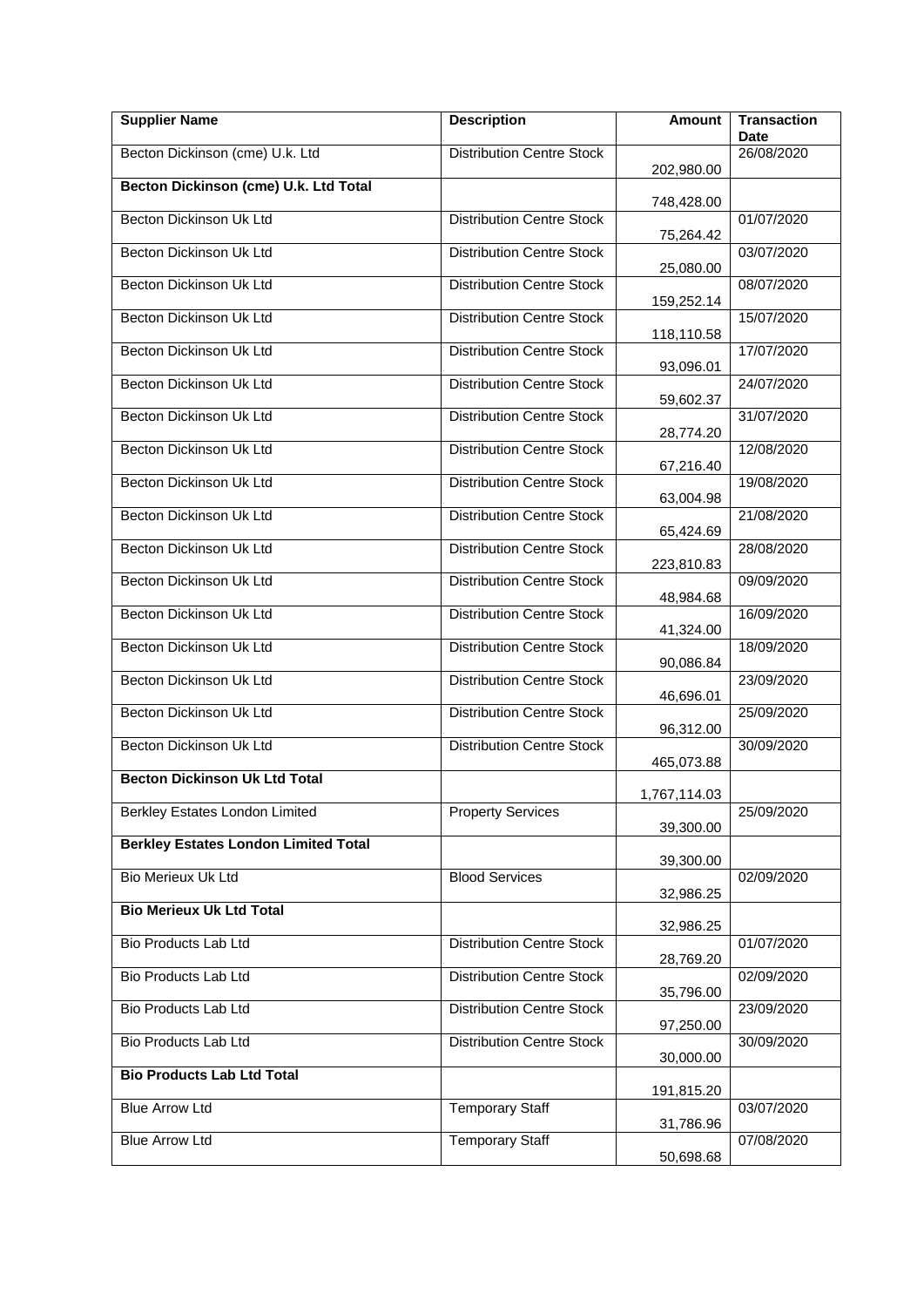| <b>Supplier Name</b>               | <b>Description</b>               | <b>Amount</b> | <b>Transaction</b><br><b>Date</b> |
|------------------------------------|----------------------------------|---------------|-----------------------------------|
| <b>Blue Arrow Ltd</b>              | <b>Temporary Staff</b>           |               | 02/09/2020                        |
| <b>Blue Arrow Ltd Total</b>        |                                  | 40,727.98     |                                   |
|                                    |                                  | 123,213.62    |                                   |
| <b>Bmi Healthcare</b>              | <b>Professional Services</b>     | 115,600.14    | 01/07/2020                        |
| <b>Bmi Healthcare</b>              | <b>Professional Services</b>     | 1,074,299.00  | 15/07/2020                        |
| <b>Bmi Healthcare</b>              | <b>Professional Services</b>     | 194,195.00    | 31/07/2020                        |
| <b>Bmi Healthcare</b>              | <b>Professional Services</b>     | 62,385.92     | 05/08/2020                        |
| <b>Bmi Healthcare</b>              | <b>Professional Services</b>     | 1,074,299.00  | 04/09/2020                        |
| <b>Bmi Healthcare</b>              | <b>Professional Services</b>     | 1,074,299.00  | 09/09/2020                        |
| <b>Bmi Healthcare</b>              | <b>Professional Services</b>     | 114,224.13    | 23/09/2020                        |
| <b>Bmi Healthcare Total</b>        |                                  |               |                                   |
| Boc Ltd                            | <b>Blood Services</b>            | 3,709,302.19  | 08/07/2020                        |
|                                    |                                  | 39,627.28     |                                   |
| <b>Boc Ltd Total</b>               |                                  | 39,627.28     |                                   |
| <b>Boston Scientific Ltd</b>       | <b>Distribution Centre Stock</b> |               | 03/07/2020                        |
| <b>Boston Scientific Ltd</b>       | <b>Distribution Centre Stock</b> | 46,031.04     | 10/07/2020                        |
| <b>Boston Scientific Ltd</b>       | <b>Distribution Centre Stock</b> | 44,901.36     | 22/07/2020                        |
|                                    |                                  | 48,768.48     |                                   |
| <b>Boston Scientific Ltd</b>       | <b>Distribution Centre Stock</b> | 48,861.60     | 29/07/2020                        |
| <b>Boston Scientific Ltd</b>       | <b>Distribution Centre Stock</b> | 47,778.24     | 12/08/2020                        |
| <b>Boston Scientific Ltd</b>       | <b>Distribution Centre Stock</b> | 52,542.24     | 19/08/2020                        |
| <b>Boston Scientific Ltd</b>       | <b>Distribution Centre Stock</b> | 30,525.36     | 26/08/2020                        |
| <b>Boston Scientific Ltd</b>       | <b>Distribution Centre Stock</b> |               | 28/08/2020                        |
| <b>Boston Scientific Ltd</b>       | <b>Distribution Centre Stock</b> | 30,904.08     | 11/09/2020                        |
| <b>Boston Scientific Ltd</b>       | <b>Distribution Centre Stock</b> | 69,353.28     | 16/09/2020                        |
|                                    |                                  | 71,248.32     |                                   |
| <b>Boston Scientific Ltd</b>       | <b>Distribution Centre Stock</b> | 36,106.80     | 25/09/2020                        |
| <b>Boston Scientific Ltd Total</b> |                                  | 527,020.80    |                                   |
| <b>Bowmed Ibisqus</b>              | <b>Medical Equipment</b>         |               | 14/08/2020                        |
| <b>Bowmed Ibisqus</b>              | <b>Medical Equipment</b>         | 110,196.73    | 21/08/2020                        |
|                                    |                                  | 116,782.56    |                                   |
| <b>Bowmed Ibisqus</b>              | <b>Medical Equipment</b>         | 58,968.00     | 09/09/2020                        |
| <b>Bowmed Ibisqus</b>              | <b>Medical Equipment</b>         | 58,968.00     | 18/09/2020                        |
| <b>Bowmed Ibisqus Total</b>        |                                  | 344,915.29    |                                   |
| <b>Bpi Greenock</b>                | <b>Distribution Centre Stock</b> | 43,012.20     | 16/09/2020                        |
| <b>Bpi Greenock Total</b>          |                                  | 43,012.20     |                                   |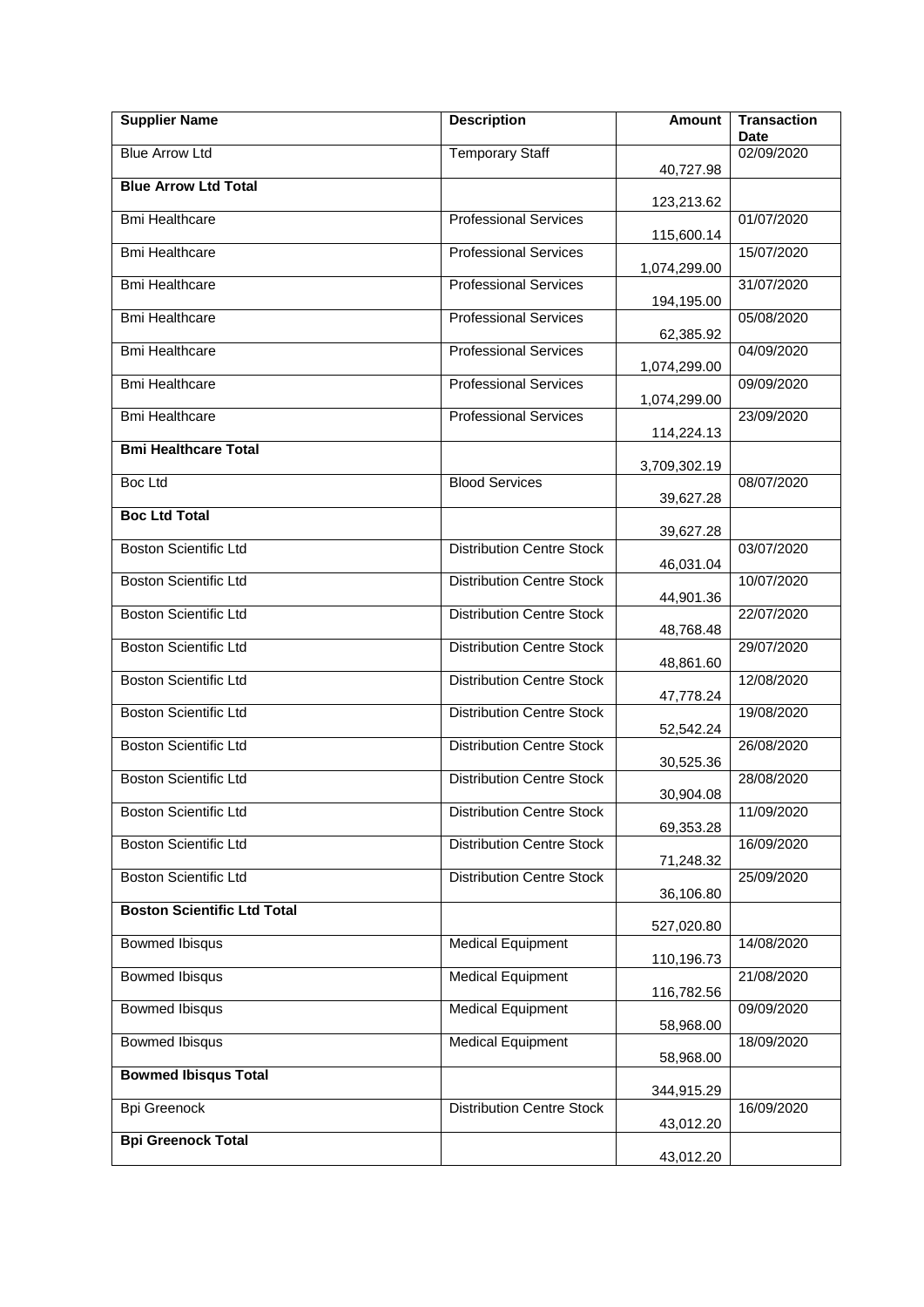| <b>Supplier Name</b>            | <b>Description</b>               | <b>Amount</b> | <b>Transaction</b><br><b>Date</b> |
|---------------------------------|----------------------------------|---------------|-----------------------------------|
| <b>Bpi Healthcare</b>           | <b>Distribution Centre Stock</b> |               | 01/07/2020                        |
| <b>Bpi Healthcare</b>           | <b>Distribution Centre Stock</b> | 66,884.27     | 03/07/2020                        |
| <b>Bpi Healthcare</b>           | <b>Distribution Centre Stock</b> | 82,244.82     | 08/07/2020                        |
|                                 |                                  | 70,798.63     |                                   |
| <b>Bpi Healthcare</b>           | <b>Distribution Centre Stock</b> | 61,778.70     | 15/07/2020                        |
| <b>Bpi Healthcare</b>           | <b>Distribution Centre Stock</b> | 55,283.88     | 22/07/2020                        |
| <b>Bpi Healthcare</b>           | <b>Distribution Centre Stock</b> | 36,636.78     | 07/08/2020                        |
| <b>Bpi Healthcare</b>           | <b>Distribution Centre Stock</b> | 51,649.86     | 12/08/2020                        |
| <b>Bpi Healthcare</b>           | <b>Distribution Centre Stock</b> | 44,522.06     | 19/08/2020                        |
| <b>Bpi Healthcare</b>           | <b>Distribution Centre Stock</b> |               | 26/08/2020                        |
| <b>Bpi Healthcare</b>           | <b>Distribution Centre Stock</b> | 52,132.98     | 02/09/2020                        |
| <b>Bpi Healthcare</b>           | <b>Distribution Centre Stock</b> | 47,277.61     | 09/09/2020                        |
| <b>Bpi Healthcare</b>           | <b>Distribution Centre Stock</b> | 50,508.98     | 11/09/2020                        |
| <b>Bpi Healthcare</b>           | <b>Distribution Centre Stock</b> | 33,085.80     | 16/09/2020                        |
| <b>Bpi Healthcare</b>           | <b>Distribution Centre Stock</b> | 41,303.22     | 30/09/2020                        |
| <b>Bpi Healthcare Total</b>     |                                  | 53,741.48     |                                   |
| <b>Bracco Uk Ltd</b>            | <b>Distribution Centre Stock</b> | 747,849.07    | 26/08/2020                        |
| Bracco Uk Ltd                   | <b>Distribution Centre Stock</b> | 29,106.00     | 16/09/2020                        |
|                                 |                                  | 29,106.00     |                                   |
| <b>Bracco Uk Ltd Total</b>      |                                  | 58,212.00     |                                   |
| <b>Brightwork Ltd</b>           | <b>Temporary Staff</b>           | 37,454.46     | 24/07/2020                        |
| <b>Brightwork Ltd</b>           | <b>Temporary Staff</b>           | 30,597.74     | 02/09/2020                        |
| <b>Brightwork Ltd Total</b>     |                                  |               |                                   |
| <b>Bt Global Services</b>       | <b>IT Services</b>               | 68,052.20     | 26/08/2020                        |
| <b>Bt Global Services Total</b> |                                  | 44,460.74     |                                   |
| <b>Bunzl Greenham</b>           | <b>Distribution Centre Stock</b> | 44,460.74     | 08/07/2020                        |
| <b>Bunzl Greenham Total</b>     |                                  | 118,386.72    |                                   |
|                                 |                                  | 118,386.72    |                                   |
| <b>Bunzl Healthcare</b>         | <b>Distribution Centre Stock</b> | 38,258.36     | 15/07/2020                        |
| <b>Bunzl Healthcare</b>         | <b>Distribution Centre Stock</b> | 27,026.28     | 22/07/2020                        |
| <b>Bunzl Healthcare</b>         | <b>Distribution Centre Stock</b> | 56,678.72     | 14/08/2020                        |
| <b>Bunzl Healthcare</b>         | <b>Distribution Centre Stock</b> | 28,480.11     | 28/08/2020                        |
| <b>Bunzl Healthcare Total</b>   |                                  | 150,443.47    |                                   |
| Calachem Ltd                    | Medical Equipment                |               | 08/07/2020                        |
|                                 |                                  | 102,584.40    |                                   |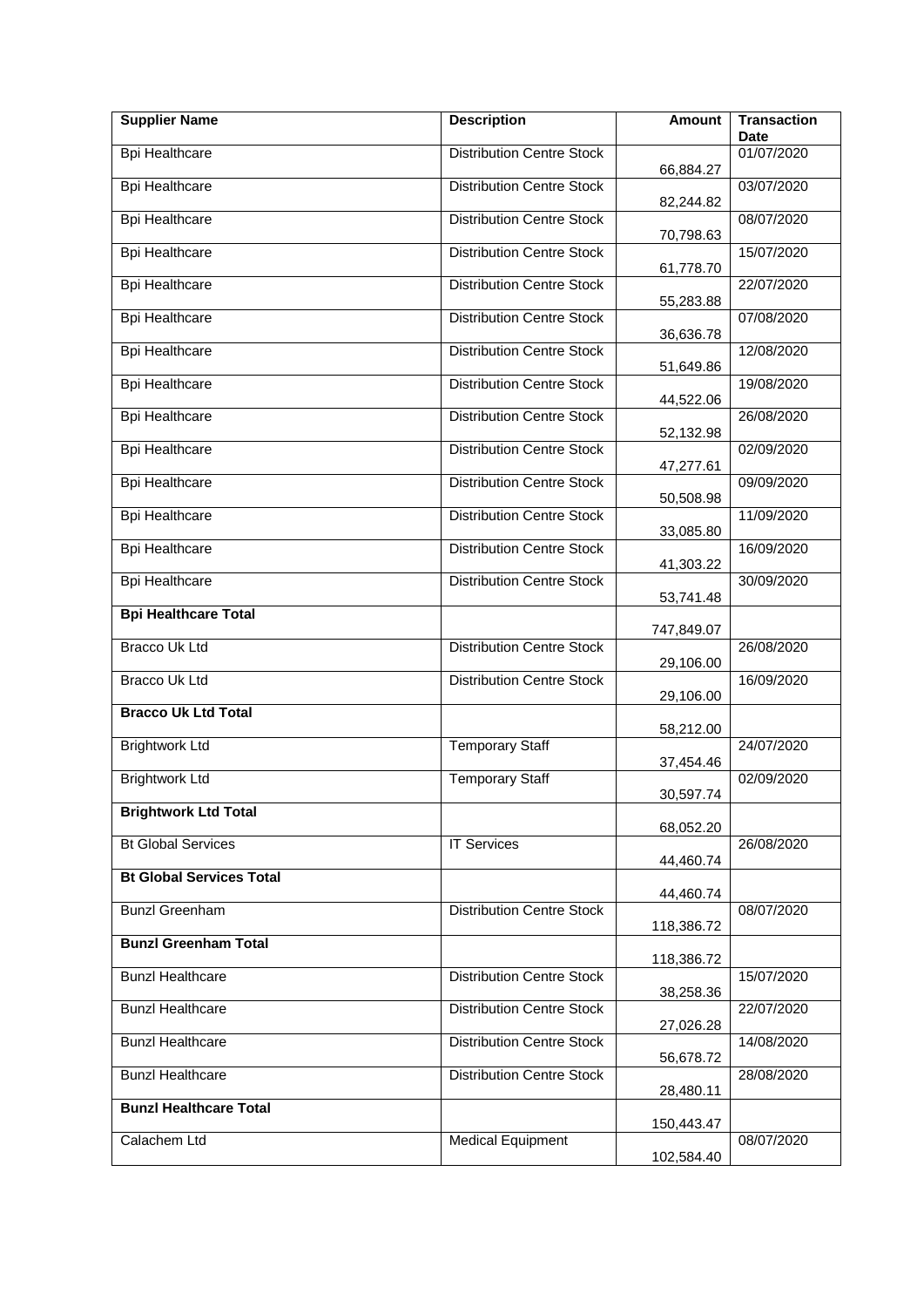| <b>Supplier Name</b>                                     | <b>Description</b>               | <b>Amount</b> | <b>Transaction</b><br>Date |
|----------------------------------------------------------|----------------------------------|---------------|----------------------------|
| <b>Calachem Ltd Total</b>                                |                                  | 102,584.40    |                            |
| Cambridge University Hospitals Nhs Trust                 | <b>Commissioned Services</b>     | 51,259.88     | 19/08/2020                 |
| <b>Cambridge University Hospitals Nhs Trust</b><br>Total |                                  | 51,259.88     |                            |
| Cantel (uk) Limited                                      | <b>Distribution Centre Stock</b> | 25,155.60     | 21/08/2020                 |
| <b>Cantel (uk) Limited Total</b>                         |                                  | 25,155.60     |                            |
| Cap Gemini Uk Plc                                        | <b>IT Services</b>               | 190,449.00    | 15/07/2020                 |
| Cap Gemini Uk Plc                                        | <b>IT Services</b>               | 66,636.00     | 12/08/2020                 |
| Cap Gemini Uk Plc                                        | <b>IT Services</b>               | 152,484.04    | 25/09/2020                 |
| <b>Cap Gemini Uk Plc Total</b>                           |                                  | 409,569.04    |                            |
| Capita Business Services (swan)                          | <b>IT Services</b>               | 382,092.16    | 01/07/2020                 |
| Capita Business Services (swan)                          | <b>IT Services</b>               | 364,457.18    | 15/07/2020                 |
| Capita Business Services (swan)                          | <b>IT Services</b>               | 179,463.50    | 14/08/2020                 |
| Capita Business Services (swan)                          | <b>IT Services</b>               | 698,075.83    | 21/08/2020                 |
| Capita Business Services (swan)                          | <b>IT Services</b>               | 101,856.85    | 26/08/2020                 |
| Capita Business Services (swan)                          | <b>IT Services</b>               | 524,642.43    | 09/09/2020                 |
| Capita Business Services (swan)                          | <b>IT Services</b>               | 38,104.32     | 30/09/2020                 |
| Capita Business Services (swan) Total                    |                                  | 2,288,692.27  |                            |
| Carat                                                    | <b>Blood Services</b>            | 45,218.26     | 05/08/2020                 |
| Carat                                                    | <b>Blood Services</b>            | 46,406.60     | 16/09/2020                 |
| <b>Carat Total</b>                                       |                                  | 91,624.86     |                            |
| <b>Cardiac Services</b>                                  | <b>Medical Equipment</b>         | 69,800.08     | 10/07/2020                 |
| <b>Cardiac Services Total</b>                            |                                  | 69,800.08     |                            |
| Cardinal Health Uk 432 Limited                           | <b>Distribution Centre Stock</b> | 53,093.56     | 03/07/2020                 |
| Cardinal Health Uk 432 Limited                           | <b>Distribution Centre Stock</b> | 25,555.96     | 10/07/2020                 |
| Cardinal Health Uk 432 Limited                           | <b>Distribution Centre Stock</b> | 77,406.78     | 17/07/2020                 |
| Cardinal Health Uk 432 Limited                           | <b>Distribution Centre Stock</b> | 35,127.95     | 22/07/2020                 |
| Cardinal Health Uk 432 Limited                           | <b>Distribution Centre Stock</b> | 121,505.37    | 07/08/2020                 |
| Cardinal Health Uk 432 Limited                           | <b>Distribution Centre Stock</b> | 83,300.72     | 21/08/2020                 |
| Cardinal Health Uk 432 Limited                           | <b>Distribution Centre Stock</b> | 36,082.56     | 26/08/2020                 |
| Cardinal Health Uk 432 Limited                           | <b>Distribution Centre Stock</b> | 95,903.38     | 11/09/2020                 |
| Cardinal Health Uk 432 Limited                           | <b>Distribution Centre Stock</b> | 56,215.75     | 16/09/2020                 |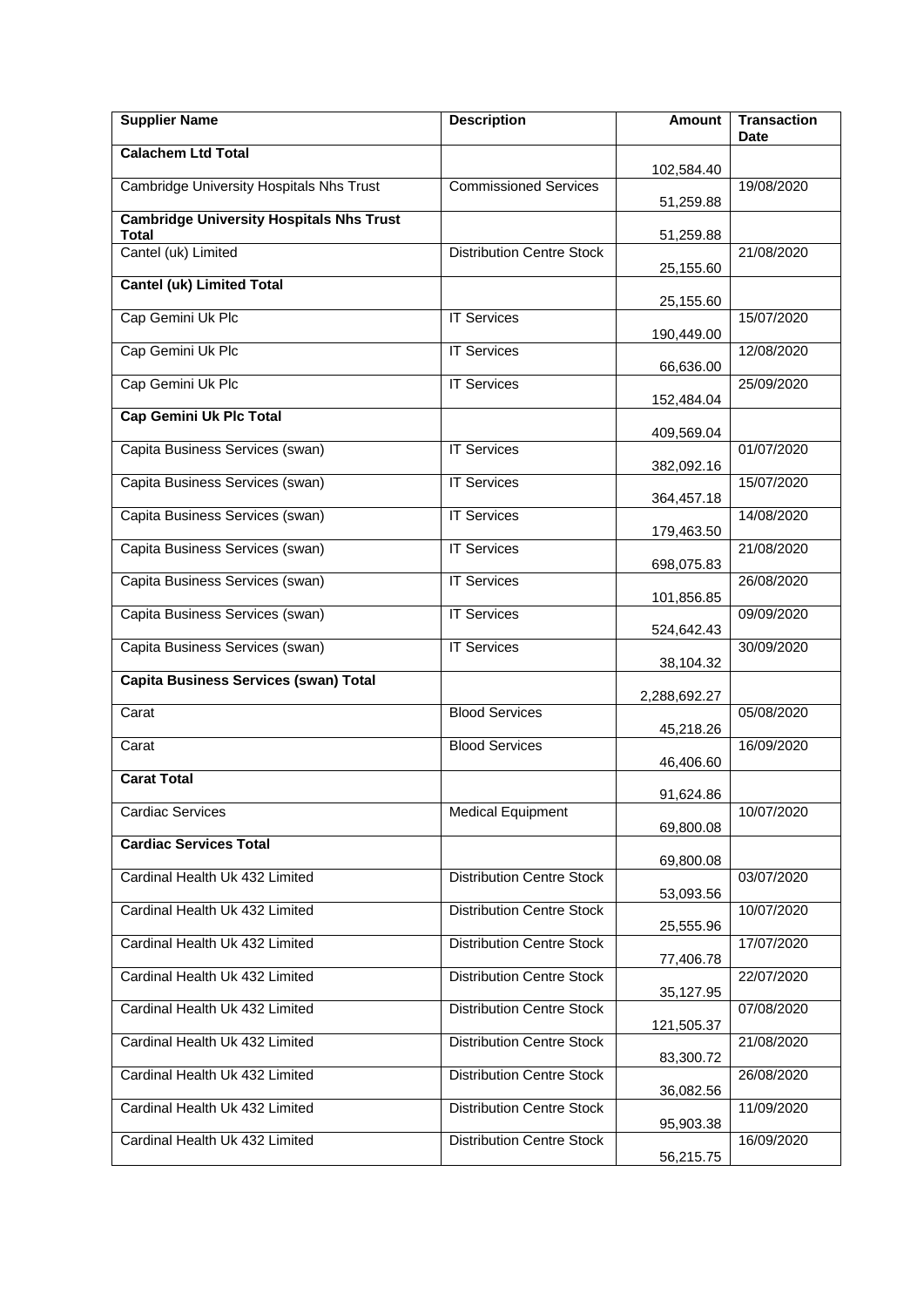| <b>Supplier Name</b>                            | <b>Description</b>               | <b>Amount</b> | <b>Transaction</b><br><b>Date</b> |
|-------------------------------------------------|----------------------------------|---------------|-----------------------------------|
| Cardinal Health Uk 432 Limited                  | <b>Distribution Centre Stock</b> | 28,774.44     | 30/09/2020                        |
| <b>Cardinal Health Uk 432 Limited Total</b>     |                                  |               |                                   |
| Cbre Limited - Marischal Square                 | <b>Property Services</b>         | 612,966.47    | 02/09/2020                        |
| <b>Cbre Limited - Marischal Square Total</b>    |                                  | 89,112.54     |                                   |
| Cepheid Uk Ltd                                  | <b>Medical Equipment</b>         | 89,112.54     | 01/07/2020                        |
| Cepheid Uk Ltd                                  | <b>Medical Equipment</b>         | 60,482.40     | 15/07/2020                        |
|                                                 |                                  | 57,420.00     |                                   |
| Cepheid Uk Ltd                                  | <b>Medical Equipment</b>         | 68,904.00     | 29/07/2020                        |
| Cepheid Uk Ltd                                  | <b>Medical Equipment</b>         | 145,846.80    | 14/08/2020                        |
| Cepheid Uk Ltd                                  | <b>Medical Equipment</b>         | 51,678.00     | 19/08/2020                        |
| Cepheid Uk Ltd                                  | <b>Medical Equipment</b>         |               | 04/09/2020                        |
| Cepheid Uk Ltd                                  | <b>Medical Equipment</b>         | 60,865.20     | 09/09/2020                        |
| Cepheid Uk Ltd                                  | <b>Medical Equipment</b>         | 80,005.20     | 11/09/2020                        |
| Cepheid Uk Ltd                                  | <b>Medical Equipment</b>         | 113,308.80    | 18/09/2020                        |
| <b>Cepheid Uk Ltd Total</b>                     |                                  | 37,897.20     |                                   |
|                                                 |                                  | 676,407.60    |                                   |
| City Of Edinburgh Council                       | <b>Property Services</b>         | 798,839.54    | 05/08/2020                        |
| <b>City Of Edinburgh Council Total</b>          |                                  | 798,839.54    |                                   |
| <b>Clark Contracts Ltd</b>                      | <b>Property Services</b>         | 199,572.89    | 22/07/2020                        |
| <b>Clark Contracts Ltd</b>                      | <b>Property Services</b>         | 65,000.77     | 24/07/2020                        |
| Clark Contracts Ltd                             | <b>Property Services</b>         |               | 02/09/2020                        |
| <b>Clark Contracts Ltd Total</b>                |                                  | 147,927.17    |                                   |
| Clatterbridge Centre For Oncology Nhs Ft        | <b>Commissioned Services</b>     | 412,500.83    | 01/07/2020                        |
| <b>Clatterbridge Centre For Oncology Nhs Ft</b> |                                  | 54,061.31     |                                   |
| Total                                           |                                  | 54,061.31     |                                   |
| Clowes Developments (scotland) Ltd              | <b>Property Services</b>         | 270,357.00    | 02/09/2020                        |
| <b>Clowes Developments (scotland) Ltd Total</b> |                                  | 270,357.00    |                                   |
| Convatec Ltd                                    | <b>Distribution Centre Stock</b> | 27,549.95     | 01/07/2020                        |
| Convatec Ltd                                    | <b>Distribution Centre Stock</b> |               | 22/07/2020                        |
| Convatec Ltd                                    | <b>Distribution Centre Stock</b> | 53,435.19     | 19/08/2020                        |
| Convatec Ltd                                    | <b>Distribution Centre Stock</b> | 27,251.96     | 28/08/2020                        |
| Convatec Ltd                                    | <b>Distribution Centre Stock</b> | 25,283.98     | 25/09/2020                        |
| <b>Convatec Ltd Total</b>                       |                                  | 57,185.45     |                                   |
|                                                 |                                  | 190,706.53    |                                   |
| Coolspirit Ltd                                  | <b>IT Services</b>               | 28,258.80     | 01/07/2020                        |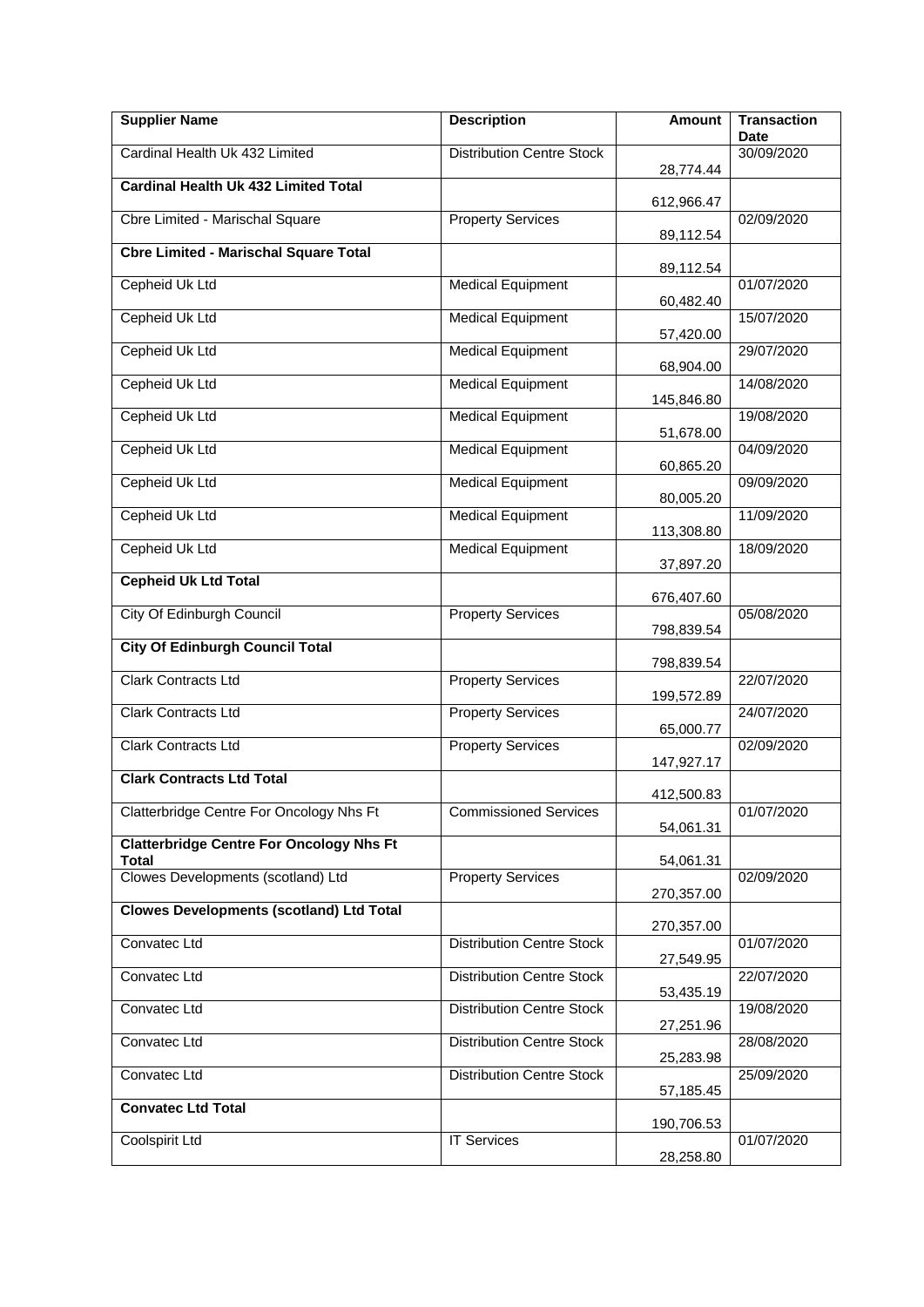| <b>Supplier Name</b>                          | <b>Description</b>               | Amount       | <b>Transaction</b><br>Date |
|-----------------------------------------------|----------------------------------|--------------|----------------------------|
| <b>Coolspirit Ltd Total</b>                   |                                  | 28,258.80    |                            |
| <b>Cordatus Partners Limited</b>              | <b>Property Services</b>         |              | 05/08/2020                 |
| <b>Cordatus Partners Limited Total</b>        |                                  | 886,689.90   |                            |
| Csl Behring Uk Ltd                            | <b>Blood Services</b>            | 886,689.90   | 01/07/2020                 |
| Csl Behring Uk Ltd                            | <b>Blood Services</b>            | 1,939,000.00 | 08/07/2020                 |
| Csl Behring Uk Ltd                            | <b>Blood Services</b>            | 171,750.00   | 12/08/2020                 |
| Csl Behring Uk Ltd                            | <b>Blood Services</b>            | 152,000.00   | 04/09/2020                 |
|                                               |                                  | 1,004,025.00 |                            |
| <b>Csl Behring Uk Ltd Total</b>               |                                  | 3,266,775.00 |                            |
| Cumbria Northumberland Tyne Wear Nhsft        | <b>Commissioned Services</b>     | 180,339.40   | 01/07/2020                 |
| Cumbria Northumberland Tyne Wear Nhsft        | <b>Commissioned Services</b>     | 174,522.00   | 22/07/2020                 |
| Cumbria Northumberland Tyne Wear Nhsft        | <b>Commissioned Services</b>     |              | 26/08/2020                 |
| Cumbria Northumberland Tyne Wear Nhsft        | <b>Commissioned Services</b>     | 180,339.40   | 30/09/2020                 |
| <b>Cumbria Northumberland Tyne Wear Nhsft</b> |                                  | 180,339.40   |                            |
| Total<br>Dacoll Ltd                           | <b>IT Services</b>               | 715,540.20   | 09/09/2020                 |
| <b>Dacoll Ltd Total</b>                       |                                  | 31,889.93    |                            |
|                                               |                                  | 31,889.93    |                            |
| Denholm Macnamee Ltd                          | <b>Clinical Waste Services</b>   | 36,120.00    | 19/08/2020                 |
| Denholm Macnamee Ltd                          | <b>Clinical Waste Services</b>   | 36,120.00    | 21/08/2020                 |
| Denholm Macnamee Ltd                          | <b>Clinical Waste Services</b>   | 37,152.00    | 09/09/2020                 |
| <b>Denholm Macnamee Ltd Total</b>             |                                  | 109,392.00   |                            |
| Diasorin Ltd                                  | <b>Medical Equipment</b>         |              | 30/09/2020                 |
| <b>Diasorin Ltd Total</b>                     |                                  | 165,756.00   |                            |
| <b>Dimensions</b>                             | <b>Uniforms</b>                  | 165,756.00   | 08/07/2020                 |
| <b>Dimensions</b>                             | <b>Uniforms</b>                  | 312,529.15   | 17/07/2020                 |
| <b>Dimensions Total</b>                       |                                  | 269,224.70   |                            |
|                                               |                                  | 581,753.85   |                            |
| <b>Diversey Ltd</b>                           | <b>Distribution Centre Stock</b> | 38,394.18    | 01/07/2020                 |
| <b>Diversey Ltd</b>                           | <b>Distribution Centre Stock</b> | 25,544.67    | 08/07/2020                 |
| Diversey Ltd                                  | <b>Distribution Centre Stock</b> | 58,330.47    | 15/07/2020                 |
| <b>Diversey Ltd</b>                           | <b>Distribution Centre Stock</b> |              | 22/07/2020                 |
| <b>Diversey Ltd</b>                           | <b>Distribution Centre Stock</b> | 45,008.87    | 29/07/2020                 |
| Diversey Ltd                                  | <b>Distribution Centre Stock</b> | 45,137.07    | 05/08/2020                 |
| Diversey Ltd                                  | <b>Distribution Centre Stock</b> | 57,922.87    | 12/08/2020                 |
|                                               |                                  | 90,385.95    |                            |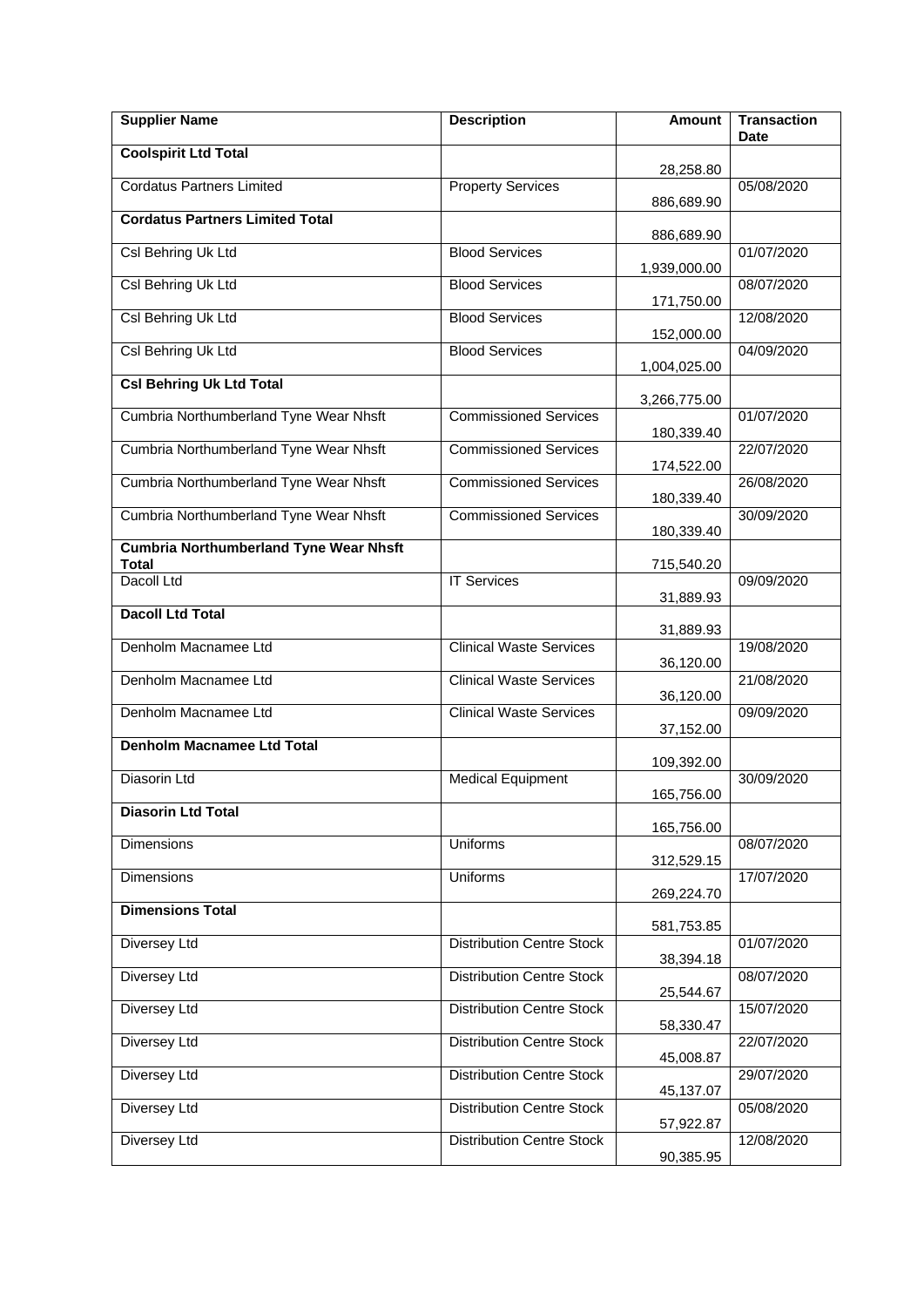| <b>Supplier Name</b>                            | <b>Description</b>               | <b>Amount</b> | <b>Transaction</b><br><b>Date</b> |
|-------------------------------------------------|----------------------------------|---------------|-----------------------------------|
| <b>Diversey Ltd</b>                             | <b>Distribution Centre Stock</b> | 92,601.57     | 19/08/2020                        |
| Diversey Ltd                                    | <b>Distribution Centre Stock</b> | 37,164.42     | 26/08/2020                        |
| <b>Diversey Ltd</b>                             | <b>Distribution Centre Stock</b> | 29,289.52     | 02/09/2020                        |
| <b>Diversey Ltd</b>                             | <b>Distribution Centre Stock</b> | 38,677.87     | 09/09/2020                        |
| <b>Diversey Ltd Total</b>                       |                                  | 558,457.46    |                                   |
| Dma Canyon                                      | <b>Property Services</b>         | 48,456.72     | 14/08/2020                        |
| <b>Dma Canyon Total</b>                         |                                  | 48,456.72     |                                   |
| <b>Dolby Vivisol</b>                            | Home Oxygen Services             | 39,852.49     | 16/09/2020                        |
| <b>Dolby Vivisol Total</b>                      |                                  | 39,852.49     |                                   |
| Dolbyvivisol                                    | Oxygen                           | 756,451.24    | 17/07/2020                        |
| Dolbyvivisol                                    | Oxygen                           | 270,239.99    | 12/08/2020                        |
| Dolbyvivisol                                    | Oxygen                           | 489,658.21    | 19/08/2020                        |
| Dolbyvivisol                                    | Oxygen                           | 772,509.13    | 16/09/2020                        |
| <b>Dolbyvivisol Total</b>                       |                                  | 2,288,858.57  |                                   |
| Don And Low                                     | <b>Distribution Centre Stock</b> | 362,556.18    | 29/07/2020                        |
| <b>Don And Low Total</b>                        |                                  | 362,556.18    |                                   |
| Draeger Medical Uk Ltd                          | <b>Medical Equipment</b>         | 1,294,681.32  | 12/08/2020                        |
| <b>Draeger Medical Uk Ltd</b>                   | <b>Medical Equipment</b>         | 5,895,043.52  | 25/09/2020                        |
| <b>Draeger Medical Uk Ltd Total</b>             |                                  | 7,189,724.84  |                                   |
| Dumfries And Galloway Health Board              | <b>Health Services</b>           | 27,195.38     | 01/07/2020                        |
| Dumfries And Galloway Health Board              | <b>Health Services</b>           | 54,270.72     | 22/07/2020                        |
| Dumfries And Galloway Health Board              | <b>Health Services</b>           | 71,046.42     | 12/08/2020                        |
| Dumfries And Galloway Health Board              | <b>Health Services</b>           | 69,422.33     | 30/09/2020                        |
| <b>Dumfries And Galloway Health Board Total</b> |                                  | 221,934.85    |                                   |
| Dwk Life Sciences Limited                       | <b>Distribution Centre Stock</b> | 30,120.77     | 09/09/2020                        |
| <b>Dwk Life Sciences Limited Total</b>          |                                  | 30,120.77     |                                   |
| E + O Laboratories Limited                      | <b>Medical Equipment</b>         | 44,863.20     | 14/08/2020                        |
| E + O Laboratories Limited                      | <b>Medical Equipment</b>         | 142,263.00    | 11/09/2020                        |
| E + O Laboratories Limited                      | <b>Medical Equipment</b>         | 39,750.60     | 16/09/2020                        |
| E + O Laboratories Limited Total                |                                  | 226,876.80    |                                   |
| Ecolab                                          | <b>Distribution Centre Stock</b> | 78,782.40     | 08/07/2020                        |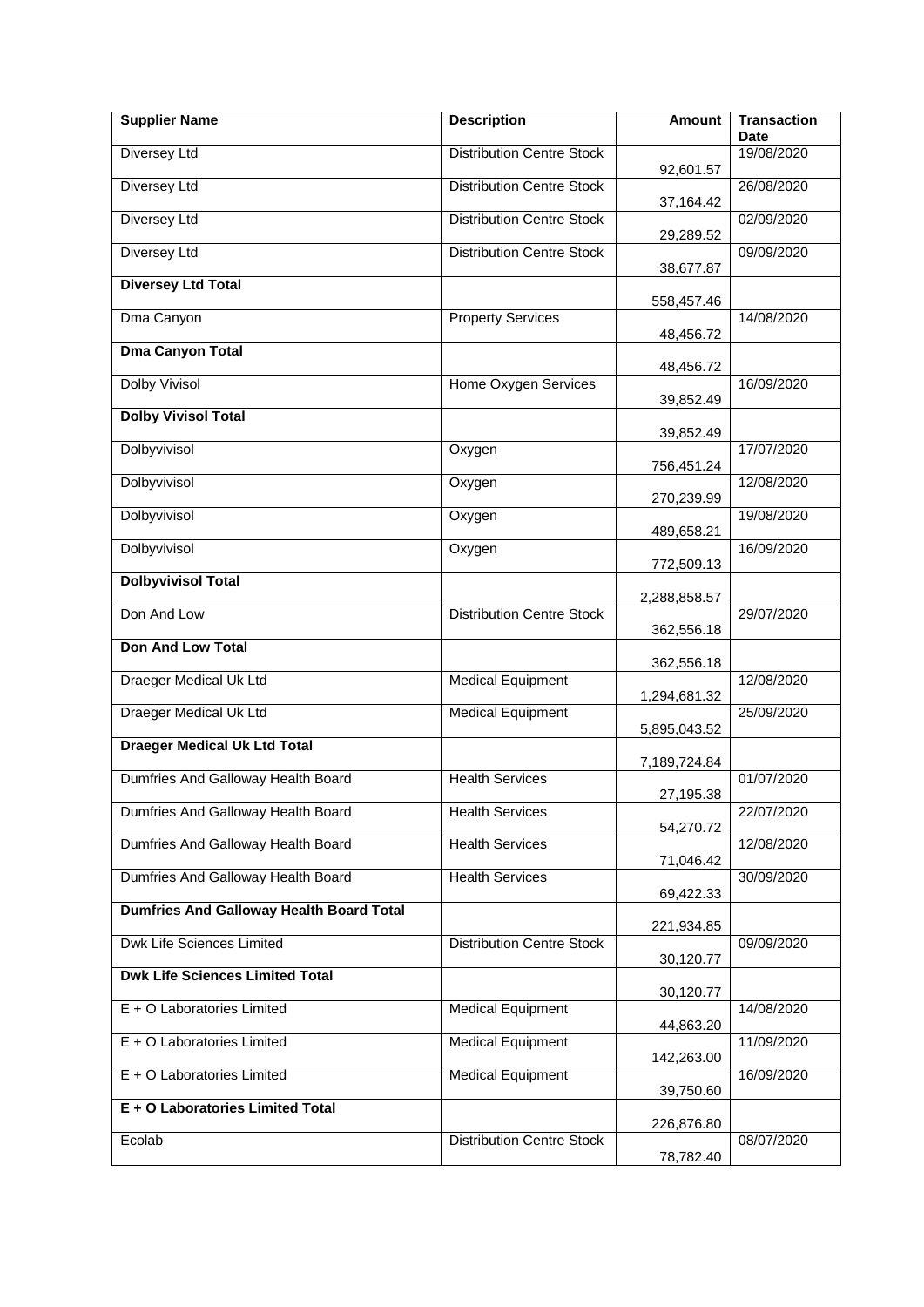| <b>Supplier Name</b>                            | <b>Description</b>               | <b>Amount</b> | <b>Transaction</b><br><b>Date</b> |
|-------------------------------------------------|----------------------------------|---------------|-----------------------------------|
| Ecolab                                          | <b>Distribution Centre Stock</b> |               | 15/07/2020                        |
|                                                 |                                  | 27,180.50     |                                   |
| Ecolab                                          | <b>Distribution Centre Stock</b> | 45,014.40     | 07/08/2020                        |
| Ecolab                                          | <b>Distribution Centre Stock</b> | 54,561.60     | 23/09/2020                        |
| <b>Ecolab Total</b>                             |                                  | 205,538.90    |                                   |
| Eden Medical (uk) Ltd                           | <b>Medical Equipment</b>         |               | 15/07/2020                        |
| Eden Medical (uk) Ltd                           | <b>Medical Equipment</b>         | 174,637.63    | 22/07/2020                        |
| Eden Medical (uk) Ltd                           | <b>Medical Equipment</b>         | 176,486.07    | 31/07/2020                        |
| Eden Medical (uk) Ltd                           | <b>Medical Equipment</b>         | 42,528.00     | 26/08/2020                        |
| Eden Medical (uk) Ltd                           | <b>Medical Equipment</b>         | 46,793.64     | 18/09/2020                        |
|                                                 |                                  | 31,896.00     |                                   |
| <b>Eden Medical (uk) Ltd Total</b>              |                                  | 472,341.34    |                                   |
| <b>Edf Energy Ltd</b>                           | <b>Utilities</b>                 | 60,449.95     | 15/07/2020                        |
| <b>Edf Energy Ltd</b>                           | <b>Utilities</b>                 | 63,279.44     | 04/09/2020                        |
| <b>Edf Energy Ltd</b>                           | <b>Utilities</b>                 |               | 16/09/2020                        |
| <b>Edf Energy Ltd Total</b>                     |                                  | 65,243.21     |                                   |
| Ee Limited                                      | Telephony                        | 188,972.60    | 01/07/2020                        |
| Ee Limited                                      | Telephony                        | 76,484.07     | 02/09/2020                        |
|                                                 |                                  | 49,895.47     |                                   |
| Ee Limited                                      | Telephony                        | 309,714.48    | 18/09/2020                        |
| Ee Limited                                      | Telephony                        | 178,009.57    | 30/09/2020                        |
| <b>Ee Limited Total</b>                         |                                  | 614,103.59    |                                   |
| Elite Training And Consultancy Ltd              | <b>Professional Services</b>     | 34,332.00     | 22/07/2020                        |
| <b>Elite Training And Consultancy Ltd Total</b> |                                  |               |                                   |
| Elmwood Projects Ltd                            | <b>Property Services</b>         | 34,332.00     | 17/07/2020                        |
|                                                 |                                  | 93,559.40     |                                   |
| Elmwood Projects Ltd                            | <b>Property Services</b>         | 30,987.61     | 31/07/2020                        |
| <b>Elmwood Projects Ltd Total</b>               |                                  | 124,547.01    |                                   |
| <b>Esteem Systems Plc</b>                       | <b>IT Services</b>               | 77,239.30     | 30/09/2020                        |
| <b>Esteem Systems Plc Total</b>                 |                                  |               |                                   |
| Euroimmun Uk Ltd                                | <b>Blood Services</b>            | 77,239.30     | 16/09/2020                        |
| <b>Euroimmun Uk Ltd Total</b>                   |                                  | 28,957.20     |                                   |
| Eximex Uk Ltd                                   | <b>Distribution Centre Stock</b> | 28,957.20     | 05/08/2020                        |
|                                                 |                                  | 34,713.60     |                                   |
| <b>Eximex Uk Ltd Total</b>                      |                                  | 34,713.60     |                                   |
| <b>Faculty Services Ltd</b>                     | <b>Legal Services</b>            | 29,418.00     | 01/07/2020                        |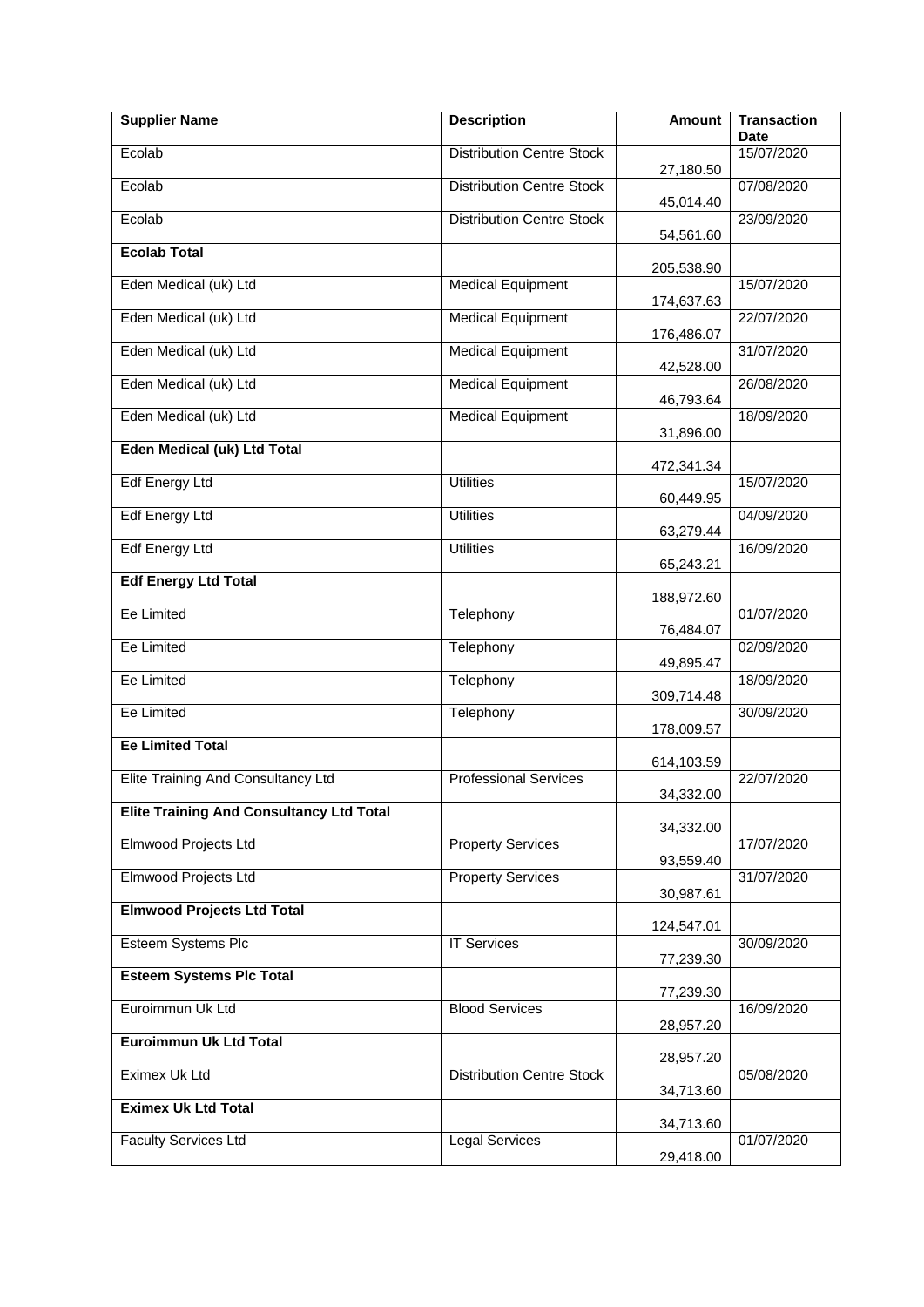| <b>Supplier Name</b>              | <b>Description</b>               | <b>Amount</b> | <b>Transaction</b><br><b>Date</b> |
|-----------------------------------|----------------------------------|---------------|-----------------------------------|
| <b>Faculty Services Ltd</b>       | <b>Legal Services</b>            |               | 03/07/2020                        |
| <b>Faculty Services Ltd</b>       | <b>Legal Services</b>            | 83,709.00     | 08/07/2020                        |
|                                   |                                  | 36,927.00     |                                   |
| <b>Faculty Services Ltd</b>       | <b>Legal Services</b>            | 52,122.00     | 10/07/2020                        |
| <b>Faculty Services Ltd</b>       | <b>Legal Services</b>            | 34,086.00     | 15/07/2020                        |
| <b>Faculty Services Ltd</b>       | <b>Legal Services</b>            | 57,306.00     | 22/07/2020                        |
| <b>Faculty Services Ltd</b>       | <b>Legal Services</b>            | 49,731.00     | 31/07/2020                        |
| <b>Faculty Services Ltd</b>       | <b>Legal Services</b>            | 58,956.00     | 05/08/2020                        |
| <b>Faculty Services Ltd</b>       | <b>Legal Services</b>            | 60,834.00     | 19/08/2020                        |
| <b>Faculty Services Ltd</b>       | <b>Legal Services</b>            |               | 28/08/2020                        |
| <b>Faculty Services Ltd</b>       | <b>Legal Services</b>            | 57,984.00     | 16/09/2020                        |
| <b>Faculty Services Ltd</b>       | <b>Legal Services</b>            | 27,747.00     | 30/09/2020                        |
| <b>Faculty Services Ltd Total</b> |                                  | 38,679.00     |                                   |
| Fannin (uk) Ltd                   | <b>Distribution Centre Stock</b> | 587,499.00    | 03/07/2020                        |
|                                   |                                  | 342,349.18    |                                   |
| Fannin (uk) Ltd                   | <b>Distribution Centre Stock</b> | 115,723.00    | 08/07/2020                        |
| Fannin (uk) Ltd                   | <b>Distribution Centre Stock</b> | 73,891.00     | 10/07/2020                        |
| Fannin (uk) Ltd                   | <b>Distribution Centre Stock</b> | 464,710.30    | 15/07/2020                        |
| Fannin (uk) Ltd                   | <b>Distribution Centre Stock</b> | 1,046,923.86  | 17/07/2020                        |
| Fannin (uk) Ltd                   | <b>Distribution Centre Stock</b> | 189,358.40    | 22/07/2020                        |
| Fannin (uk) Ltd                   | <b>Distribution Centre Stock</b> | 48,843.12     | 24/07/2020                        |
| Fannin (uk) Ltd                   | <b>Distribution Centre Stock</b> | 40,540.12     | 29/07/2020                        |
| Fannin (uk) Ltd                   | <b>Distribution Centre Stock</b> | 32,429.64     | 31/07/2020                        |
| Fannin (uk) Ltd                   | <b>Distribution Centre Stock</b> | 56,294.92     | 14/08/2020                        |
| Fannin (uk) Ltd                   | <b>Distribution Centre Stock</b> | 682,694.49    | 19/08/2020                        |
| Fannin (uk) Ltd                   | <b>Distribution Centre Stock</b> | 162,166.88    | 21/08/2020                        |
| Fannin (uk) Ltd                   | <b>Distribution Centre Stock</b> | 296,573.92    | 28/08/2020                        |
| Fannin (uk) Ltd                   | <b>Distribution Centre Stock</b> | 88,961.47     | 09/09/2020                        |
| Fannin (uk) Ltd                   | <b>Distribution Centre Stock</b> | 376,309.72    | 16/09/2020                        |
| Fannin (uk) Ltd                   | <b>Distribution Centre Stock</b> |               | 23/09/2020                        |
| Fannin (uk) Ltd                   | <b>Distribution Centre Stock</b> | 210,918.92    | 25/09/2020                        |
| Fannin (uk) Ltd                   | <b>Distribution Centre Stock</b> | 34,959.36     | 30/09/2020                        |
| Fannin (uk) Ltd Total             |                                  | 156,117.56    |                                   |
|                                   |                                  | 4,419,765.86  |                                   |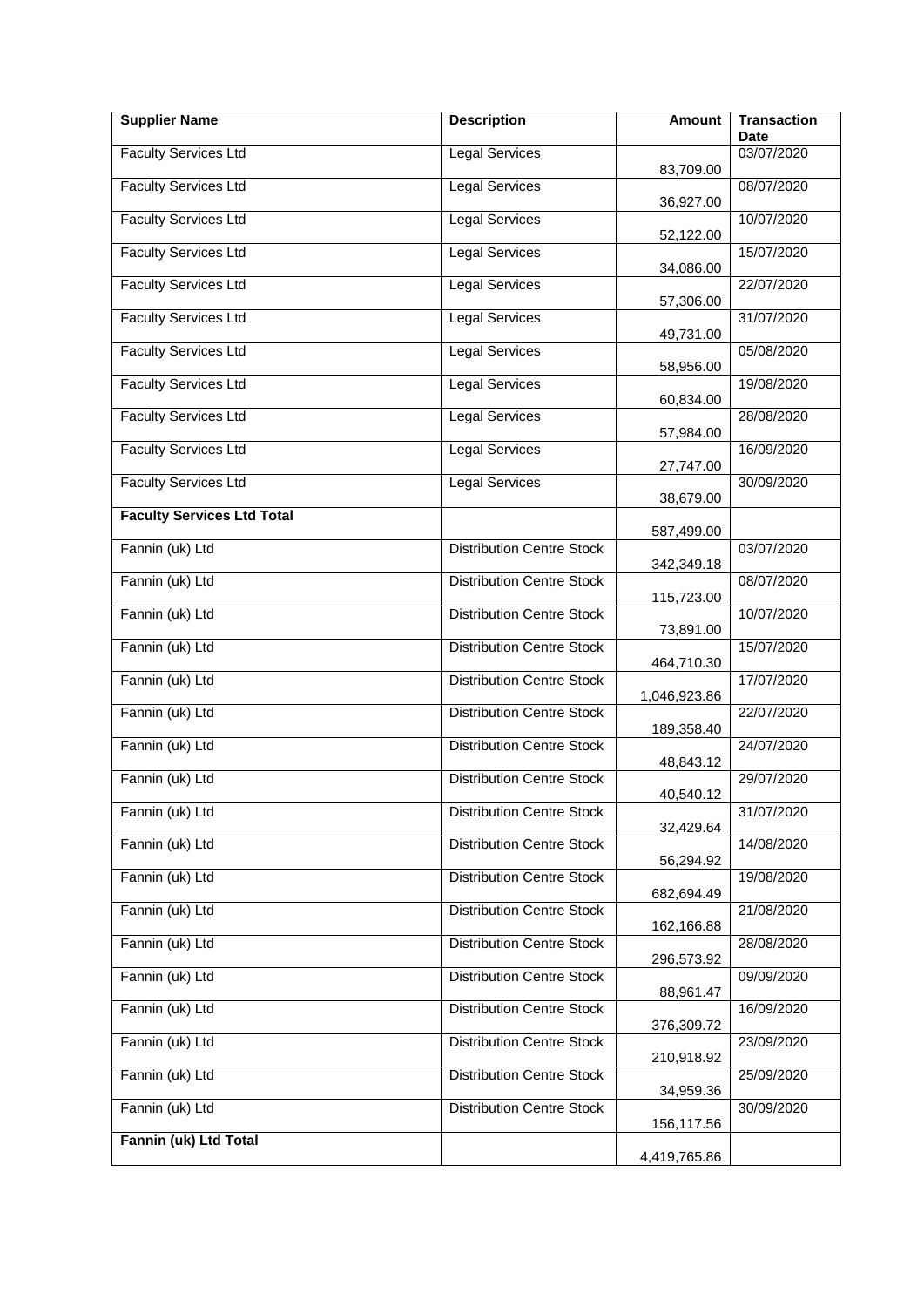| <b>Supplier Name</b>               | <b>Description</b>               | <b>Amount</b> | <b>Transaction</b><br><b>Date</b> |
|------------------------------------|----------------------------------|---------------|-----------------------------------|
| Fast Aid Products Ltd              | <b>Distribution Centre Stock</b> | 490,544.67    | 08/07/2020                        |
| Fast Aid Products Ltd              | <b>Distribution Centre Stock</b> | 26,276.60     | 24/07/2020                        |
| <b>Fast Aid Products Ltd Total</b> |                                  | 516,821.27    |                                   |
| Fcc Environment (uk) Ltd           | <b>Property Services</b>         | 37,960.41     | 31/07/2020                        |
| Fcc Environment (uk) Ltd           | <b>Property Services</b>         | 28,791.50     | 14/08/2020                        |
| Fcc Environment (uk) Ltd Total     |                                  | 66,751.91     |                                   |
| Fes Fm Ltd                         | <b>Property Services</b>         | 35,848.14     | 03/07/2020                        |
| Fes Fm Ltd                         | <b>Property Services</b>         | 64,555.38     | 08/07/2020                        |
| Fes Fm Ltd                         | <b>Property Services</b>         | 613,211.07    | 24/07/2020                        |
| Fes Fm Ltd                         | <b>Property Services</b>         | 26,133.12     | 29/07/2020                        |
| Fes Fm Ltd                         | <b>Property Services</b>         | 612,264.67    | 05/08/2020                        |
| Fes Fm Ltd                         | <b>Property Services</b>         | 152,536.15    | 12/08/2020                        |
| Fes Fm Ltd                         | <b>Property Services</b>         | 621,983.48    | 26/08/2020                        |
| Fes Fm Ltd                         | <b>Property Services</b>         | 69,132.18     | 02/09/2020                        |
| Fes Fm Ltd                         | <b>Property Services</b>         | 96,358.25     | 04/09/2020                        |
| <b>Fes Fm Ltd Total</b>            |                                  | 2,292,022.44  |                                   |
| Fresenius Kabi Ltd                 | <b>Distribution Centre Stock</b> | 88,944.08     | 15/07/2020                        |
| Fresenius Kabi Ltd                 | <b>Distribution Centre Stock</b> | 43,694.84     | 14/08/2020                        |
| Fresenius Kabi Ltd                 | <b>Distribution Centre Stock</b> | 52,444.32     | 02/09/2020                        |
| <b>Fresenius Kabi Ltd Total</b>    |                                  | 185,083.24    |                                   |
| Fresenius Medical Care (uk) Ltd    | <b>Distribution Centre Stock</b> | 29,531.87     | 01/07/2020                        |
| Fresenius Medical Care (uk) Ltd    | <b>Distribution Centre Stock</b> | 148,013.64    | 08/07/2020                        |
| Fresenius Medical Care (uk) Ltd    | <b>Distribution Centre Stock</b> | 159,524.04    | 10/07/2020                        |
| Fresenius Medical Care (uk) Ltd    | <b>Distribution Centre Stock</b> | 47,033.76     | 15/07/2020                        |
| Fresenius Medical Care (uk) Ltd    | <b>Distribution Centre Stock</b> | 36,014.76     | 29/07/2020                        |
| Fresenius Medical Care (uk) Ltd    | <b>Distribution Centre Stock</b> | 148,865.40    | 05/08/2020                        |
| Fresenius Medical Care (uk) Ltd    | <b>Distribution Centre Stock</b> | 60,000.00     | 07/08/2020                        |
| Fresenius Medical Care (uk) Ltd    | <b>Distribution Centre Stock</b> | 50,489.40     | 12/08/2020                        |
| Fresenius Medical Care (uk) Ltd    | <b>Distribution Centre Stock</b> | 127,059.24    | 26/08/2020                        |
| Fresenius Medical Care (uk) Ltd    | <b>Distribution Centre Stock</b> | 47,021.38     | 04/09/2020                        |
| Fresenius Medical Care (uk) Ltd    | <b>Distribution Centre Stock</b> | 102,609.01    | 09/09/2020                        |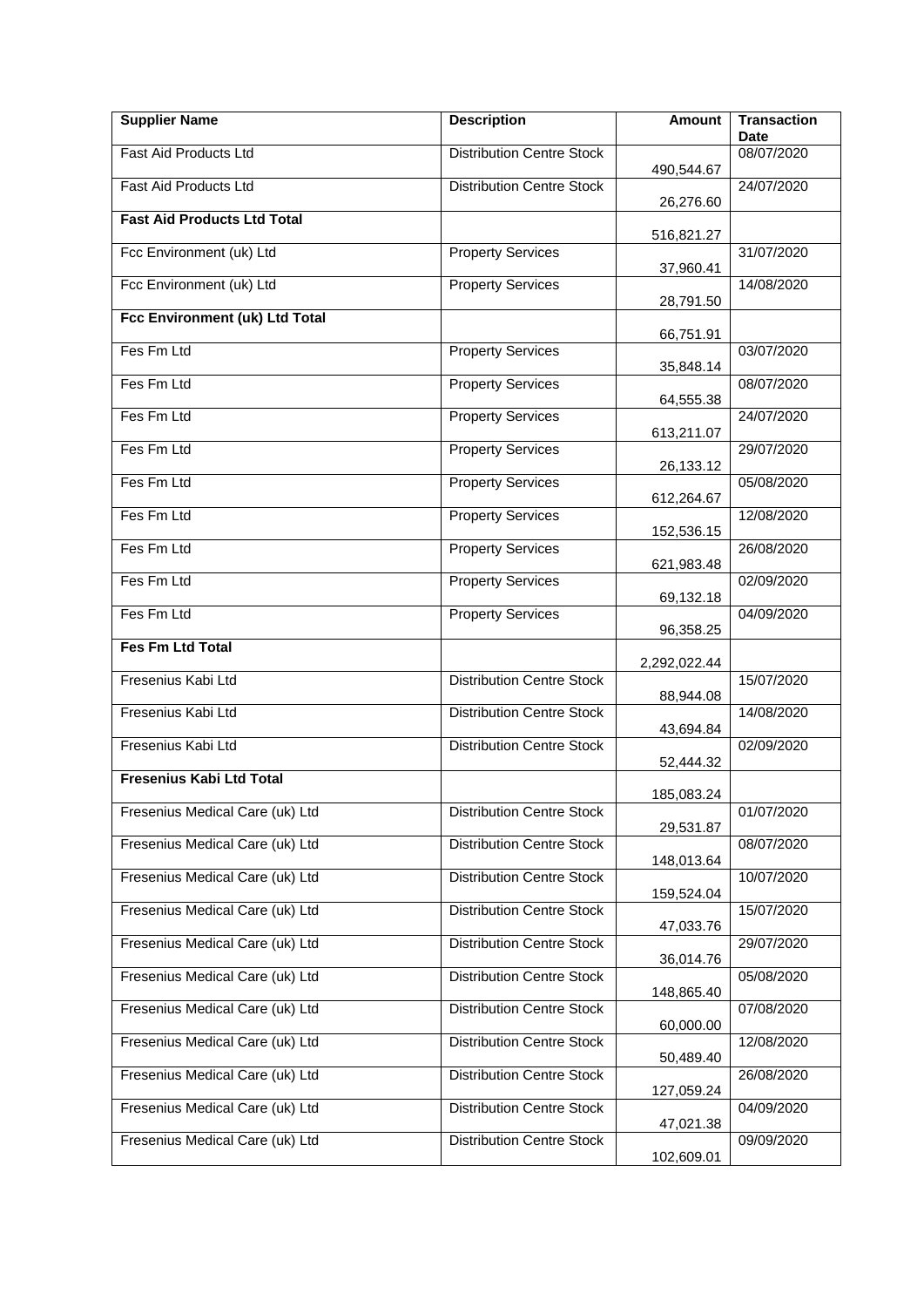| <b>Supplier Name</b>                       | <b>Description</b>               | Amount       | <b>Transaction</b><br><b>Date</b> |
|--------------------------------------------|----------------------------------|--------------|-----------------------------------|
| Fresenius Medical Care (uk) Ltd            | <b>Distribution Centre Stock</b> | 44,281.26    | 16/09/2020                        |
| Fresenius Medical Care (uk) Ltd            | <b>Distribution Centre Stock</b> | 44,318.40    | 23/09/2020                        |
| Fresenius Medical Care (uk) Ltd            | <b>Distribution Centre Stock</b> | 29,888.14    | 25/09/2020                        |
| Fresenius Medical Care (uk) Ltd Total      |                                  | 1,074,650.30 |                                   |
| <b>Frontier Plastics Limited</b>           | <b>Distribution Centre Stock</b> | 42,458.52    | 22/07/2020                        |
| <b>Frontier Plastics Limited Total</b>     |                                  | 42,458.52    |                                   |
| Frontline Safety Uk Ltd                    | <b>Distribution Centre Stock</b> | 63,786.00    | 03/07/2020                        |
| <b>Frontline Safety Uk Ltd Total</b>       |                                  | 63,786.00    |                                   |
| G4s Secure Solutions (uk) Ltd              | <b>Property Services</b>         | 545,555.99   | 12/08/2020                        |
| G4s Secure Solutions (uk) Ltd              | <b>Property Services</b>         |              | 02/09/2020                        |
| G4s Secure Solutions (uk) Ltd              | <b>Property Services</b>         | 608,125.97   | 11/09/2020                        |
| <b>G4s Secure Solutions (uk) Ltd Total</b> |                                  | 488,061.77   |                                   |
| Gama Healthcare Limited                    | <b>Distribution Centre Stock</b> | 1,641,743.73 | 17/07/2020                        |
| Gama Healthcare Limited                    | <b>Distribution Centre Stock</b> | 55,036.80    | 24/07/2020                        |
| Gama Healthcare Limited                    | <b>Distribution Centre Stock</b> | 55,036.80    | 29/07/2020                        |
| Gama Healthcare Limited                    | <b>Distribution Centre Stock</b> | 77,060.59    | 31/07/2020                        |
| Gama Healthcare Limited                    | <b>Distribution Centre Stock</b> | 245,689.92   | 07/08/2020                        |
| Gama Healthcare Limited                    | <b>Distribution Centre Stock</b> | 60,716.88    | 28/08/2020                        |
| Gama Healthcare Limited                    | <b>Distribution Centre Stock</b> | 36,916.99    | 11/09/2020                        |
| Gama Healthcare Limited                    | <b>Distribution Centre Stock</b> | 154,645.20   | 16/09/2020                        |
|                                            |                                  | 53,563.68    |                                   |
| Gama Healthcare Limited                    | <b>Distribution Centre Stock</b> | 164,454.48   | 25/09/2020                        |
| <b>Gama Healthcare Limited Total</b>       |                                  | 903,121.34   |                                   |
| Gartner Uk Ltd                             | <b>IT Services</b>               | 254,520.00   | 03/07/2020                        |
| Gartner Uk Ltd                             | <b>IT Services</b>               | 28,500.00    | 15/07/2020                        |
| <b>Gartner Uk Ltd Total</b>                |                                  | 283,020.00   |                                   |
| Gb Uk Healthcare                           | <b>Distribution Centre Stock</b> | 96,804.00    | 15/07/2020                        |
| <b>Gb Uk Healthcare Total</b>              |                                  | 96,804.00    |                                   |
| <b>Geoff Smith Associates</b>              | <b>IT Services</b>               | 31,211.24    | 18/09/2020                        |
| <b>Geoff Smith Associates Total</b>        |                                  | 31,211.24    |                                   |
| Gojo Industries Europe Ltd                 | <b>Distribution Centre Stock</b> | 40,578.32    | 24/07/2020                        |
| <b>Gojo Industries Europe Ltd Total</b>    |                                  | 40,578.32    |                                   |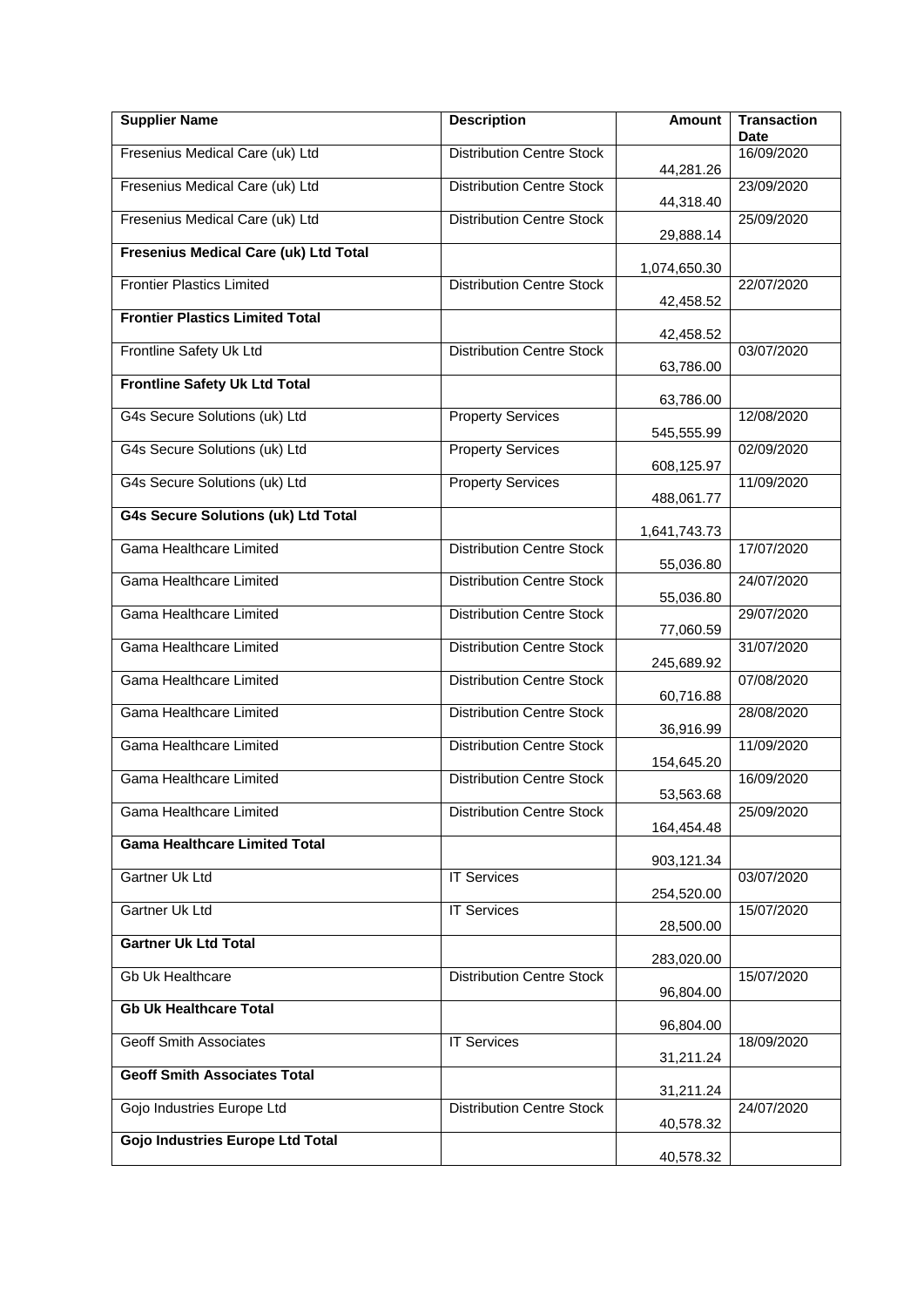| <b>Supplier Name</b>                                      | <b>Description</b>               | <b>Amount</b> | <b>Transaction</b><br><b>Date</b> |
|-----------------------------------------------------------|----------------------------------|---------------|-----------------------------------|
| Great Ormond Street Hospital For Children                 | <b>Commissioned Services</b>     | 237,512.29    | 09/09/2020                        |
| <b>Great Ormond Street Hospital For Children</b><br>Total |                                  | 237,512.29    |                                   |
| <b>Greater Manchester Mental Health Nhs</b>               | <b>Commissioned Services</b>     | 185,221.25    | 26/08/2020                        |
| <b>Greater Manchester Mental Health Nhs</b>               | <b>Commissioned Services</b>     | 31,305.00     | 30/09/2020                        |
| <b>Greater Manchester Mental Health Nhs Total</b>         |                                  |               |                                   |
| <b>Grifols Uk Limited</b>                                 | <b>Distribution Centre Stock</b> | 216,526.25    | 28/08/2020                        |
| <b>Grifols Uk Limited</b>                                 | <b>Distribution Centre Stock</b> | 31,500.00     | 16/09/2020                        |
| <b>Grifols Uk Limited</b>                                 | <b>Distribution Centre Stock</b> | 33,026.16     | 30/09/2020                        |
| <b>Grifols Uk Limited Total</b>                           |                                  | 63,000.00     |                                   |
| <b>Guest Medical Ltd</b>                                  | <b>Distribution Centre Stock</b> | 127,526.16    | 31/07/2020                        |
| <b>Guest Medical Ltd</b>                                  | <b>Distribution Centre Stock</b> | 26,880.00     | 12/08/2020                        |
| <b>Guest Medical Ltd Total</b>                            |                                  | 25,620.00     |                                   |
| Guy S + St Thomas Nhs Foundation Trust                    | <b>Commissioned Services</b>     | 52,500.00     | 01/07/2020                        |
| Guy S + St Thomas Nhs Foundation Trust                    | <b>Commissioned Services</b>     | 85,927.00     | 15/07/2020                        |
| Guy S + St Thomas Nhs Foundation Trust                    | <b>Commissioned Services</b>     | 25,980.00     | 19/08/2020                        |
| Guy S + St Thomas Nhs Foundation Trust                    | <b>Commissioned Services</b>     | 120,754.00    | 26/08/2020                        |
| Guy S + St Thomas Nhs Foundation Trust                    | <b>Commissioned Services</b>     | 106,908.00    | 09/09/2020                        |
| Guy S + St Thomas Nhs Foundation Trust                    | <b>Commissioned Services</b>     | 153,069.00    | 30/09/2020                        |
| Guy S + St Thomas Nhs Foundation Trust                    |                                  | 221,852.00    |                                   |
| <b>Total</b><br>Hamilton Sales & Service Uk Ltd           | <b>Medical Equipment</b>         | 714,490.00    | 11/09/2020                        |
| Hamilton Sales & Service Uk Ltd Total                     |                                  | 655,467.76    |                                   |
| Harvey Nash Ltd                                           | <b>Temporary Staff</b>           | 655,467.76    | 08/07/2020                        |
| Harvey Nash Ltd                                           | <b>Temporary Staff</b>           | 63,841.20     | 15/07/2020                        |
| Harvey Nash Ltd                                           | <b>Temporary Staff</b>           | 27,783.60     | 12/08/2020                        |
| Harvey Nash Ltd                                           | <b>Temporary Staff</b>           | 31,083.00     | 19/08/2020                        |
| Harvey Nash Ltd                                           | <b>Temporary Staff</b>           | 74,042.54     | 26/08/2020                        |
| Harvey Nash Ltd                                           | <b>Temporary Staff</b>           | 119,793.00    | 02/09/2020                        |
| Harvey Nash Ltd                                           | <b>Temporary Staff</b>           | 53,941.80     | 11/09/2020                        |
| Harvey Nash Ltd                                           | <b>Temporary Staff</b>           | 84,055.80     | 16/09/2020                        |
| <b>Harvey Nash Ltd Total</b>                              |                                  | 47,194.34     |                                   |
| Haven Products Ltd                                        | <b>Distribution Centre Stock</b> | 501,735.28    | 22/07/2020                        |
|                                                           |                                  | 140,520.70    |                                   |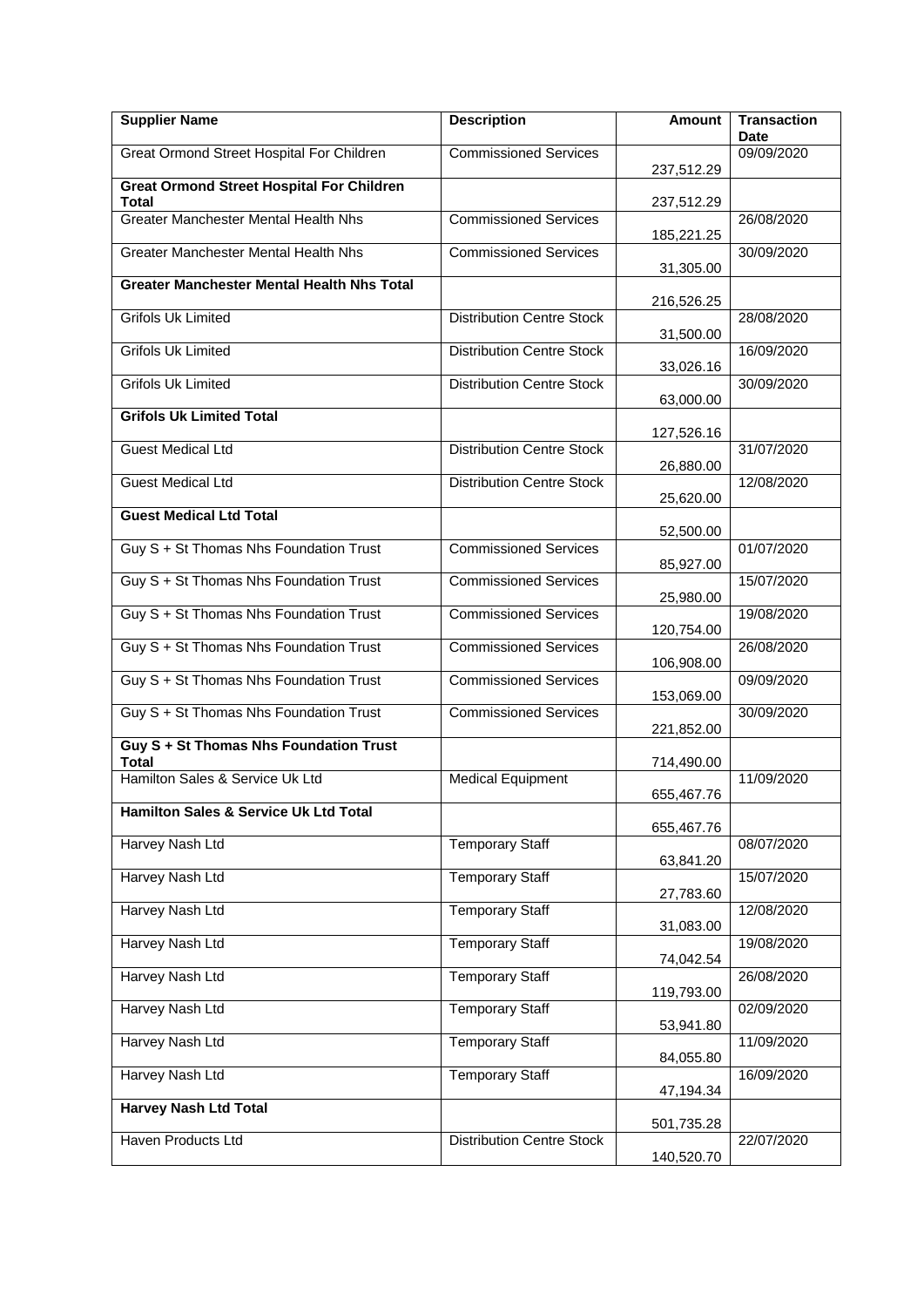| <b>Supplier Name</b>                         | <b>Description</b>               | <b>Amount</b> | <b>Transaction</b><br><b>Date</b> |
|----------------------------------------------|----------------------------------|---------------|-----------------------------------|
| Haven Products Ltd                           | <b>Distribution Centre Stock</b> | 39,133.76     | 02/09/2020                        |
| Haven Products Ltd                           | <b>Distribution Centre Stock</b> | 79,642.55     | 16/09/2020                        |
| <b>Haven Products Ltd Total</b>              |                                  | 259,297.01    |                                   |
| Healthcare Improvement Scotland              | <b>Health Services</b>           | 28,208.28     | 26/08/2020                        |
| <b>Healthcare Improvement Scotland Total</b> |                                  | 28,208.28     |                                   |
| <b>Heriot-watt University</b>                | <b>Specialist Services</b>       | 42,795.66     | 23/09/2020                        |
| <b>Heriot-watt University Total</b>          |                                  | 42,795.66     |                                   |
| <b>Highland Health Board</b>                 | <b>Health Services</b>           | 70,190.80     | 01/07/2020                        |
| <b>Highland Health Board</b>                 | <b>Health Services</b>           | 112,528.93    | 22/07/2020                        |
| <b>Highland Health Board Total</b>           |                                  | 182,719.73    |                                   |
| Hilton Garden Inn Glasgow City Centre        | Conference                       | 26,285.00     | 18/09/2020                        |
| Hilton Garden Inn Glasgow City Centre Total  |                                  | 26,285.00     |                                   |
| Hmrc                                         | Statutory Tax & VAT              | 2,961,327.27  | 08/07/2020                        |
| Hmrc                                         | Statutory Tax & VAT              | 47,711.56     | 10/07/2020                        |
| Hmrc                                         | Statutory Tax & VAT              | 3,002,481.58  | 14/08/2020                        |
| <b>Hmrc</b>                                  | Statutory Tax & VAT              | 2,909,052.74  | 16/09/2020                        |
| <b>Hmrc Total</b>                            |                                  | 8,920,573.15  |                                   |
| <b>Hospital Services Ltd</b>                 | <b>Medical Equipment</b>         | 366,780.43    | 24/07/2020                        |
| <b>Hospital Services Ltd Total</b>           |                                  | 366,780.43    |                                   |
| Hp Inc. Uk Limited                           | <b>IT Services</b>               | 119,385.61    | 16/09/2020                        |
| <b>Hp Inc. Uk Limited Total</b>              |                                  | 119,385.61    |                                   |
| Hpc Healthline Uk Limited                    | <b>Distribution Centre Stock</b> | 43,623.24     | 01/07/2020                        |
| <b>Hpc Healthline Uk Limited</b>             | <b>Distribution Centre Stock</b> | 29,487.90     | 15/07/2020                        |
| <b>Hpc Healthline Uk Limited</b>             | <b>Distribution Centre Stock</b> | 33,854.60     | 29/07/2020                        |
| <b>Hpc Healthline Uk Limited</b>             | <b>Distribution Centre Stock</b> | 30,777.08     | 12/08/2020                        |
| Hpc Healthline Uk Limited                    | <b>Distribution Centre Stock</b> | 44,434.67     | 14/08/2020                        |
| Hpc Healthline Uk Limited                    | <b>Distribution Centre Stock</b> | 25,597.06     | 26/08/2020                        |
| Hpc Healthline Uk Limited                    | <b>Distribution Centre Stock</b> | 55,323.71     | 02/09/2020                        |
| <b>Hpc Healthline Uk Limited</b>             | <b>Distribution Centre Stock</b> | 37,417.46     | 09/09/2020                        |
| Hpc Healthline Uk Limited                    | <b>Distribution Centre Stock</b> | 72,381.00     | 11/09/2020                        |
| Hpc Healthline Uk Limited                    | <b>Distribution Centre Stock</b> | 42,987.29     | 16/09/2020                        |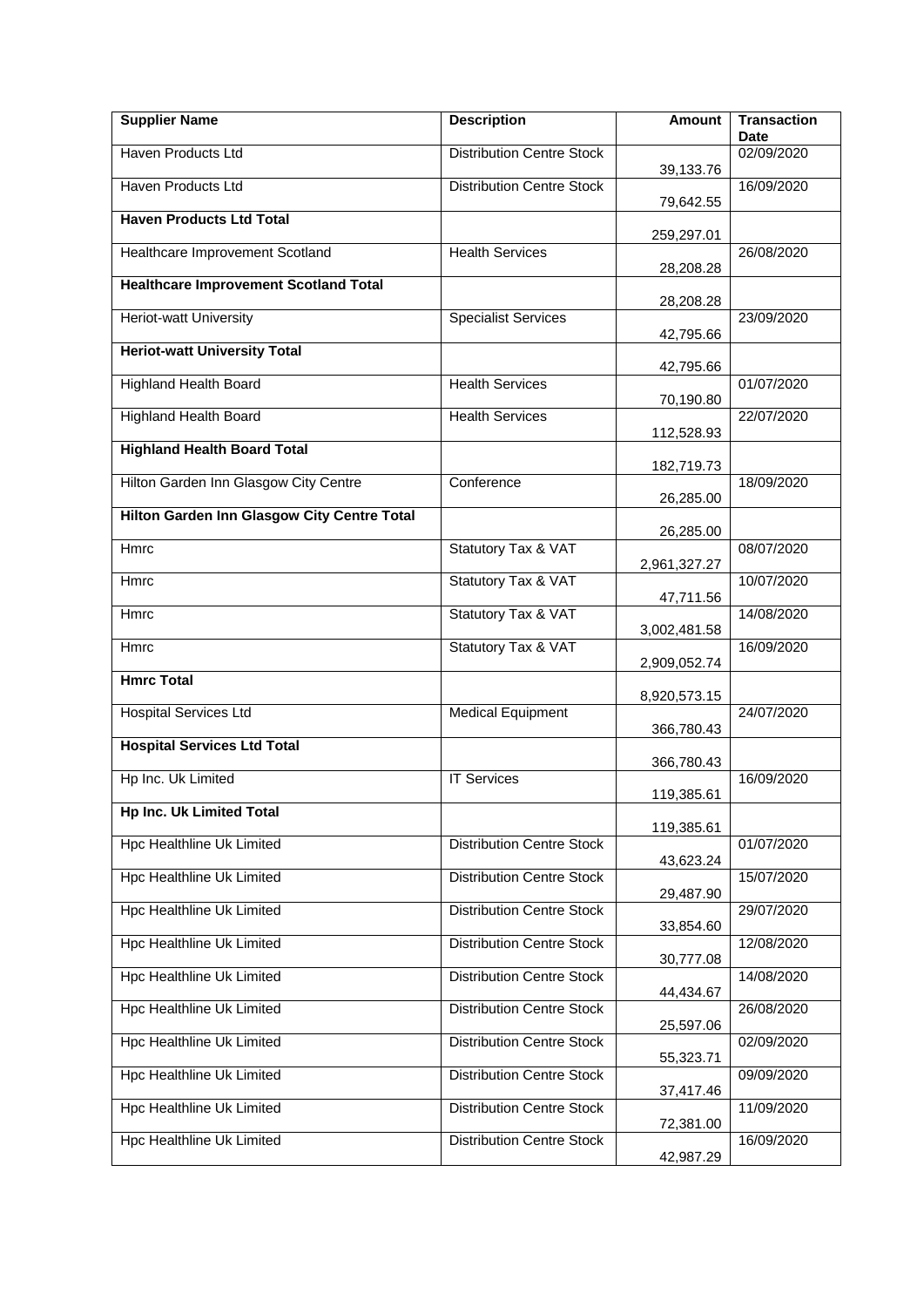| <b>Supplier Name</b>                              | <b>Description</b>               | <b>Amount</b> | <b>Transaction</b><br><b>Date</b> |
|---------------------------------------------------|----------------------------------|---------------|-----------------------------------|
| <b>Hpc Healthline Uk Limited</b>                  | <b>Distribution Centre Stock</b> | 53,246.57     | 25/09/2020                        |
| <b>Hpc Healthline Uk Limited</b>                  | <b>Distribution Centre Stock</b> | 99,148.30     | 30/09/2020                        |
| <b>Hpc Healthline Uk Limited Total</b>            |                                  | 568,278.88    |                                   |
| Hulley And Kirkwood                               | <b>Professional Services</b>     | 43,613.46     | 15/07/2020                        |
| <b>Hulley And Kirkwood Total</b>                  |                                  | 43,613.46     |                                   |
| Hutchison Technologies Ltd                        | <b>IT Services</b>               | 876,960.00    | 22/07/2020                        |
| Hutchison Technologies Ltd                        | <b>IT Services</b>               | 876,960.00    | 24/07/2020                        |
| <b>Hutchison Technologies Ltd Total</b>           |                                  | 1,753,920.00  |                                   |
| <b>Icl Tech Limited</b>                           | <b>IT Services</b>               | 59,814.50     | 04/09/2020                        |
| <b>Icl Tech Limited</b>                           | <b>IT Services</b>               | 33,709.50     | 18/09/2020                        |
| <b>Icl Tech Limited Total</b>                     |                                  | 93,524.00     |                                   |
| Institute For Healthcare Improvement              | <b>Professional Services</b>     | 62,189.91     | 12/08/2020                        |
| Institute For Healthcare Improvement              | <b>Professional Services</b>     | 88,976.50     | 19/08/2020                        |
| <b>Institute For Healthcare Improvement Total</b> |                                  |               |                                   |
| Intersurgical Ltd                                 | <b>Distribution Centre Stock</b> | 151,166.41    | 10/07/2020                        |
| Intersurgical Ltd                                 | <b>Distribution Centre Stock</b> | 29,225.88     | 29/07/2020                        |
| <b>Intersurgical Ltd</b>                          | <b>Distribution Centre Stock</b> | 25,527.78     | 09/09/2020                        |
| <b>Intersurgical Ltd Total</b>                    |                                  | 25,194.67     |                                   |
| Intersystems                                      | <b>IT Services</b>               | 79,948.33     | 31/07/2020                        |
| <b>Intersystems Total</b>                         |                                  | 62,339.81     |                                   |
| Iom Consulting Ltd                                | Occupational Health              | 62,339.81     | 15/07/2020                        |
| <b>Iom Consulting Ltd Total</b>                   | <b>Services</b>                  | 41,208.00     |                                   |
| Jacobs And Turner Ltd T/a Trespass                | <b>Distribution Centre Stock</b> | 41,208.00     | 05/08/2020                        |
| Jacobs And Turner Ltd T/a Trespass Total          |                                  | 1,185,000.00  |                                   |
| John Mitchell (grangemouth) Limited               | <b>Clinical Waste Services</b>   | 1,185,000.00  | 01/07/2020                        |
| John Mitchell (grangemouth) Limited               | <b>Clinical Waste Services</b>   | 119,550.25    | 08/07/2020                        |
| John Mitchell (grangemouth) Limited               | <b>Clinical Waste Services</b>   | 60,418.40     | 22/07/2020                        |
| John Mitchell (grangemouth) Limited               | <b>Clinical Waste Services</b>   | 109,753.60    | 29/07/2020                        |
| John Mitchell (grangemouth) Limited               | <b>Clinical Waste Services</b>   | 50,039.90     | 05/08/2020                        |
| John Mitchell (grangemouth) Limited               | <b>Clinical Waste Services</b>   | 41,794.49     | 12/08/2020                        |
| John Mitchell (grangemouth) Limited               | <b>Clinical Waste Services</b>   | 46,008.00     | 19/08/2020                        |
|                                                   |                                  | 42,844.80     |                                   |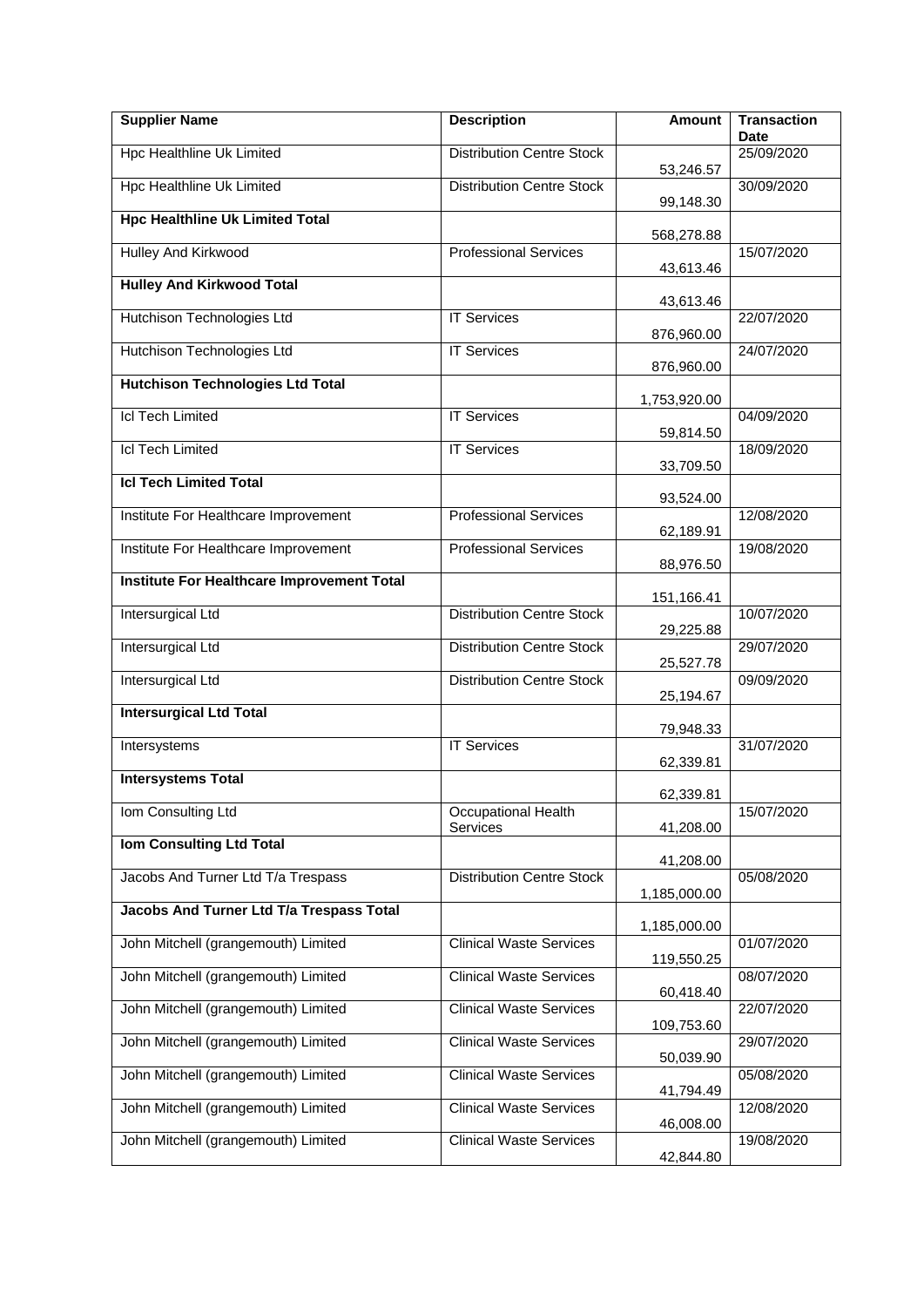| <b>Supplier Name</b>                      | <b>Description</b>               | <b>Amount</b> | <b>Transaction</b><br><b>Date</b> |
|-------------------------------------------|----------------------------------|---------------|-----------------------------------|
| John Mitchell (grangemouth) Limited       | <b>Clinical Waste Services</b>   |               | 26/08/2020                        |
|                                           |                                  | 36,621.60     |                                   |
| John Mitchell (grangemouth) Limited       | <b>Clinical Waste Services</b>   | 34,222.20     | 02/09/2020                        |
| John Mitchell (grangemouth) Limited       | <b>Clinical Waste Services</b>   | 34,218.00     | 09/09/2020                        |
| John Mitchell (grangemouth) Limited       | <b>Clinical Waste Services</b>   | 32,013.60     | 16/09/2020                        |
| John Mitchell (grangemouth) Limited       | <b>Clinical Waste Services</b>   | 67,972.20     | 30/09/2020                        |
| John Mitchell (grangemouth) Limited Total |                                  | 675,457.04    |                                   |
| Johnson + Johnson Medical Ltd             | <b>Distribution Centre Stock</b> | 99,569.49     | 08/07/2020                        |
| Johnson + Johnson Medical Ltd             | <b>Distribution Centre Stock</b> | 42,012.27     | 10/07/2020                        |
| Johnson + Johnson Medical Ltd             | <b>Distribution Centre Stock</b> | 64,262.01     | 17/07/2020                        |
| Johnson + Johnson Medical Ltd             | Distribution Centre Stock        | 76,769.37     | 22/07/2020                        |
| Johnson + Johnson Medical Ltd             | <b>Distribution Centre Stock</b> |               | 29/07/2020                        |
| Johnson + Johnson Medical Ltd             | <b>Distribution Centre Stock</b> | 83,016.11     | 31/07/2020                        |
| Johnson + Johnson Medical Ltd             | <b>Distribution Centre Stock</b> | 50,648.66     | 05/08/2020                        |
| Johnson + Johnson Medical Ltd             | <b>Distribution Centre Stock</b> | 62,920.25     | 12/08/2020                        |
| Johnson + Johnson Medical Ltd             | <b>Distribution Centre Stock</b> | 84,413.54     | 14/08/2020                        |
| Johnson + Johnson Medical Ltd             | <b>Distribution Centre Stock</b> | 35,524.47     | 19/08/2020                        |
| Johnson + Johnson Medical Ltd             | <b>Distribution Centre Stock</b> | 66,891.16     | 21/08/2020                        |
| Johnson + Johnson Medical Ltd             | <b>Distribution Centre Stock</b> | 56,138.42     | 28/08/2020                        |
| Johnson + Johnson Medical Ltd             | <b>Distribution Centre Stock</b> | 102,089.04    | 02/09/2020                        |
| Johnson + Johnson Medical Ltd             | <b>Distribution Centre Stock</b> | 77,530.01     | 04/09/2020                        |
| Johnson + Johnson Medical Ltd             | <b>Distribution Centre Stock</b> | 64,409.49     | 09/09/2020                        |
| Johnson + Johnson Medical Ltd             | <b>Distribution Centre Stock</b> | 28,148.10     | 11/09/2020                        |
| Johnson + Johnson Medical Ltd             | <b>Distribution Centre Stock</b> | 52,606.44     | 16/09/2020                        |
| Johnson + Johnson Medical Ltd             | <b>Distribution Centre Stock</b> | 168,461.46    | 23/09/2020                        |
| Johnson + Johnson Medical Ltd             | <b>Distribution Centre Stock</b> | 25,148.04     | 25/09/2020                        |
| Johnson + Johnson Medical Ltd             | <b>Distribution Centre Stock</b> | 38,204.90     | 30/09/2020                        |
| Johnson + Johnson Medical Ltd Total       |                                  | 43,409.54     |                                   |
| Keela/ilasco Ltd                          | <b>Distribution Centre Stock</b> | 1,322,172.77  | 17/07/2020                        |
|                                           |                                  | 253,856.70    |                                   |
| Keela/ilasco Ltd                          | <b>Distribution Centre Stock</b> | 84,618.90     | 22/07/2020                        |
| Keela/ilasco Ltd                          | <b>Distribution Centre Stock</b> | 84,618.90     | 12/08/2020                        |
| Keela/ilasco Ltd                          | <b>Distribution Centre Stock</b> | 84,618.90     | 19/08/2020                        |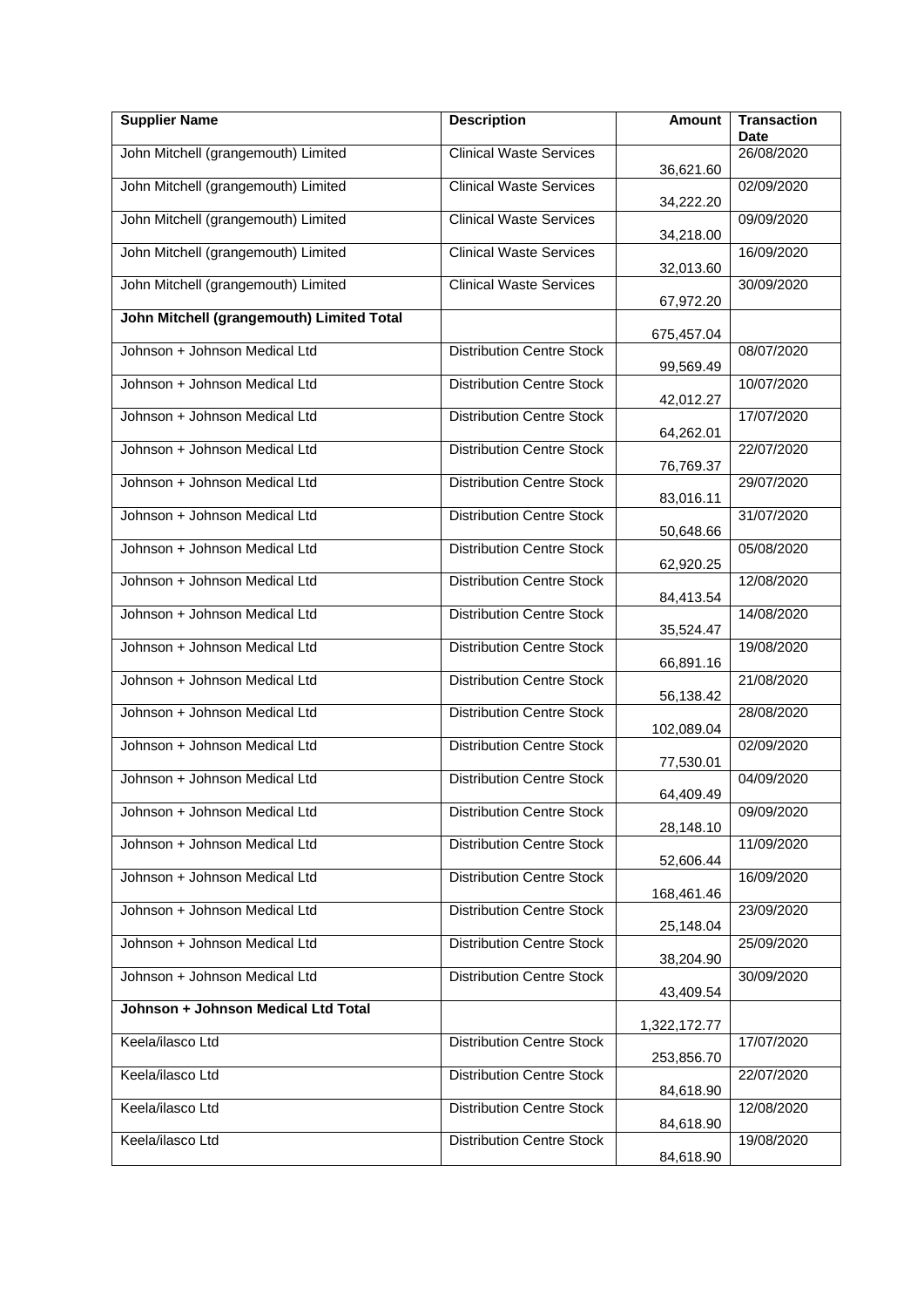| <b>Supplier Name</b>          | <b>Description</b>               | <b>Amount</b> | <b>Transaction</b><br><b>Date</b> |
|-------------------------------|----------------------------------|---------------|-----------------------------------|
| Keela/ilasco Ltd              | <b>Distribution Centre Stock</b> | 84,618.90     | 26/08/2020                        |
| Keela/ilasco Ltd              | <b>Distribution Centre Stock</b> | 169,237.80    | 09/09/2020                        |
| Keela/ilasco Ltd              | <b>Distribution Centre Stock</b> | 169,237.80    | 30/09/2020                        |
| <b>Keela/ilasco Ltd Total</b> |                                  | 930,807.90    |                                   |
| Kimberly-clark                | <b>Distribution Centre Stock</b> |               | 01/07/2020                        |
| Kimberly-clark                | <b>Distribution Centre Stock</b> | 39,798.72     | 03/07/2020                        |
| Kimberly-clark                | <b>Distribution Centre Stock</b> | 38,008.51     | 08/07/2020                        |
| Kimberly-clark                | <b>Distribution Centre Stock</b> | 89,415.39     | 15/07/2020                        |
| Kimberly-clark                | <b>Distribution Centre Stock</b> | 90,868.82     | 17/07/2020                        |
| Kimberly-clark                | <b>Distribution Centre Stock</b> | 34,212.96     | 22/07/2020                        |
| Kimberly-clark                | <b>Distribution Centre Stock</b> | 78,099.84     | 24/07/2020                        |
| Kimberly-clark                | <b>Distribution Centre Stock</b> | 39,049.92     | 29/07/2020                        |
| Kimberly-clark                | <b>Distribution Centre Stock</b> | 39,049.92     | 31/07/2020                        |
| Kimberly-clark                | <b>Distribution Centre Stock</b> | 69,982.30     | 05/08/2020                        |
| Kimberly-clark                | <b>Distribution Centre Stock</b> | 39,315.71     | 07/08/2020                        |
| Kimberly-clark                | <b>Distribution Centre Stock</b> | 29,316.96     | 12/08/2020                        |
| Kimberly-clark                | <b>Distribution Centre Stock</b> | 56,651.87     | 14/08/2020                        |
| Kimberly-clark                | <b>Distribution Centre Stock</b> | 110,324.10    | 19/08/2020                        |
| Kimberly-clark                | <b>Distribution Centre Stock</b> | 38,455.20     | 21/08/2020                        |
| Kimberly-clark                | <b>Distribution Centre Stock</b> | 94,336.66     | 28/08/2020                        |
| Kimberly-clark                | <b>Distribution Centre Stock</b> | 40,080.96     | 02/09/2020                        |
| Kimberly-clark                | <b>Distribution Centre Stock</b> | 134,776.22    | 09/09/2020                        |
| Kimberly-clark                | <b>Distribution Centre Stock</b> | 56,623.20     | 11/09/2020                        |
| Kimberly-clark                | <b>Distribution Centre Stock</b> | 80,032.32     | 16/09/2020                        |
| Kimberly-clark                | <b>Distribution Centre Stock</b> | 134,659.23    | 23/09/2020                        |
| Kimberly-clark                | <b>Distribution Centre Stock</b> | 62,346.72     | 25/09/2020                        |
| Kimberly-clark                | <b>Distribution Centre Stock</b> | 92,646.36     | 30/09/2020                        |
| Kimberly-clark Total          |                                  | 37,971.94     |                                   |
| Knight Frank Llp              | <b>Property Services</b>         | 1,526,023.83  | 22/07/2020                        |
| Knight Frank Llp              | <b>Property Services</b>         | 30,258.30     | 28/08/2020                        |
| <b>Knight Frank Llp Total</b> |                                  | 517,042.50    |                                   |
|                               |                                  | 547,300.80    |                                   |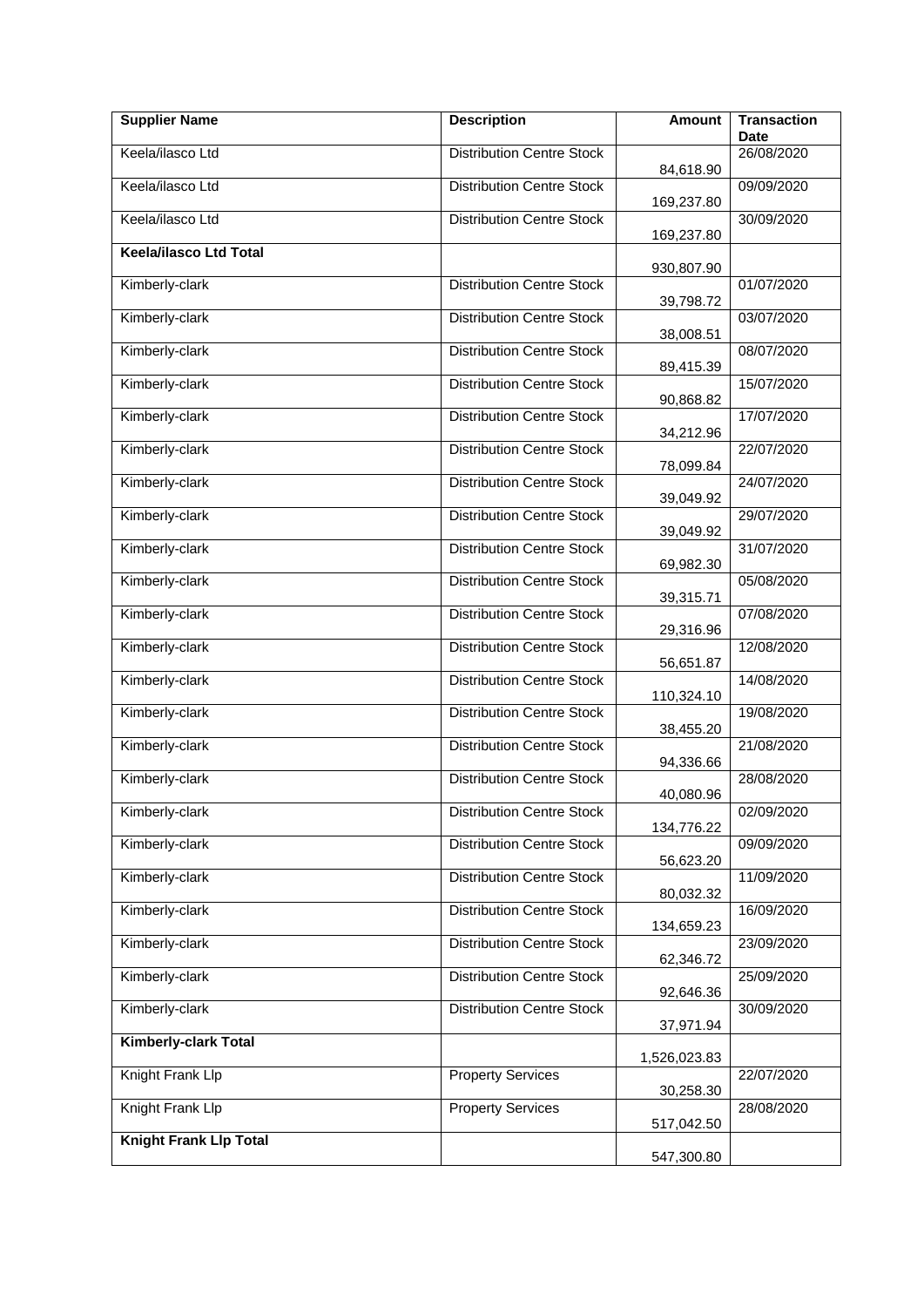| <b>Supplier Name</b>                                | <b>Description</b>               | <b>Amount</b>            | <b>Transaction</b><br><b>Date</b> |
|-----------------------------------------------------|----------------------------------|--------------------------|-----------------------------------|
| Kpmg Llp                                            | <b>Professional Services</b>     |                          | 15/07/2020                        |
| Kpmg Llp                                            | <b>Professional Services</b>     | 29,556.76                | 26/08/2020                        |
| Kpmg Llp                                            | <b>Professional Services</b>     | 718,531.03               | 04/09/2020                        |
| Kpmg Llp                                            | <b>Professional Services</b>     | 179,111.35<br>194,537.17 | 11/09/2020                        |
| <b>Kpmg Llp Total</b>                               |                                  |                          |                                   |
| Langstane Press Ltd                                 | <b>Property Services</b>         | 1,121,736.31             | 05/08/2020                        |
| <b>Langstane Press Ltd Total</b>                    |                                  | 370,150.87               |                                   |
| Life Technologies Limited                           | <b>Blood Services</b>            | 370,150.87               | 29/07/2020                        |
| <b>Life Technologies Limited Total</b>              |                                  | 78,769.17                |                                   |
| <b>Lorien Resourcing Limited</b>                    | <b>IT Services</b>               | 78,769.17                | 15/07/2020                        |
| <b>Lorien Resourcing Limited</b>                    | <b>IT Services</b>               | 28,129.47                | 07/08/2020                        |
|                                                     |                                  | 39,578.30                |                                   |
| Lorien Resourcing Limited                           | <b>IT Services</b>               | 29,929.86                | 18/09/2020                        |
| <b>Lorien Resourcing Limited Total</b>              |                                  | 97,637.63                |                                   |
| Lynton Trailers (uk) Ltd                            | Vehicles                         | 214,509.31               | 24/07/2020                        |
| Lynton Trailers (uk) Ltd                            | Vehicles                         | 50,673.60                | 21/08/2020                        |
| <b>Lynton Trailers (uk) Ltd Total</b>               |                                  | 265,182.91               |                                   |
| Lyreco Uk Ltd                                       | Office supplies                  | 1,215,309.63             | 24/07/2020                        |
| <b>Lyreco Uk Ltd Total</b>                          |                                  |                          |                                   |
| Macarthys Laboratories L T/a Martindale Pharm       | <b>Medical Equipment</b>         | 1,215,309.63             | 18/09/2020                        |
| <b>Macarthys Laboratories L T/a Martindale</b>      |                                  | 35,447.07                |                                   |
| <b>Pharm Total</b><br>Maclin Sourcing Solutions Ltd | <b>Distribution Centre Stock</b> | 35,447.07                | 28/08/2020                        |
| <b>Maclin Sourcing Solutions Ltd Total</b>          |                                  | 31,518.72                |                                   |
|                                                     |                                  | 31,518.72                |                                   |
| Maco Pharma Uk Ltd                                  | <b>Distribution Centre Stock</b> | 28,246.47                | 15/07/2020                        |
| Maco Pharma Uk Ltd                                  | <b>Distribution Centre Stock</b> | 73,257.60                | 17/07/2020                        |
| Maco Pharma Uk Ltd                                  | <b>Distribution Centre Stock</b> | 83,742.14                | 26/08/2020                        |
| <b>Maco Pharma Uk Ltd Total</b>                     |                                  | 185,246.21               |                                   |
| Maintel Europe Ltd                                  | <b>IT Services</b>               | 81,583.68                | 07/08/2020                        |
| <b>Maintel Europe Ltd Total</b>                     |                                  | 81,583.68                |                                   |
| Mak Systems Group Ltd                               | <b>IT Services</b>               | 41,500.00                | 19/08/2020                        |
| <b>Mak Systems Group Ltd Total</b>                  |                                  |                          |                                   |
| <b>Maquet Limited</b>                               | <b>Medical Equipment</b>         | 41,500.00                | 05/08/2020                        |
|                                                     |                                  | 465,129.14               |                                   |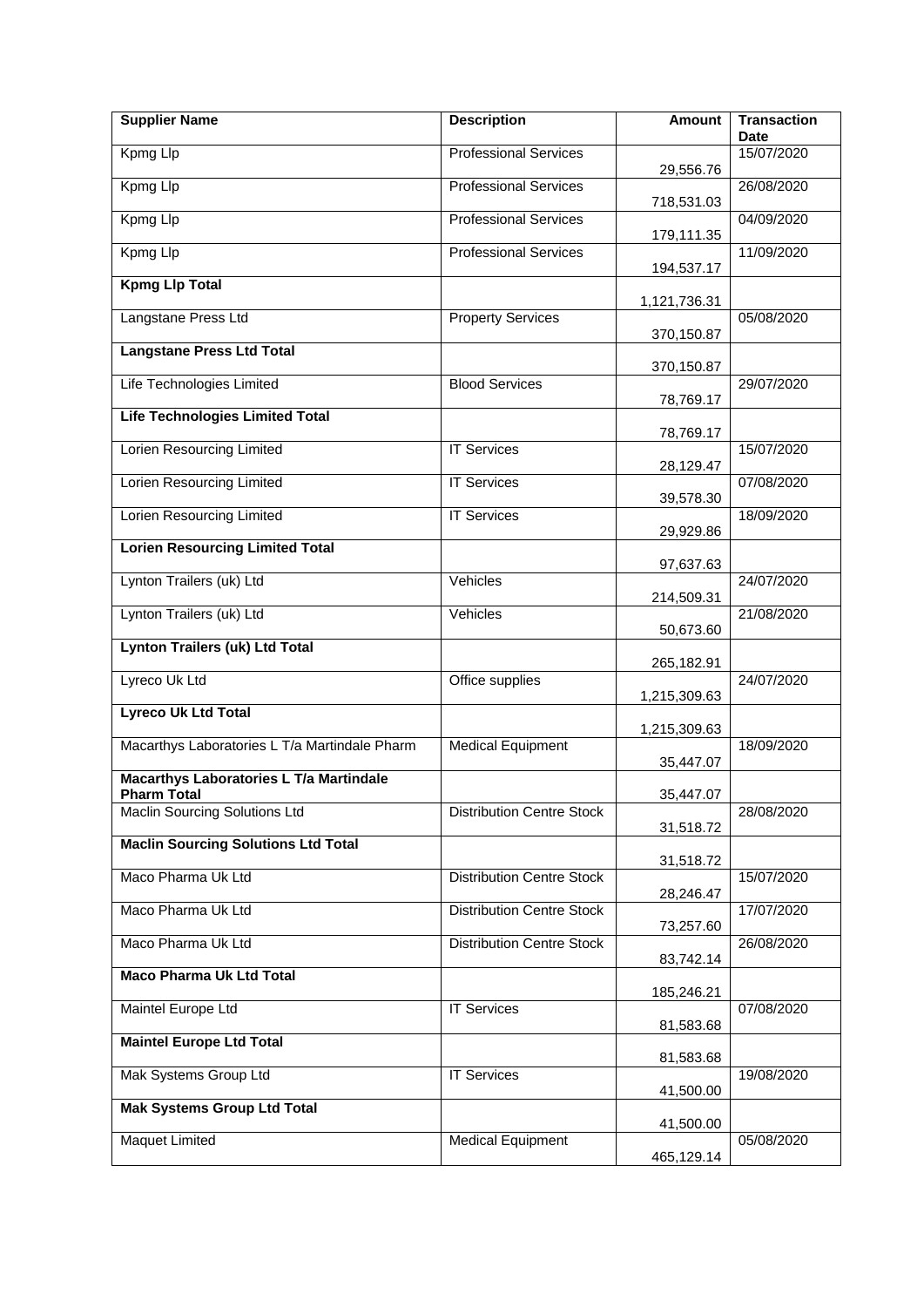| <b>Supplier Name</b>                     | <b>Description</b>               | <b>Amount</b> | <b>Transaction</b><br><b>Date</b> |
|------------------------------------------|----------------------------------|---------------|-----------------------------------|
| <b>Maquet Limited Total</b>              |                                  | 465,129.14    |                                   |
| <b>Mast Group Ltd</b>                    | <b>Medical Equipment</b>         | 370,423.36    | 10/07/2020                        |
| <b>Mast Group Ltd</b>                    | <b>Medical Equipment</b>         | 140,389.02    | 15/07/2020                        |
| <b>Mast Group Ltd</b>                    | <b>Medical Equipment</b>         | 35,808.00     | 19/08/2020                        |
| <b>Mast Group Ltd</b>                    | <b>Medical Equipment</b>         | 1,652,430.29  | 26/08/2020                        |
| <b>Mast Group Ltd</b>                    | <b>Medical Equipment</b>         | 143,070.00    | 04/09/2020                        |
| Mast Group Ltd                           | <b>Medical Equipment</b>         | 116,382.51    | 09/09/2020                        |
| <b>Mast Group Ltd</b>                    | <b>Medical Equipment</b>         | 534,506.55    | 11/09/2020                        |
| Mast Group Ltd                           | <b>Medical Equipment</b>         | 84,366.85     | 23/09/2020                        |
| <b>Mast Group Ltd</b>                    | <b>Medical Equipment</b>         | 44,382.17     | 30/09/2020                        |
| <b>Mast Group Ltd Total</b>              |                                  |               |                                   |
| <b>Mauser Uk Limited</b>                 | <b>Distribution Centre Stock</b> | 3,121,758.75  | 12/08/2020                        |
| Mauser Uk Limited                        | <b>Distribution Centre Stock</b> | 25,006.43     | 02/09/2020                        |
| Mauser Uk Limited                        | <b>Distribution Centre Stock</b> | 25,387.67     | 09/09/2020                        |
| <b>Mauser Uk Limited Total</b>           |                                  | 45,427.59     |                                   |
| Medical Wire And Equipment Co (bath) Ltd | <b>Distribution Centre Stock</b> | 95,821.69     | 01/07/2020                        |
| Medical Wire And Equipment Co (bath) Ltd | <b>Distribution Centre Stock</b> | 28,679.40     | 17/07/2020                        |
| Medical Wire And Equipment Co (bath) Ltd | <b>Distribution Centre Stock</b> | 28,301.94     | 19/08/2020                        |
| Medical Wire And Equipment Co (bath) Ltd | <b>Distribution Centre Stock</b> | 84,963.78     | 26/08/2020                        |
| Medical Wire And Equipment Co (bath) Ltd | <b>Distribution Centre Stock</b> | 47,976.00     | 09/09/2020                        |
| Medical Wire And Equipment Co (bath) Ltd |                                  | 28,799.28     |                                   |
| Total<br>Medline Industries Ltd          | <b>Distribution Centre Stock</b> | 218,720.40    | 10/07/2020                        |
| Medline Industries Ltd                   | <b>Distribution Centre Stock</b> | 47,740.00     | 15/07/2020                        |
| Medline Industries Ltd                   | <b>Distribution Centre Stock</b> | 38,172.25     | 29/07/2020                        |
| Medline Industries Ltd                   | <b>Distribution Centre Stock</b> | 29,546.47     | 05/08/2020                        |
| Medline Industries Ltd                   | <b>Distribution Centre Stock</b> | 49,913.85     | 28/08/2020                        |
| Medline Industries Ltd                   | <b>Distribution Centre Stock</b> | 32,118.00     | 11/09/2020                        |
| Medline Industries Ltd                   | <b>Distribution Centre Stock</b> | 34,008.66     | 23/09/2020                        |
| Medline Industries Ltd                   | <b>Distribution Centre Stock</b> | 29,271.92     | 30/09/2020                        |
| <b>Medline Industries Ltd Total</b>      |                                  | 37,630.06     |                                   |
| <b>Medstrom Healthcare</b>               |                                  | 298,401.21    |                                   |
|                                          | <b>Medical Equipment</b>         | 38,268.00     | 08/07/2020                        |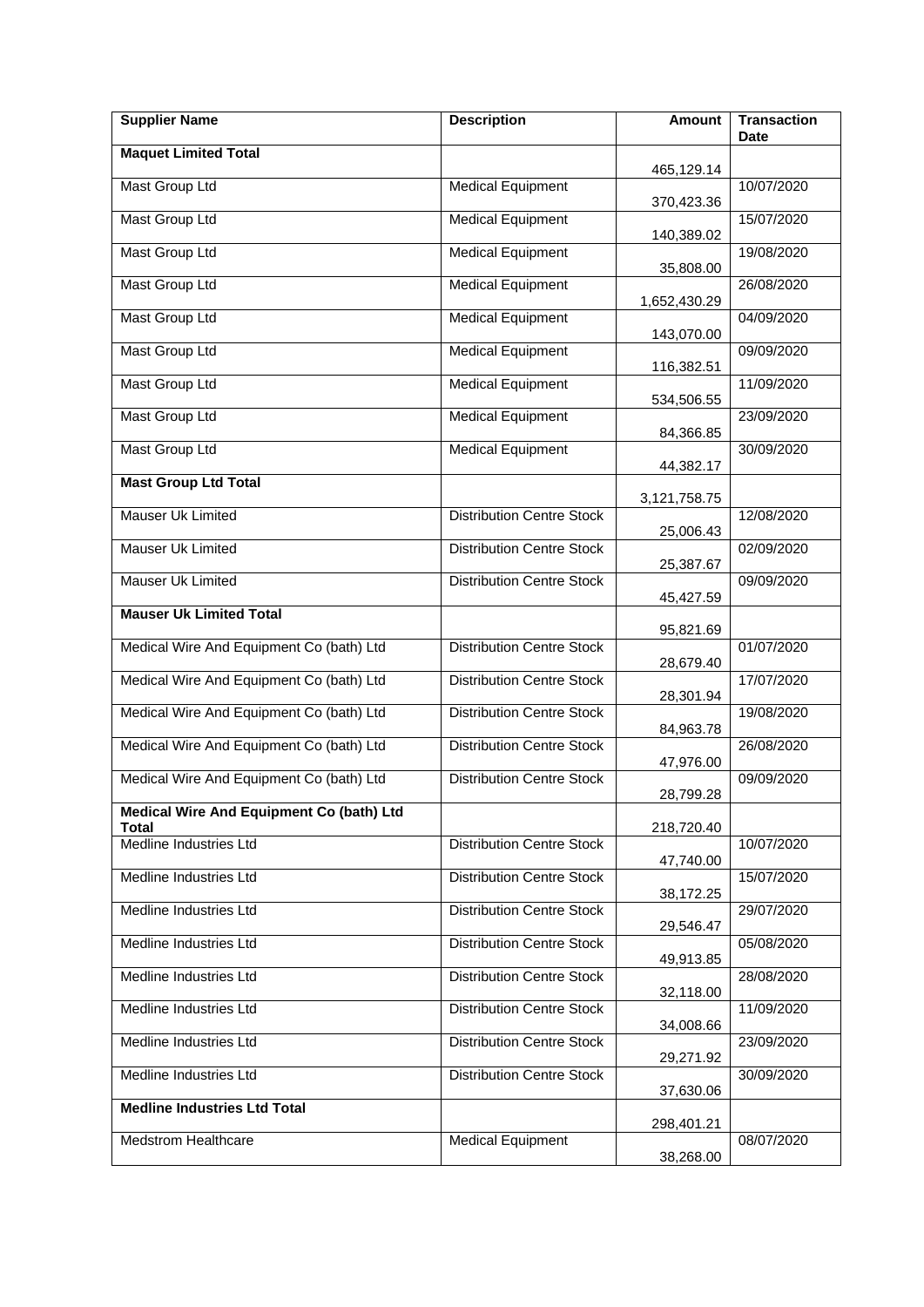| <b>Supplier Name</b>                      | <b>Description</b>               | Amount       | <b>Transaction</b><br><b>Date</b> |
|-------------------------------------------|----------------------------------|--------------|-----------------------------------|
| <b>Medstrom Healthcare Total</b>          |                                  | 38,268.00    |                                   |
| Medtronic Ltd                             | <b>Distribution Centre Stock</b> | 55,050.81    | 01/07/2020                        |
| Medtronic Ltd                             | <b>Distribution Centre Stock</b> | 69,786.99    | 15/07/2020                        |
| Medtronic Ltd                             | <b>Distribution Centre Stock</b> | 45,593.81    | 17/07/2020                        |
| <b>Medtronic Ltd</b>                      | <b>Distribution Centre Stock</b> | 120,986.05   | 24/07/2020                        |
| <b>Medtronic Ltd</b>                      | <b>Distribution Centre Stock</b> | 26,758.90    | 29/07/2020                        |
| <b>Medtronic Ltd</b>                      | <b>Distribution Centre Stock</b> | 139,868.17   | 31/07/2020                        |
| Medtronic Ltd                             | <b>Distribution Centre Stock</b> | 94,721.59    | 05/08/2020                        |
| Medtronic Ltd                             | <b>Distribution Centre Stock</b> | 178,439.72   | 07/08/2020                        |
| Medtronic Ltd                             | <b>Distribution Centre Stock</b> | 31,884.34    | 14/08/2020                        |
| Medtronic Ltd                             | <b>Distribution Centre Stock</b> | 27,905.47    | 19/08/2020                        |
| Medtronic Ltd                             | <b>Distribution Centre Stock</b> | 37,816.18    | 26/08/2020                        |
| Medtronic Ltd                             | <b>Distribution Centre Stock</b> | 55,040.71    | 28/08/2020                        |
| Medtronic Ltd                             | <b>Distribution Centre Stock</b> | 97,048.78    | 02/09/2020                        |
| Medtronic Ltd                             | <b>Distribution Centre Stock</b> | 125,768.83   | 09/09/2020                        |
| <b>Medtronic Ltd</b>                      | <b>Distribution Centre Stock</b> | 60,808.29    | 11/09/2020                        |
| Medtronic Ltd                             | <b>Distribution Centre Stock</b> | 128,366.27   | 16/09/2020                        |
| Medtronic Ltd                             | <b>Distribution Centre Stock</b> | 163,253.89   | 25/09/2020                        |
| <b>Medtronic Ltd Total</b>                |                                  | 1,459,098.80 |                                   |
| Menzies Distribution Ltd                  | Distribution Centre Stock        | 439,583.90   | 10/07/2020                        |
| Menzies Distribution Ltd                  | <b>Distribution Centre Stock</b> | 368,014.18   | 07/08/2020                        |
| Menzies Distribution Ltd                  | <b>Distribution Centre Stock</b> | 354,216.13   | 09/09/2020                        |
| <b>Menzies Distribution Ltd Total</b>     |                                  | 1,161,814.21 |                                   |
| Mindray Uk Ltd                            | <b>Medical Equipment</b>         | 700,306.44   | 05/08/2020                        |
| Mindray Uk Ltd                            | <b>Medical Equipment</b>         | 711,152.40   | 12/08/2020                        |
| <b>Mindray Uk Ltd Total</b>               |                                  | 1,411,458.84 |                                   |
| Mip (uk) Ltd                              | <b>Distribution Centre Stock</b> | 1,089,409.80 | 17/07/2020                        |
| Mip (uk) Ltd                              | <b>Distribution Centre Stock</b> | 792,000.00   | 04/09/2020                        |
| Mip (uk) Ltd Total                        |                                  | 1,881,409.80 |                                   |
| Modula Storage Solutions Ltd              | <b>Equipment Maintenance</b>     | 30,655.80    | 01/07/2020                        |
| <b>Modula Storage Solutions Ltd Total</b> |                                  | 30,655.80    |                                   |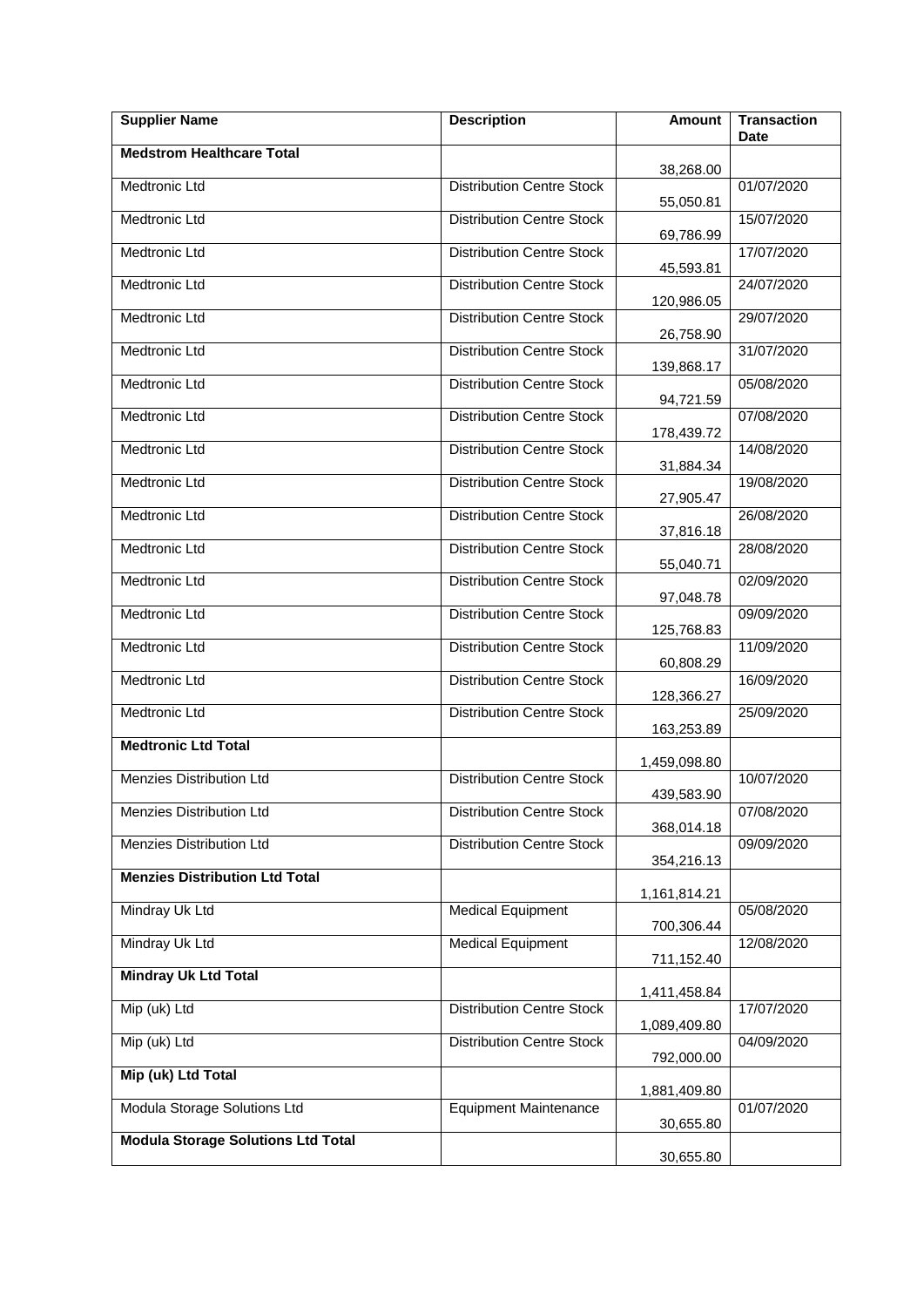| <b>Supplier Name</b>                      | <b>Description</b>               | <b>Amount</b>          | <b>Transaction</b><br><b>Date</b> |
|-------------------------------------------|----------------------------------|------------------------|-----------------------------------|
| Molnlycke Healthcare Limited              | <b>Distribution Centre Stock</b> |                        | 01/07/2020                        |
| Molnlycke Healthcare Limited              | <b>Distribution Centre Stock</b> | 59,588.43<br>78,029.23 | 08/07/2020                        |
| Molnlycke Healthcare Limited              | <b>Distribution Centre Stock</b> | 42,330.95              | 10/07/2020                        |
| Molnlycke Healthcare Limited              | <b>Distribution Centre Stock</b> | 34,951.06              | 17/07/2020                        |
| Molnlycke Healthcare Limited              | <b>Distribution Centre Stock</b> | 115,537.23             | 22/07/2020                        |
| Molnlycke Healthcare Limited              | <b>Distribution Centre Stock</b> | 76,342.14              | 29/07/2020                        |
| Molnlycke Healthcare Limited              | <b>Distribution Centre Stock</b> | 77,657.85              | 05/08/2020                        |
| Molnlycke Healthcare Limited              | <b>Distribution Centre Stock</b> | 91,354.75              | 12/08/2020                        |
| Molnlycke Healthcare Limited              | <b>Distribution Centre Stock</b> | 45,470.73              | 19/08/2020                        |
| Molnlycke Healthcare Limited              | <b>Distribution Centre Stock</b> | 106,214.89             | 26/08/2020                        |
| Molnlycke Healthcare Limited              | <b>Distribution Centre Stock</b> | 31,225.05              | 02/09/2020                        |
| Molnlycke Healthcare Limited              | <b>Distribution Centre Stock</b> | 105,307.79             | 04/09/2020                        |
| Molnlycke Healthcare Limited              | <b>Distribution Centre Stock</b> | 88,678.06              | 09/09/2020                        |
| Molnlycke Healthcare Limited              | <b>Distribution Centre Stock</b> | 111,994.28             | 16/09/2020                        |
| Molnlycke Healthcare Limited              | <b>Distribution Centre Stock</b> | 127,642.79             | 25/09/2020                        |
| <b>Molnlycke Healthcare Limited Total</b> |                                  | 1,192,325.23           |                                   |
| Moredun Research Institute                | <b>Blood Services</b>            | 157,791.75             | 25/09/2020                        |
| <b>Moredun Research Institute Total</b>   |                                  | 157,791.75             |                                   |
| Morgan Philips Group                      | <b>Temporary Staff</b>           | 44,069.65              | 01/07/2020                        |
| Morgan Philips Group                      | <b>Temporary Staff</b>           | 39,484.32              | 08/07/2020                        |
| Morgan Philips Group                      | <b>Temporary Staff</b>           | 39,484.32              | 15/07/2020                        |
| Morgan Philips Group                      | <b>Temporary Staff</b>           | 26,774.09              | 22/07/2020                        |
| Morgan Philips Group                      | <b>Temporary Staff</b>           | 47,019.54              | 05/08/2020                        |
| Morgan Philips Group                      | <b>Temporary Staff</b>           | 39,616.06              | 12/08/2020                        |
| Morgan Philips Group                      | <b>Temporary Staff</b>           | 66,550.24              | 21/08/2020                        |
| Morgan Philips Group                      | <b>Temporary Staff</b>           |                        | 04/09/2020                        |
| Morgan Philips Group                      | <b>Temporary Staff</b>           | 28,115.40<br>26,809.61 | 09/09/2020                        |
| Morgan Philips Group                      | <b>Temporary Staff</b>           |                        | 18/09/2020                        |
| Morgan Philips Group                      | <b>Temporary Staff</b>           | 51,660.66<br>49,744.32 | 30/09/2020                        |
| <b>Morgan Philips Group Total</b>         |                                  |                        |                                   |
| Morris And Spottiswood Limited            | <b>Property Services</b>         | 459,328.21             | 31/07/2020                        |
|                                           |                                  | 131,410.44             |                                   |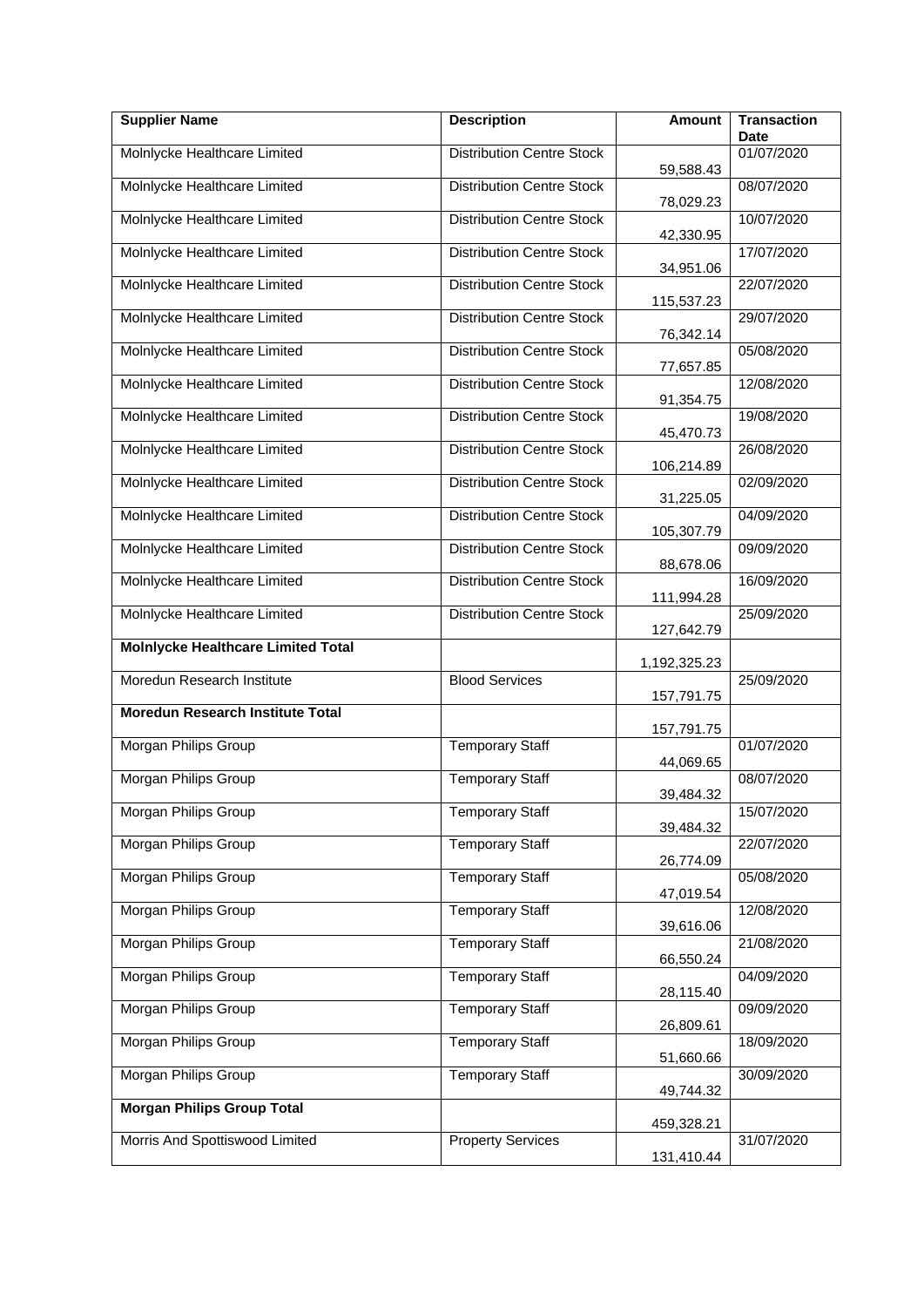| <b>Supplier Name</b>                                          | <b>Description</b>               | Amount     | <b>Transaction</b><br>Date |
|---------------------------------------------------------------|----------------------------------|------------|----------------------------|
| Morris And Spottiswood Limited                                | <b>Property Services</b>         |            | 21/08/2020                 |
| <b>Morris And Spottiswood Limited Total</b>                   |                                  | 308,315.06 |                            |
| Movianto Uk Ltd                                               | <b>Medical Equipment</b>         | 439,725.50 | 09/09/2020                 |
|                                                               |                                  | 27,731.05  |                            |
| <b>Movianto Uk Ltd Total</b>                                  |                                  | 27,731.05  |                            |
| Multibrands International Ltd                                 | <b>Distribution Centre Stock</b> | 153,648.00 | 15/07/2020                 |
| <b>Multibrands International Ltd Total</b>                    |                                  |            |                            |
| Nat Inst Health Clinical Excellence                           | <b>Professional Services</b>     | 153,648.00 | 05/08/2020                 |
| Nat Inst Health Clinical Excellence                           | <b>Professional Services</b>     | 78,000.00  | 30/09/2020                 |
|                                                               |                                  | 78,000.00  |                            |
| <b>Nat Inst Health Clinical Excellence Total</b>              |                                  | 156,000.00 |                            |
| <b>Nearform Ltd</b>                                           | <b>IT Services</b>               | 100,000.00 | 30/09/2020                 |
| <b>Nearform Ltd Total</b>                                     |                                  |            |                            |
| Nhs (scotland And North England) Credit Union                 | <b>Staff Credit Union</b>        | 100,000.00 | 08/07/2020                 |
| Nhs (scotland And North England) Credit Union                 | <b>Staff Credit Union</b>        | 30,514.07  | 14/08/2020                 |
| Nhs (scotland And North England) Credit Union                 | <b>Staff Credit Union</b>        | 30,379.07  | 16/09/2020                 |
|                                                               |                                  | 31,241.07  |                            |
| Nhs (scotland And North England) Credit<br><b>Union Total</b> |                                  | 92,134.21  |                            |
| Nhs Ayrshire And Arran                                        | <b>Health Services</b>           | 31,316.61  | 01/07/2020                 |
| <b>Nhs Ayrshire And Arran Total</b>                           |                                  |            |                            |
| Nhs Blood And Transplant                                      | <b>Blood Services</b>            | 31,316.61  | 19/08/2020                 |
| Nhs Blood And Transplant                                      | <b>Blood Services</b>            | 53,648.41  | 02/09/2020                 |
|                                                               |                                  | 40,870.59  |                            |
| <b>Nhs Blood And Transplant Total</b>                         |                                  | 94,519.00  |                            |
| Nhs Grampian                                                  | <b>Health Services</b>           | 52,001.04  | 01/07/2020                 |
| Nhs Grampian                                                  | <b>Health Services</b>           |            | 22/07/2020                 |
| Nhs Grampian                                                  | <b>Health Services</b>           | 226,662.22 | 29/07/2020                 |
| <b>Nhs Grampian Total</b>                                     |                                  | 207,291.51 |                            |
| Nhs Greater Glasgow And Clyde                                 | <b>Health Services</b>           | 485,954.77 |                            |
|                                                               |                                  | 185,496.78 | 01/07/2020                 |
| Nhs Greater Glasgow And Clyde                                 | <b>Health Services</b>           | 155,434.99 | 22/07/2020                 |
| Nhs Greater Glasgow And Clyde                                 | <b>Health Services</b>           | 285,177.79 | 29/07/2020                 |
| Nhs Greater Glasgow And Clyde                                 | <b>Health Services</b>           |            | 12/08/2020                 |
| Nhs Greater Glasgow And Clyde                                 | <b>Health Services</b>           | 35,178.32  | 19/08/2020                 |
| Nhs Greater Glasgow And Clyde Total                           |                                  | 78,539.87  |                            |
|                                                               |                                  | 739,827.75 |                            |
| Nhs Lanarkshire                                               | <b>Health Services</b>           | 28,668.00  | 08/07/2020                 |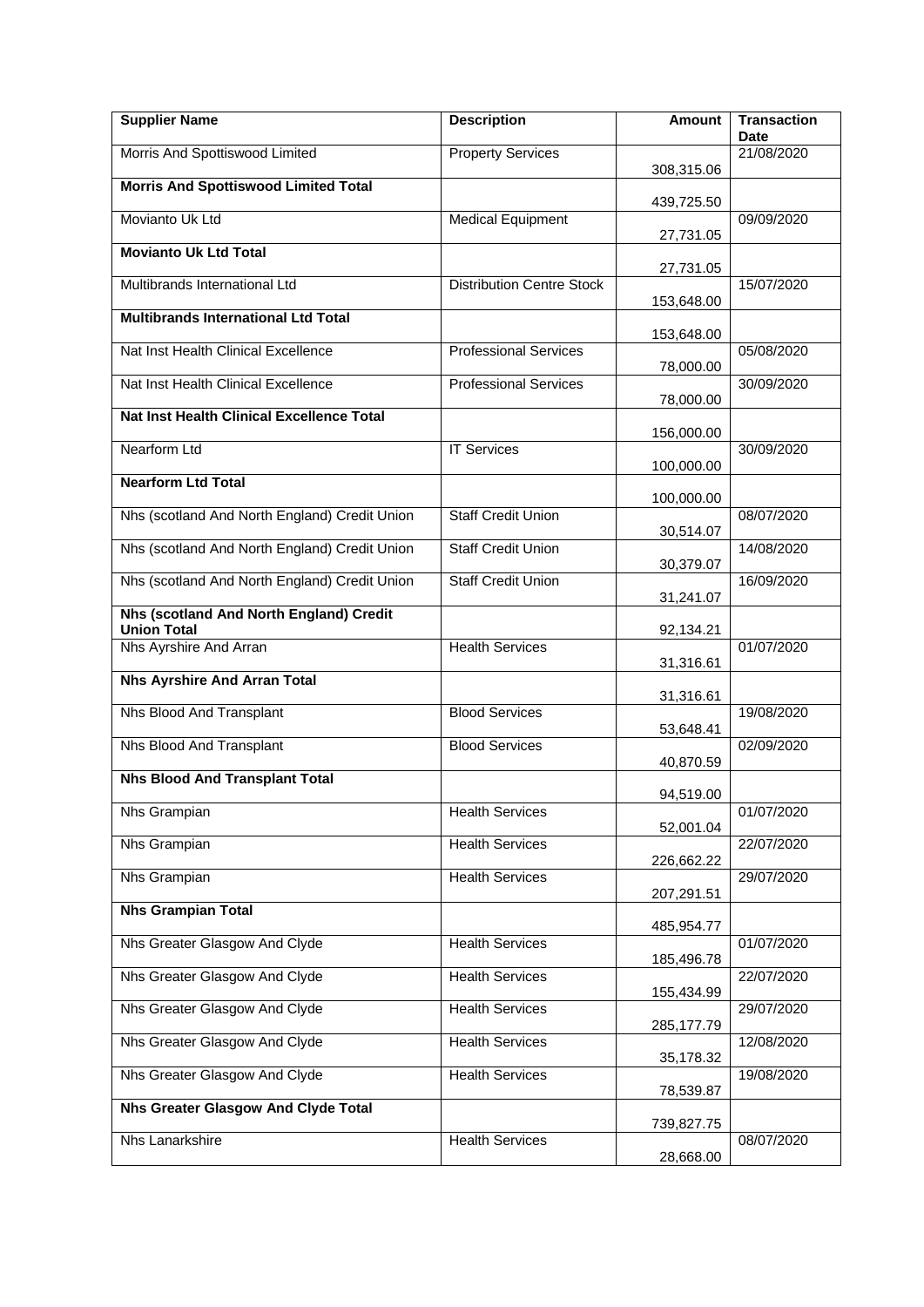| <b>Supplier Name</b>                      | <b>Description</b>               | Amount                  | <b>Transaction</b><br><b>Date</b> |
|-------------------------------------------|----------------------------------|-------------------------|-----------------------------------|
| <b>Nhs Lanarkshire Total</b>              |                                  | 28,668.00               |                                   |
| Nihon Kohden Uk Ltd                       | <b>Medical Equipment</b>         |                         | 14/08/2020                        |
| Nihon Kohden Uk Ltd                       | <b>Medical Equipment</b>         | 931,343.07              | 02/09/2020                        |
| Nihon Kohden Uk Ltd                       | <b>Medical Equipment</b>         | 53,297.04               | 04/09/2020                        |
| Nihon Kohden Uk Ltd                       | <b>Medical Equipment</b>         | 459,102.96              | 11/09/2020                        |
| <b>Nihon Kohden Uk Ltd Total</b>          |                                  | 37,307.93               |                                   |
| Nikkiso Europe Gmbh                       | <b>Medical Equipment</b>         | 1,481,051.00            | 26/08/2020                        |
| <b>Nikkiso Europe Gmbh Total</b>          |                                  | 52,000.00               |                                   |
| Northern Healthcare Services              | <b>Distribution Centre Stock</b> | 52,000.00               | 01/07/2020                        |
| Northern Healthcare Services              | <b>Distribution Centre Stock</b> | 34,200.00               | 15/07/2020                        |
| <b>Northern Healthcare Services Total</b> |                                  | 37,300.08               |                                   |
| Northgate Public Services Uk Ltd          | <b>IT Services</b>               | 71,500.08               | 03/07/2020                        |
| Northgate Public Services Uk Ltd          | <b>IT Services</b>               | 84,000.00               | 02/09/2020                        |
| Northgate Public Services Uk Ltd Total    |                                  | 105,426.00              |                                   |
| Northwards Ltd                            | <b>Clinical Waste Services</b>   | 189,426.00              | 04/09/2020                        |
|                                           |                                  | 36,648.00               |                                   |
| <b>Northwards Ltd Total</b>               |                                  | 36,648.00               |                                   |
| <b>Nuffield Health</b>                    | <b>Commissioned Services</b>     | 3,180,000.00            | 03/07/2020                        |
| <b>Nuffield Health</b>                    | <b>Commissioned Services</b>     | 1,060,000.00            | 31/07/2020                        |
| <b>Nuffield Health</b>                    | <b>Commissioned Services</b>     | 2,120,000.00            | 02/09/2020                        |
| <b>Nuffield Health Total</b>              |                                  | 6,360,000.00            |                                   |
| <b>Nuline Limited</b>                     | <b>Distribution Centre Stock</b> | 462,110.00              | 08/07/2020                        |
| Nuline Limited                            | <b>Distribution Centre Stock</b> |                         | 15/07/2020                        |
| Nuline Limited                            | <b>Distribution Centre Stock</b> | 57,763.75<br>126,030.00 | 17/07/2020                        |
| Nuline Limited                            | <b>Distribution Centre Stock</b> |                         | 24/07/2020                        |
| Nuline Limited                            | <b>Distribution Centre Stock</b> | 99,773.75               | 29/07/2020                        |
| <b>Nuline Limited</b>                     | <b>Distribution Centre Stock</b> | 105,025.00              | 07/08/2020                        |
| Nuline Limited                            | <b>Distribution Centre Stock</b> | 215,301.25              | 12/08/2020                        |
| Nuline Limited                            | <b>Distribution Centre Stock</b> | 252,060.00              | 21/08/2020                        |
| Nuline Limited                            | <b>Distribution Centre Stock</b> | 199,547.50              | 09/09/2020                        |
| <b>Nuline Limited Total</b>               |                                  | 367,587.50              |                                   |
| O + M Halyard Uk Limited                  | <b>Distribution Centre Stock</b> | 1,885,198.75            | 09/09/2020                        |
|                                           |                                  | 37,801.87               |                                   |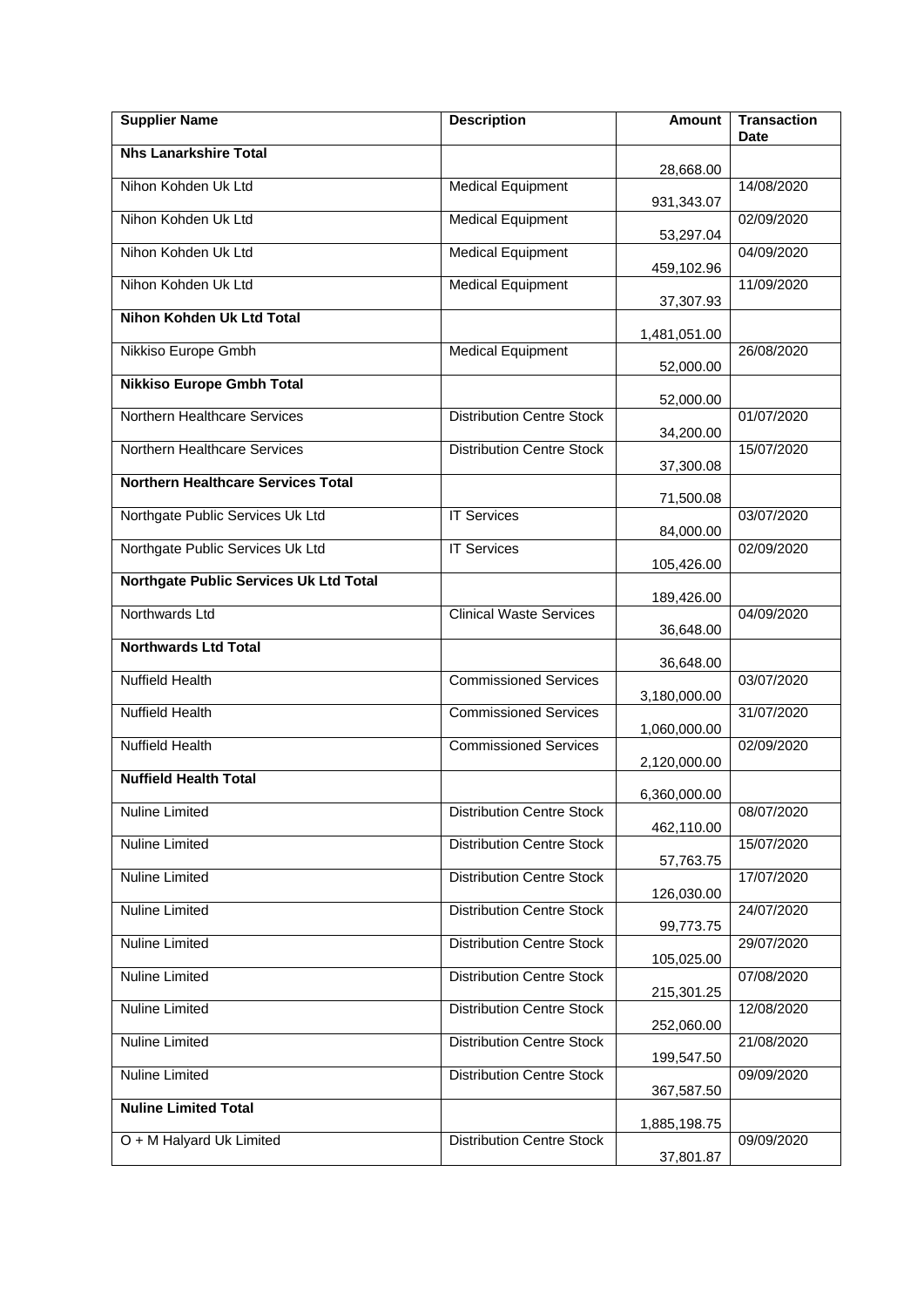| <b>Supplier Name</b>                              | <b>Description</b>               | <b>Amount</b>          | <b>Transaction</b><br>Date |
|---------------------------------------------------|----------------------------------|------------------------|----------------------------|
| O + M Halyard Uk Limited Total                    |                                  | 37,801.87              |                            |
| <b>Oasis Scotland Limited</b>                     | <b>Blood Service Equipment</b>   | 26,762.48              | 10/07/2020                 |
| <b>Oasis Scotland Limited Total</b>               |                                  | 26,762.48              |                            |
| Octapharma Ltd                                    | <b>Distribution Centre Stock</b> | 25,875.00              | 01/07/2020                 |
| Octapharma Ltd                                    | <b>Distribution Centre Stock</b> | 153,000.00             | 02/09/2020                 |
| <b>Octapharma Ltd Total</b>                       |                                  | 178,875.00             |                            |
| Ontex Healthcare Uk Ltd                           | <b>Distribution Centre Stock</b> | 25,888.94              | 03/07/2020                 |
| Ontex Healthcare Uk Ltd                           | <b>Distribution Centre Stock</b> | 45,296.57              | 24/07/2020                 |
| Ontex Healthcare Uk Ltd                           | <b>Distribution Centre Stock</b> | 27,160.07              | 14/08/2020                 |
| Ontex Healthcare Uk Ltd                           | <b>Distribution Centre Stock</b> | 110,676.26             | 28/08/2020                 |
| Ontex Healthcare Uk Ltd                           | <b>Distribution Centre Stock</b> | 46,276.00              | 18/09/2020                 |
| <b>Ontex Healthcare Uk Ltd Total</b>              |                                  | 255,297.84             |                            |
| Optum Health Solutions (uk) Ltd                   | <b>IT Services</b>               | 1,838,622.84           | 09/09/2020                 |
| <b>Optum Health Solutions (uk) Ltd Total</b>      |                                  | 1,838,622.84           |                            |
| <b>Oracle Corporation Uk Ltd</b>                  | <b>IT Services</b>               | 371,483.58             | 23/09/2020                 |
| <b>Oracle Corporation Uk Ltd Total</b>            |                                  | 371,483.58             |                            |
| Ossur Uk                                          | <b>Distribution Centre Stock</b> | 57,582.48              | 23/09/2020                 |
| <b>Ossur Uk Total</b>                             |                                  | 57,582.48              |                            |
| Pertemps Recruitment Partnership Ltd              | <b>Temporary Staff</b>           | 31,388.13              | 04/09/2020                 |
| <b>Pertemps Recruitment Partnership Ltd Total</b> |                                  | 31,388.13              |                            |
| Philips Electronics Uk Ltd                        | <b>IT Services</b>               | 236,066.40             | 10/07/2020                 |
| Philips Electronics Uk Ltd                        | <b>IT Services</b>               | 227,416.89             | 05/08/2020                 |
| <b>Philips Electronics Uk Ltd Total</b>           |                                  | 463,483.29             |                            |
| Philips Healthcare                                | <b>Medical Equipment</b>         | 156,448.08             | 12/08/2020                 |
| <b>Philips Healthcare</b>                         | <b>Medical Equipment</b>         | 72,252.00              | 14/08/2020                 |
| Philips Healthcare                                | <b>Medical Equipment</b>         | 3,503,398.20           | 04/09/2020                 |
| <b>Philips Healthcare Total</b>                   |                                  | 3,732,098.28           |                            |
| Poly Solutions Uk Ltd                             | <b>Distribution Centre Stock</b> | 38,400.00              | 08/07/2020                 |
| Poly Solutions Uk Ltd                             | <b>Distribution Centre Stock</b> | 48,000.00              | 23/09/2020                 |
| <b>Poly Solutions Uk Ltd Total</b>                |                                  |                        |                            |
| <b>Proact Medical</b>                             | <b>Distribution Centre Stock</b> | 86,400.00<br>81,263.30 | 09/09/2020                 |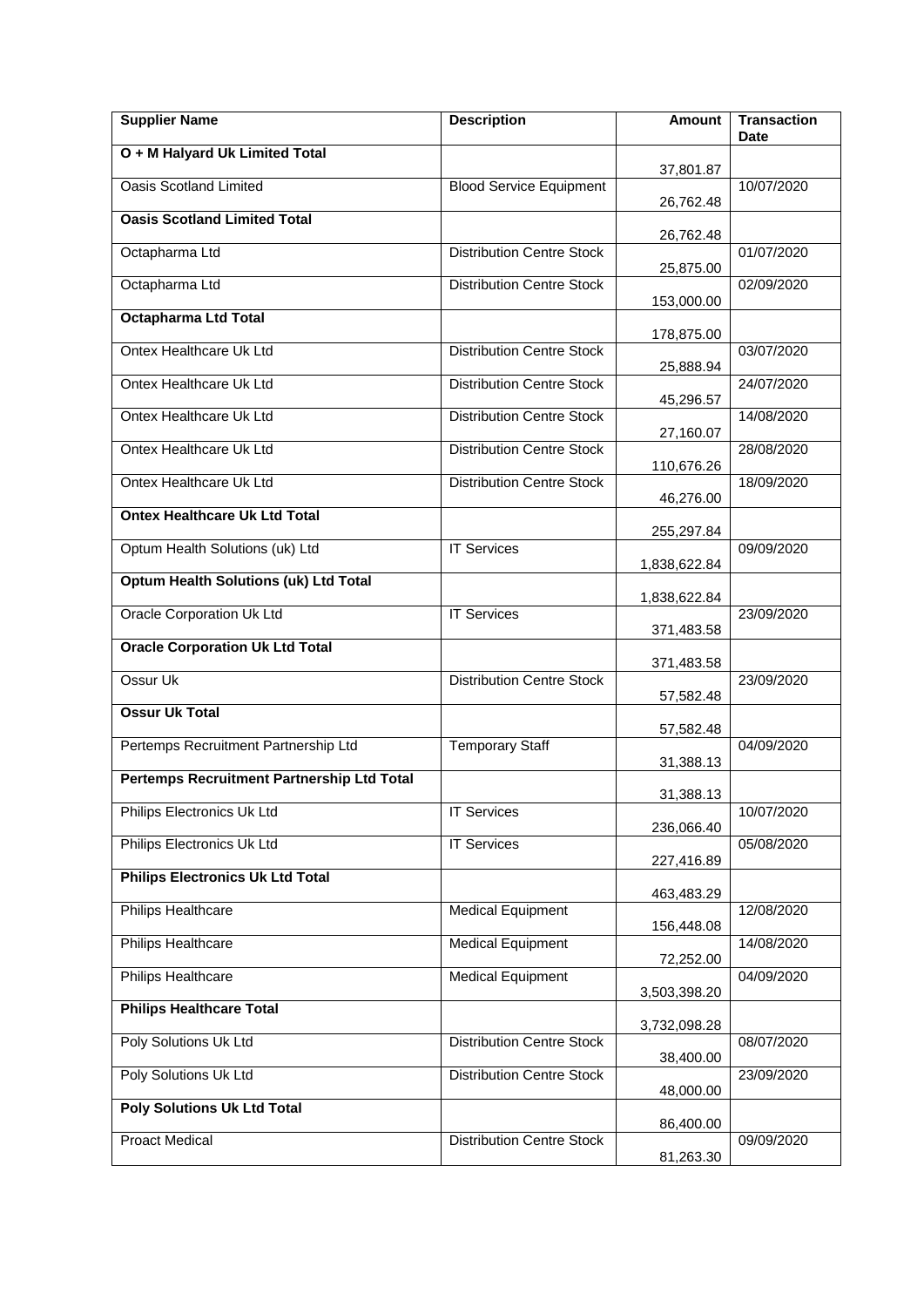| <b>Supplier Name</b>                          | <b>Description</b>               | <b>Amount</b> | <b>Transaction</b><br>Date |
|-----------------------------------------------|----------------------------------|---------------|----------------------------|
| <b>Proact Medical</b>                         | <b>Distribution Centre Stock</b> |               | 18/09/2020                 |
| <b>Proact Medical Total</b>                   |                                  | 38,160.00     |                            |
| Property Partners Management Ltd              | <b>Property Services</b>         | 119,423.30    | 05/08/2020                 |
|                                               |                                  | 43,277.49     |                            |
| <b>Property Partners Management Ltd Total</b> |                                  | 43,277.49     |                            |
| <b>Public Health England</b>                  | <b>Commissioned Services</b>     | 33,936.50     | 22/07/2020                 |
| <b>Public Health England Total</b>            |                                  |               |                            |
| <b>Pursuit Digital Ltd</b>                    | <b>IT Services</b>               | 33,936.50     | 23/09/2020                 |
| <b>Pursuit Digital Ltd</b>                    | <b>IT Services</b>               | 230,110.54    | 30/09/2020                 |
| <b>Pursuit Digital Ltd Total</b>              |                                  | 180,980.94    |                            |
|                                               |                                  | 411,091.48    |                            |
| <b>R J H Plastics Limited</b>                 | <b>Distribution Centre Stock</b> | 27,395.00     | 08/07/2020                 |
| R J H Plastics Limited                        | <b>Distribution Centre Stock</b> | 31,200.00     | 15/07/2020                 |
| R J H Plastics Limited                        | <b>Distribution Centre Stock</b> |               | 17/07/2020                 |
| R J H Plastics Limited                        | <b>Distribution Centre Stock</b> | 31,200.00     | 22/07/2020                 |
| R J H Plastics Limited                        | <b>Distribution Centre Stock</b> | 26,000.00     | 29/07/2020                 |
| <b>R J H Plastics Limited Total</b>           |                                  | 26,000.00     |                            |
|                                               |                                  | 141,795.00    |                            |
| Redwood Ttm Ltd                               | <b>Distribution Centre Stock</b> | 234,088.96    | 02/09/2020                 |
| Redwood Ttm Ltd                               | <b>Distribution Centre Stock</b> |               | 09/09/2020                 |
| Redwood Ttm Ltd                               | <b>Distribution Centre Stock</b> | 117,044.48    | 16/09/2020                 |
| Redwood Ttm Ltd                               | <b>Distribution Centre Stock</b> | 58,522.24     | 25/09/2020                 |
| <b>Redwood Ttm Ltd Total</b>                  |                                  | 58,522.24     |                            |
|                                               |                                  | 468,177.92    |                            |
| <b>Rentokil Initial Uk Ltd</b>                | <b>Distribution Centre Stock</b> | 69,088.80     | 10/07/2020                 |
| Rentokil Initial Uk Ltd                       | <b>Distribution Centre Stock</b> | 74,617.20     | 17/07/2020                 |
| Rentokil Initial Uk Ltd                       | <b>Distribution Centre Stock</b> |               | 07/08/2020                 |
| <b>Rentokil Initial Uk Ltd</b>                | <b>Distribution Centre Stock</b> | 159,268.50    | 11/09/2020                 |
| <b>Rentokil Initial Uk Ltd Total</b>          |                                  | 185,184.30    |                            |
|                                               |                                  | 488,158.80    |                            |
| Resmed (uk) Ltd                               | <b>Medical Equipment</b>         | 66,666.60     | 08/07/2020                 |
| Resmed (uk) Ltd                               | <b>Medical Equipment</b>         | 61,236.00     | 05/08/2020                 |
| Resmed (uk) Ltd                               | <b>Medical Equipment</b>         |               | 04/09/2020                 |
| <b>Resmed (uk) Ltd Total</b>                  |                                  | 570,763.20    |                            |
| Revya li Limited                              | <b>Property Services</b>         | 698,665.80    | 05/08/2020                 |
| Revya li Limited Total                        |                                  | 54,844.20     |                            |
|                                               |                                  | 54,844.20     |                            |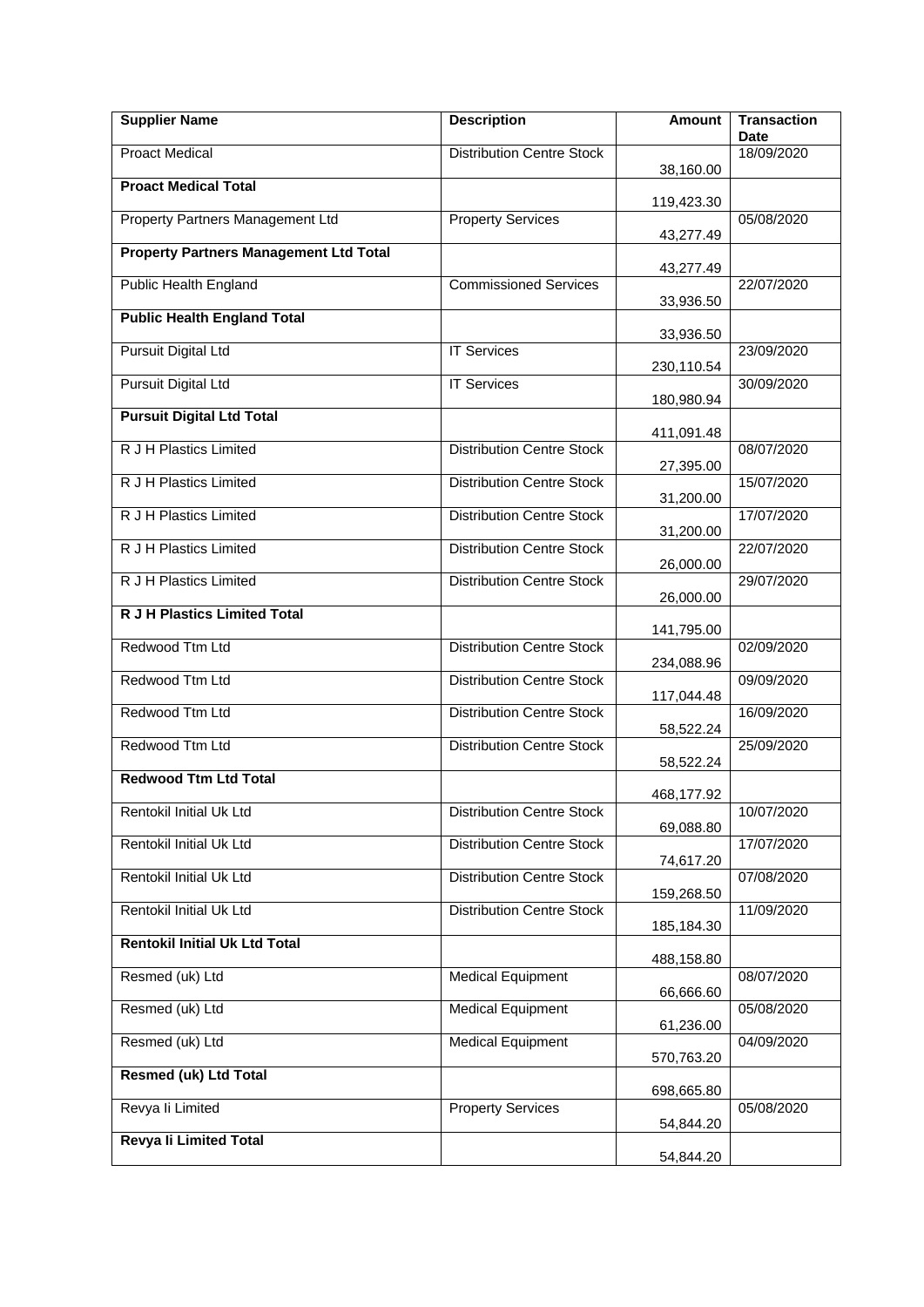| <b>Supplier Name</b>                                          | <b>Description</b>               | <b>Amount</b>           | <b>Transaction</b><br><b>Date</b> |
|---------------------------------------------------------------|----------------------------------|-------------------------|-----------------------------------|
| Reynolds Porter Chamberlain                                   | <b>Distribution Centre Stock</b> |                         | 10/07/2020                        |
| Reynolds Porter Chamberlain                                   | <b>Distribution Centre Stock</b> | 182,058.48<br>66,944.40 | 07/08/2020                        |
| Reynolds Porter Chamberlain Total                             |                                  | 249,002.88              |                                   |
| Robertson Facilities Management                               | <b>Property Services</b>         | 27,386.81               | 24/07/2020                        |
| <b>Robertson Facilities Management</b>                        | <b>Property Services</b>         | 47,235.54               | 29/07/2020                        |
| Robertson Facilities Management                               | <b>Property Services</b>         | 32,154.68               | 05/08/2020                        |
| Robertson Facilities Management                               | <b>Property Services</b>         | 55,989.00               | 16/09/2020                        |
| <b>Robertson Facilities Management Total</b>                  |                                  | 162,766.03              |                                   |
| Robinson Healthcare                                           | <b>Distribution Centre Stock</b> | 30,419.94               | 18/09/2020                        |
| <b>Robinson Healthcare Total</b>                              |                                  | 30,419.94               |                                   |
| Roche Diagnostics Limted                                      | <b>Distribution Centre Stock</b> | 89,471.00               | 15/07/2020                        |
| <b>Roche Diagnostics Limted Total</b>                         |                                  | 89,471.00               |                                   |
| Rocialle Healthcare Limited                                   | <b>Distribution Centre Stock</b> | 72,890.54               | 31/07/2020                        |
| Rocialle Healthcare Limited                                   | <b>Distribution Centre Stock</b> | 29,032.14               | 07/08/2020                        |
| <b>Rocialle Healthcare Limited Total</b>                      |                                  | 101,922.68              |                                   |
| Rotoform Ltd                                                  | <b>Distribution Centre Stock</b> | 70,750.00               | 30/09/2020                        |
| <b>Rotoform Ltd Total</b>                                     |                                  | 70,750.00               |                                   |
| Royal Free London Nhs Foundation Trust                        | <b>Commissioned Services</b>     | 158,563.00              | 19/08/2020                        |
| <b>Royal Free London Nhs Foundation Trust</b><br><b>Total</b> |                                  | 158,563.00              |                                   |
| Royal Mail Group Ltd                                          | Courier/Mail                     | 313,615.62              | 15/07/2020                        |
| <b>Royal Mail Group Ltd Total</b>                             |                                  | 313,615.62              |                                   |
| Rpe2fit Ltd                                                   | <b>Medical Equipment</b>         | 52,867.20               | 22/07/2020                        |
| Rpe2fit Ltd                                                   | <b>Medical Equipment</b>         | 35,257.56               | 12/08/2020                        |
| Rpe2fit Ltd                                                   | <b>Medical Equipment</b>         | 34,538.70               | 02/09/2020                        |
| Rpe2fit Ltd                                                   | <b>Medical Equipment</b>         | 26,810.40               | 04/09/2020                        |
| Rpe2fit Ltd                                                   | <b>Medical Equipment</b>         | 26,484.42               | 16/09/2020                        |
| <b>Rpe2fit Ltd Total</b>                                      |                                  | 175,958.28              |                                   |
| Sac Commercial Limited                                        | <b>Medical Equipment</b>         | 86,973.84               | 25/09/2020                        |
| <b>Sac Commercial Limited Total</b>                           |                                  | 86,973.84               |                                   |
| Salford Royal Nhs Foundation Trust                            | <b>Commissioned Services</b>     | 667,944.85              | 22/07/2020                        |
| Salford Royal Nhs Foundation Trust                            | <b>Commissioned Services</b>     | 650,000.00              | 30/09/2020                        |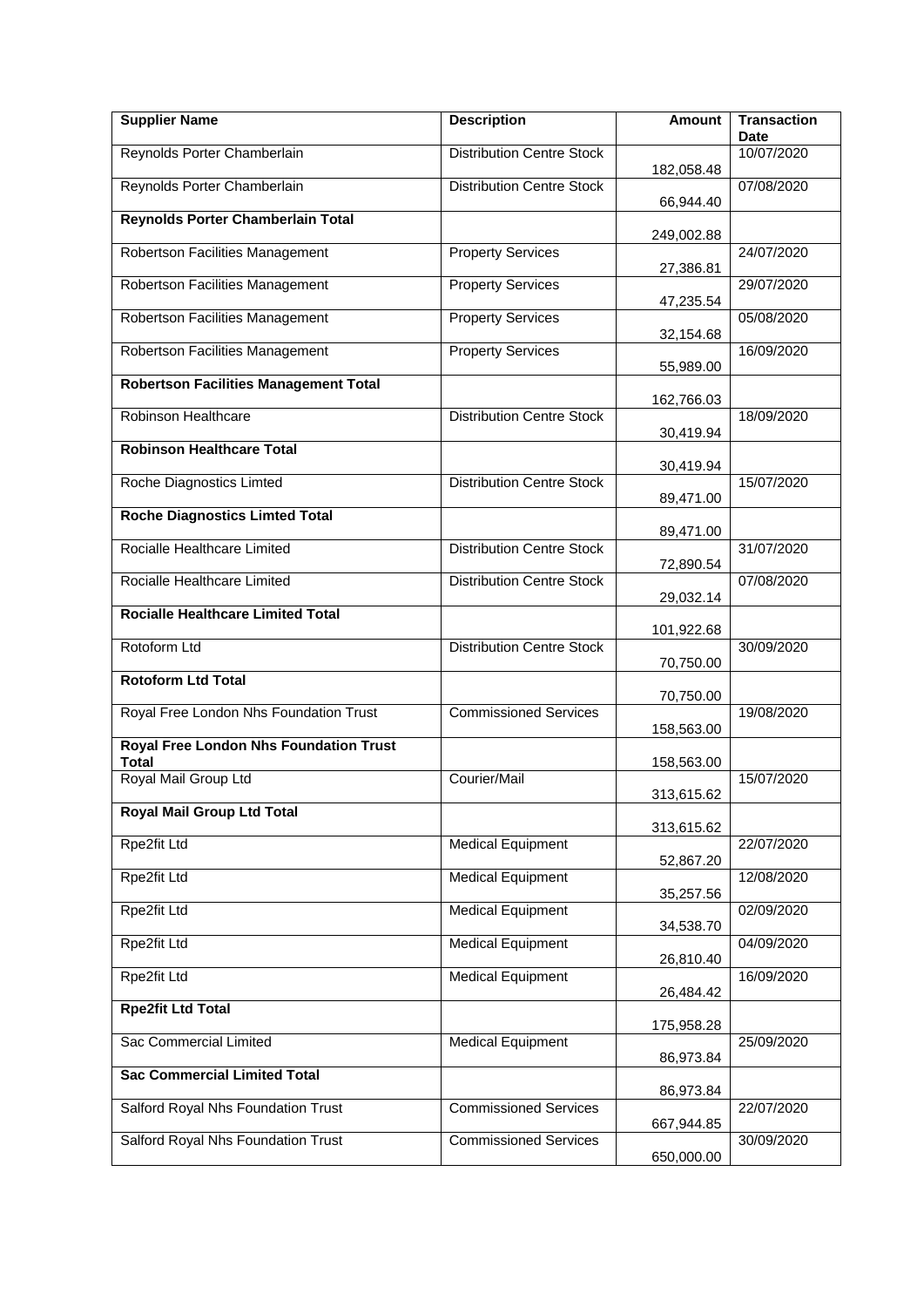| <b>Supplier Name</b>                                              | <b>Description</b>               | Amount       | <b>Transaction</b><br><b>Date</b> |
|-------------------------------------------------------------------|----------------------------------|--------------|-----------------------------------|
| <b>Salford Royal Nhs Foundation Trust Total</b>                   |                                  |              |                                   |
| Sarstedt Ltd                                                      | <b>Distribution Centre Stock</b> | 1,317,944.85 | 24/07/2020                        |
| Sarstedt Ltd                                                      | <b>Distribution Centre Stock</b> | 26,193.89    | 16/09/2020                        |
| <b>Sarstedt Ltd Total</b>                                         |                                  | 25,944.45    |                                   |
| Scotmas Ltd T/a Scotmas Consumer Solutions                        | <b>IT Services</b>               | 52,138.34    | 17/07/2020                        |
|                                                                   |                                  | 27,000.00    |                                   |
| Scotmas Ltd T/a Scotmas Consumer Solutions                        | <b>IT Services</b>               | 26,250.00    | 26/08/2020                        |
| <b>Scotmas Ltd T/a Scotmas Consumer Solutions</b><br><b>Total</b> |                                  | 53,250.00    |                                   |
| Scvo                                                              | <b>IT Services</b>               | 27,068.20    | 12/08/2020                        |
| Scvo                                                              | <b>IT Services</b>               | 30,572.17    | 16/09/2020                        |
| <b>Scvo Total</b>                                                 |                                  | 57,640.37    |                                   |
| Seacole National Centre Limited                                   | <b>Property Services</b>         |              | 03/07/2020                        |
| Seacole National Centre Limited                                   | <b>Property Services</b>         | 378,722.68   | 05/08/2020                        |
| Seacole National Centre Limited                                   | <b>Property Services</b>         | 378,895.83   | 07/08/2020                        |
| Seacole National Centre Limited                                   | <b>Property Services</b>         | 37,176.16    | 21/08/2020                        |
| Seacole National Centre Limited                                   | <b>Property Services</b>         | 56,768.34    | 02/09/2020                        |
|                                                                   |                                  | 378,999.71   |                                   |
| <b>Seacole National Centre Limited Total</b>                      |                                  | 1,230,562.72 |                                   |
| Seacole National Centre Ltd_proceeds A/c                          | <b>Property Services</b>         | 45,623.41    | 25/09/2020                        |
| Seacole National Centre Ltd_proceeds A/c<br><b>Total</b>          |                                  | 45,623.41    |                                   |
| Serco Limited                                                     | <b>Health Services</b>           |              | 24/07/2020                        |
| Serco Limited                                                     | <b>Health Services</b>           | 679,073.02   | 29/07/2020                        |
| Serco Limited                                                     | <b>Health Services</b>           | 561,487.88   | 09/09/2020                        |
| <b>Serco Limited Total</b>                                        |                                  | 457,556.00   |                                   |
| Servelec Healthcare                                               | <b>IT Services</b>               | 1,698,116.90 | 19/08/2020                        |
| <b>Servelec Healthcare Total</b>                                  |                                  | 292,081.76   |                                   |
|                                                                   |                                  | 292,081.76   |                                   |
| Servicenow Uk Ltd                                                 | <b>IT Services</b>               | 777,600.00   | 30/09/2020                        |
| <b>Servicenow Uk Ltd Total</b>                                    |                                  | 777,600.00   |                                   |
| Shire Pharmaceuticals Ltd                                         | <b>Distribution Centre Stock</b> | 332,350.00   | 15/07/2020                        |
| Shire Pharmaceuticals Ltd                                         | <b>Distribution Centre Stock</b> |              | 12/08/2020                        |
| Shire Pharmaceuticals Ltd                                         | <b>Distribution Centre Stock</b> | 462,351.58   | 02/09/2020                        |
| <b>Shire Pharmaceuticals Ltd Total</b>                            |                                  | 258,862.24   |                                   |
| Siemens Healthcare Diagnostics Ltd                                | <b>Distribution Centre Stock</b> | 1,053,563.82 | 08/07/2020                        |
|                                                                   |                                  | 40,240.00    |                                   |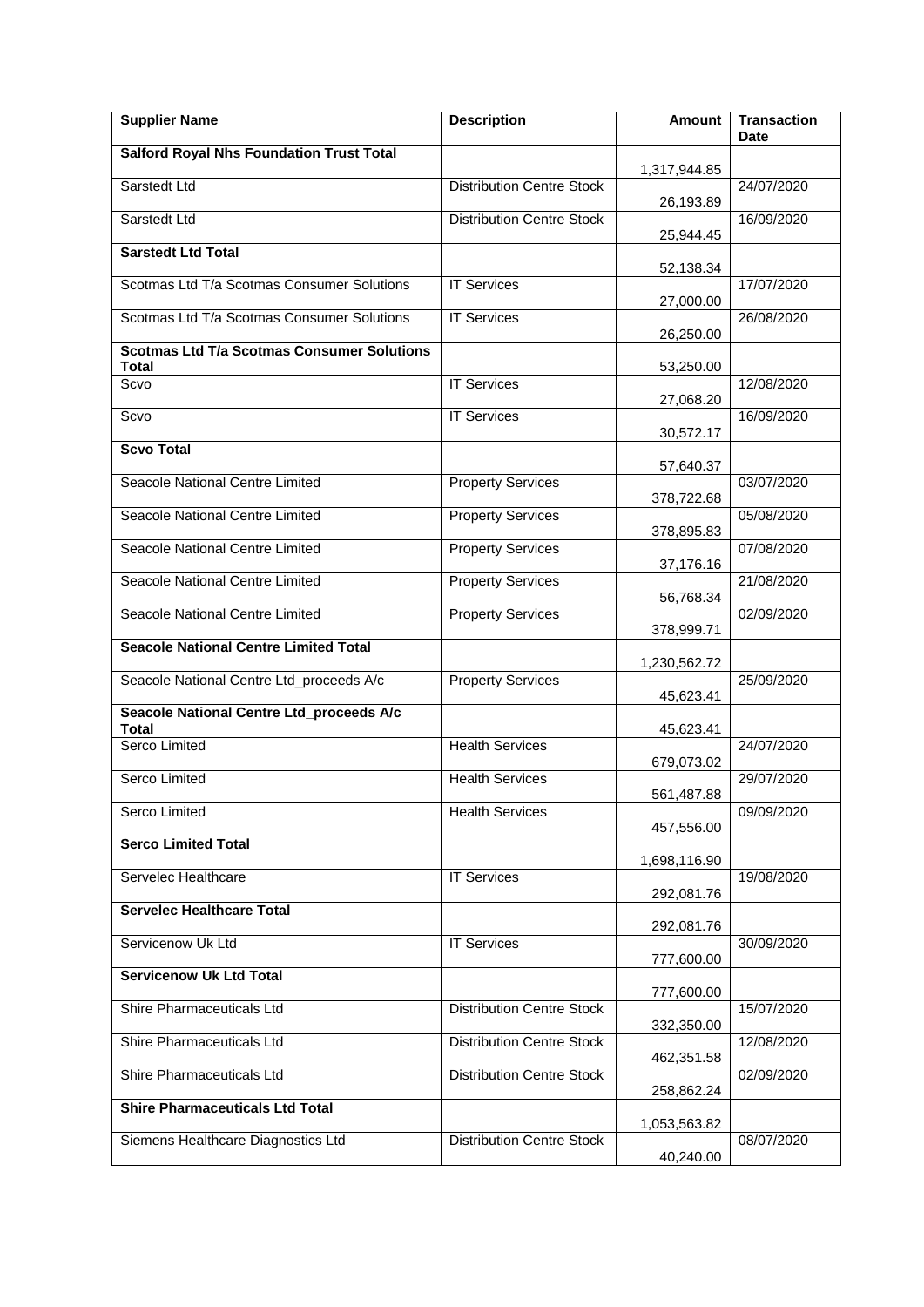| <b>Supplier Name</b>                            | <b>Description</b>               | <b>Amount</b> | <b>Transaction</b><br><b>Date</b> |
|-------------------------------------------------|----------------------------------|---------------|-----------------------------------|
| <b>Siemens Healthcare Diagnostics Ltd Total</b> |                                  | 40,240.00     |                                   |
| Siemens Healthcare Ltd                          | <b>Distribution Centre Stock</b> | 196,764.09    | 01/07/2020                        |
| Siemens Healthcare Ltd                          | <b>Distribution Centre Stock</b> | 675,454.16    | 08/07/2020                        |
| Siemens Healthcare Ltd                          | <b>Distribution Centre Stock</b> | 73,728.00     | 17/07/2020                        |
| Siemens Healthcare Ltd                          | <b>Distribution Centre Stock</b> | 127,908.89    | 22/07/2020                        |
| Siemens Healthcare Ltd                          | <b>Distribution Centre Stock</b> | 35,002.54     | 29/07/2020                        |
| <b>Siemens Healthcare Ltd Total</b>             |                                  | 1,108,857.68  |                                   |
| Slik-pak Ltd                                    | <b>Distribution Centre Stock</b> | 69,690.00     | 12/08/2020                        |
| <b>Slik-pak Ltd Total</b>                       |                                  | 69,690.00     |                                   |
| Smiths Medical (medex Medical Ltd)              | <b>Distribution Centre Stock</b> | 25,432.97     | 03/07/2020                        |
| Smiths Medical (medex Medical Ltd)              | <b>Distribution Centre Stock</b> | 71,093.67     | 10/07/2020                        |
| Smiths Medical (medex Medical Ltd)              | <b>Distribution Centre Stock</b> | 104,905.71    | 28/08/2020                        |
| Smiths Medical (medex Medical Ltd)              | <b>Distribution Centre Stock</b> | 25,644.97     | 11/09/2020                        |
| <b>Smiths Medical (medex Medical Ltd) Total</b> |                                  | 227,077.32    |                                   |
| <b>Softcat Limited</b>                          | <b>IT Services</b>               | 169,849.23    | 03/07/2020                        |
| <b>Softcat Limited</b>                          | <b>IT Services</b>               | 200,841.90    | 15/07/2020                        |
| <b>Softcat Limited</b>                          | <b>IT Services</b>               | 147,559.49    | 29/07/2020                        |
| <b>Softcat Limited</b>                          | <b>IT Services</b>               | 52,788.15     | 05/08/2020                        |
| <b>Softcat Limited</b>                          | <b>IT Services</b>               | 28,478.67     | 11/09/2020                        |
| <b>Softcat Limited</b>                          | <b>IT Services</b>               | 50,955.03     | 16/09/2020                        |
| <b>Softcat Limited Total</b>                    |                                  | 650,472.47    |                                   |
| Soliton It Limited                              | <b>IT Services</b>               | 161,496.00    | 15/07/2020                        |
| <b>Soliton It Limited Total</b>                 |                                  | 161,496.00    |                                   |
| <b>Specialist Computer Centres Plc</b>          | <b>IT Services</b>               | 38,330.76     | 24/07/2020                        |
| <b>Specialist Computer Centres Plc Total</b>    |                                  | 38,330.76     |                                   |
| Spire Healthcare Ltd                            | <b>Health Services</b>           | 950,000.00    | 22/07/2020                        |
| Spire Healthcare Ltd                            | <b>Health Services</b>           | 1,046,111.97  | 05/08/2020                        |
| Spire Healthcare Ltd                            | <b>Health Services</b>           | 1,645,555.03  | 09/09/2020                        |
| Spire Healthcare Ltd                            | <b>Health Services</b>           | 38,726.06     | 16/09/2020                        |
| <b>Spire Healthcare Ltd Total</b>               |                                  | 3,680,393.06  |                                   |
| Sppa (a)                                        | <b>Pension Contributions</b>     | 2,477,068.29  | 08/07/2020                        |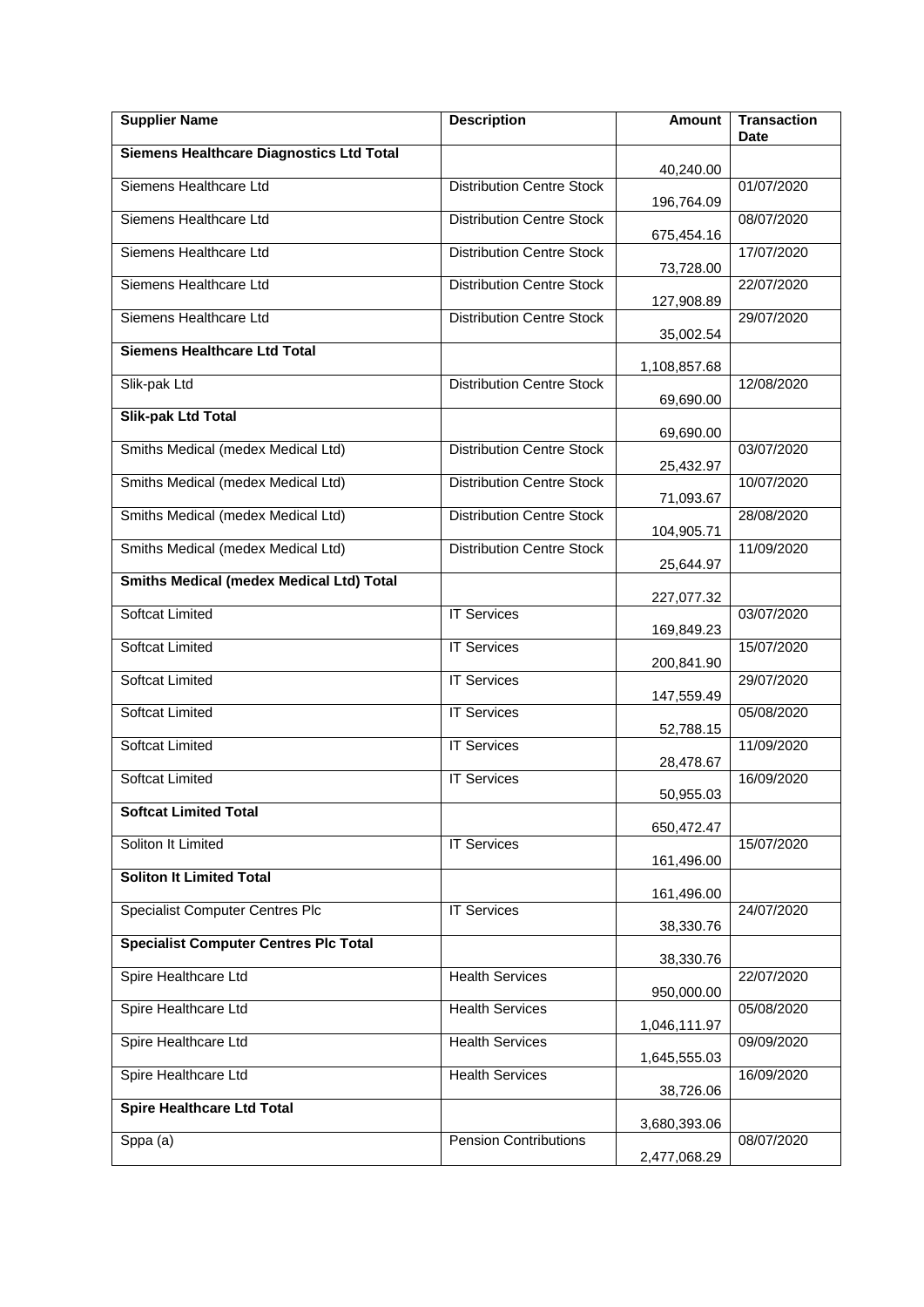| <b>Supplier Name</b>                                         | <b>Description</b>               | <b>Amount</b>           | <b>Transaction</b><br><b>Date</b> |
|--------------------------------------------------------------|----------------------------------|-------------------------|-----------------------------------|
| Sppa (a)                                                     | Pension Contributions            |                         | 22/07/2020                        |
| Sppa (a)                                                     | <b>Pension Contributions</b>     | 36,942.93               | 19/08/2020                        |
| Sppa (a)                                                     | <b>Pension Contributions</b>     | 2,490,236.68            | 16/09/2020                        |
|                                                              |                                  | 2,509,331.98            |                                   |
| Sppa (a) Total                                               |                                  | 7,513,579.88            |                                   |
| <b>Stanford Supply Chain Services (eurocentral)</b>          | <b>Distribution Centre Stock</b> | 76,780.84               | 01/07/2020                        |
| Stanford Supply Chain Services (eurocentral)                 | <b>Distribution Centre Stock</b> | 60,849.06               | 17/07/2020                        |
| Stanford Supply Chain Services (eurocentral)                 | <b>Distribution Centre Stock</b> | 72,595.60               | 31/07/2020                        |
| Stanford Supply Chain Services (eurocentral)                 | <b>Distribution Centre Stock</b> | 293,165.11              | 28/08/2020                        |
| <b>Stanford Supply Chain Services (eurocentral)</b><br>Total |                                  | 503,390.61              |                                   |
| Stanford Supply Chain Services Ltd (factor)                  | <b>Distribution Centre Stock</b> | 51,857.83               | 01/07/2020                        |
| Stanford Supply Chain Services Ltd (factor)                  | <b>Distribution Centre Stock</b> | 68,245.39               | 03/07/2020                        |
| Stanford Supply Chain Services Ltd (factor)                  | <b>Distribution Centre Stock</b> | 115,884.43              | 17/07/2020                        |
| Stanford Supply Chain Services Ltd (factor)                  | <b>Distribution Centre Stock</b> |                         | 19/08/2020                        |
| Stanford Supply Chain Services Ltd (factor)                  | <b>Distribution Centre Stock</b> | 189,144.49<br>30,183.56 | 28/08/2020                        |
| Stanford Supply Chain Services Ltd (factor)                  | <b>Distribution Centre Stock</b> | 29,901.79               | 02/09/2020                        |
| Stanford Supply Chain Services Ltd (factor)                  | <b>Distribution Centre Stock</b> | 60,210.71               | 04/09/2020                        |
| Stanford Supply Chain Services Ltd (factor)                  | <b>Distribution Centre Stock</b> | 111,566.33              | 09/09/2020                        |
| Stanford Supply Chain Services Ltd (factor)                  | <b>Distribution Centre Stock</b> | 44,466.59               | 16/09/2020                        |
| Stanford Supply Chain Services Ltd (factor)                  | <b>Distribution Centre Stock</b> | 76,607.76               | 23/09/2020                        |
| Stanford Supply Chain Services Ltd (factor)                  | <b>Distribution Centre Stock</b> | 44,156.49               | 30/09/2020                        |
| <b>Stanford Supply Chain Services Ltd (factor)</b>           |                                  |                         |                                   |
| <b>Total</b><br><b>Stryker Uk Ltd</b>                        | <b>Distribution Centre Stock</b> | 822,225.37              | 15/07/2020                        |
| <b>Stryker Uk Ltd</b>                                        | <b>Distribution Centre Stock</b> | 26,827.20               | 18/09/2020                        |
|                                                              |                                  | 26,621.42               |                                   |
| <b>Stryker Uk Ltd Total</b>                                  |                                  | 53,448.62               |                                   |
| Syringa Uk Ltd                                               | <b>Distribution Centre Stock</b> | 27,512.40               | 10/07/2020                        |
| <b>Syringa Uk Ltd Total</b>                                  |                                  | 27,512.40               |                                   |
| T.j Smith + Nephew, Ltd                                      | <b>Distribution Centre Stock</b> | 39,701.65               | 24/07/2020                        |
| T.j Smith + Nephew, Ltd                                      | <b>Distribution Centre Stock</b> | 27,415.20               | 05/08/2020                        |
| T.j Smith + Nephew, Ltd                                      | <b>Distribution Centre Stock</b> | 42,007.63               | 14/08/2020                        |
| T.j Smith + Nephew, Ltd                                      | <b>Distribution Centre Stock</b> | 52,220.34               | 21/08/2020                        |
| T.j Smith + Nephew, Ltd                                      | <b>Distribution Centre Stock</b> | 48,899.72               | 02/09/2020                        |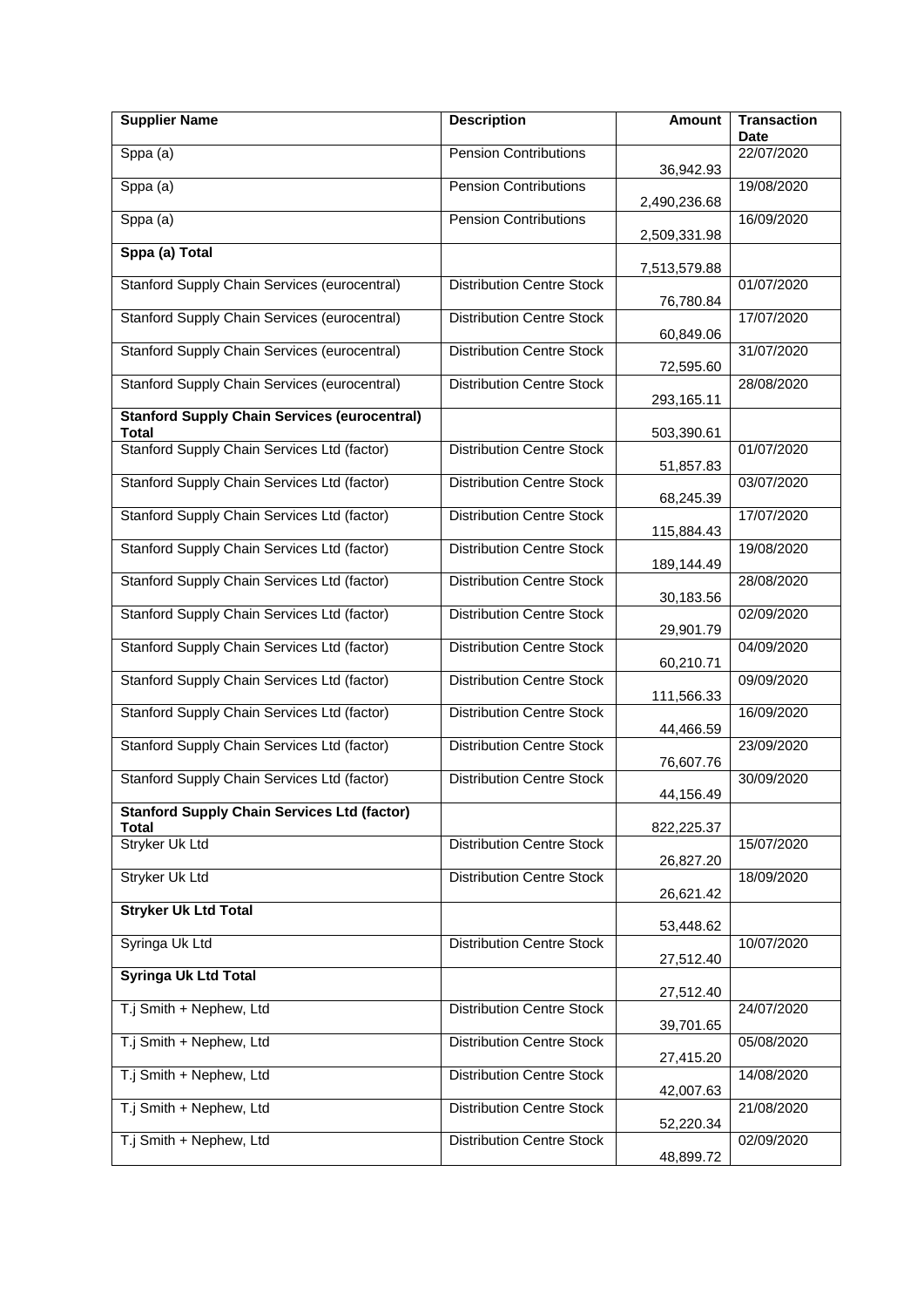| <b>Supplier Name</b>                                  | <b>Description</b>               | <b>Amount</b> | <b>Transaction</b><br><b>Date</b> |
|-------------------------------------------------------|----------------------------------|---------------|-----------------------------------|
| T.j Smith + Nephew, Ltd                               | <b>Distribution Centre Stock</b> | 72,927.56     | 30/09/2020                        |
| T.j Smith + Nephew, Ltd Total                         |                                  | 283,172.10    |                                   |
| <b>Tactuum Ltd</b>                                    | <b>Professional Services</b>     | 29,700.00     | 30/09/2020                        |
| <b>Tactuum Ltd Total</b>                              |                                  |               |                                   |
| <b>Tayside Nhs Board</b>                              | <b>Health Services</b>           | 29,700.00     | 22/07/2020                        |
| <b>Tayside Nhs Board Total</b>                        |                                  | 762,374.00    |                                   |
| <b>Technical Textile Services Ltd (techtex)</b>       | <b>Distribution Centre Stock</b> | 762,374.00    | 15/07/2020                        |
| <b>Technical Textile Services Ltd (techtex)</b>       | <b>Distribution Centre Stock</b> | 78,340.04     | 31/07/2020                        |
| Technical Textile Services Ltd (techtex)              | <b>Distribution Centre Stock</b> | 31,329.26     | 05/08/2020                        |
| Technical Textile Services Ltd (techtex)              | <b>Distribution Centre Stock</b> | 45,658.64     | 12/08/2020                        |
| Technical Textile Services Ltd (techtex)              | <b>Distribution Centre Stock</b> | 35,506.80     | 19/08/2020                        |
| Technical Textile Services Ltd (techtex)              | <b>Distribution Centre Stock</b> | 62,701.63     | 21/08/2020                        |
|                                                       | <b>Distribution Centre Stock</b> | 30,125.09     | 16/09/2020                        |
| Technical Textile Services Ltd (techtex)              |                                  | 60,041.40     |                                   |
| Technical Textile Services Ltd (techtex)              | <b>Distribution Centre Stock</b> | 39,287.81     | 25/09/2020                        |
| Technical Textile Services Ltd (techtex)              | <b>Distribution Centre Stock</b> | 37,326.91     | 30/09/2020                        |
| <b>Technical Textile Services Ltd (techtex) Total</b> |                                  | 420,317.58    |                                   |
| Terumo Bct Europe Nv                                  | <b>Blood Services</b>            | 78,908.76     | 29/07/2020                        |
| Terumo Bct Europe Nv                                  | <b>Blood Services</b>            | 35,541.84     | 05/08/2020                        |
| Terumo Bct Europe Nv                                  | <b>Blood Services</b>            | 91,409.04     | 02/09/2020                        |
| Terumo Bct Europe Nv                                  | <b>Blood Services</b>            | 30,577.98     | 04/09/2020                        |
| Terumo Bct Europe Nv                                  | <b>Blood Services</b>            | 27,590.40     | 30/09/2020                        |
| <b>Terumo Bct Europe Nv Total</b>                     |                                  |               |                                   |
| The Newcastle Upon Tyne Hospitals Nhs Trust           | <b>Commissioned Services</b>     | 264,028.02    | 01/07/2020                        |
| The Newcastle Upon Tyne Hospitals Nhs Trust           | <b>Commissioned Services</b>     | 730,929.00    | 29/07/2020                        |
| The Newcastle Upon Tyne Hospitals Nhs Trust           | <b>Commissioned Services</b>     | 263,168.00    | 16/09/2020                        |
| The Newcastle Upon Tyne Hospitals Nhs Trust           |                                  | 55,200.54     |                                   |
| Total<br>The University Of Edinburgh                  | <b>Specialist Services</b>       | 1,049,297.54  | 08/07/2020                        |
| The University Of Edinburgh                           | <b>Specialist Services</b>       | 61,446.91     | 15/07/2020                        |
| The University Of Edinburgh                           | <b>Specialist Services</b>       | 33,436.51     | 21/08/2020                        |
| The University Of Edinburgh Total                     |                                  | 25,017.32     |                                   |
|                                                       |                                  | 119,900.74    |                                   |
| Therakos (uk) Ltd                                     | <b>Distribution Centre Stock</b> | 27,648.00     | 24/07/2020                        |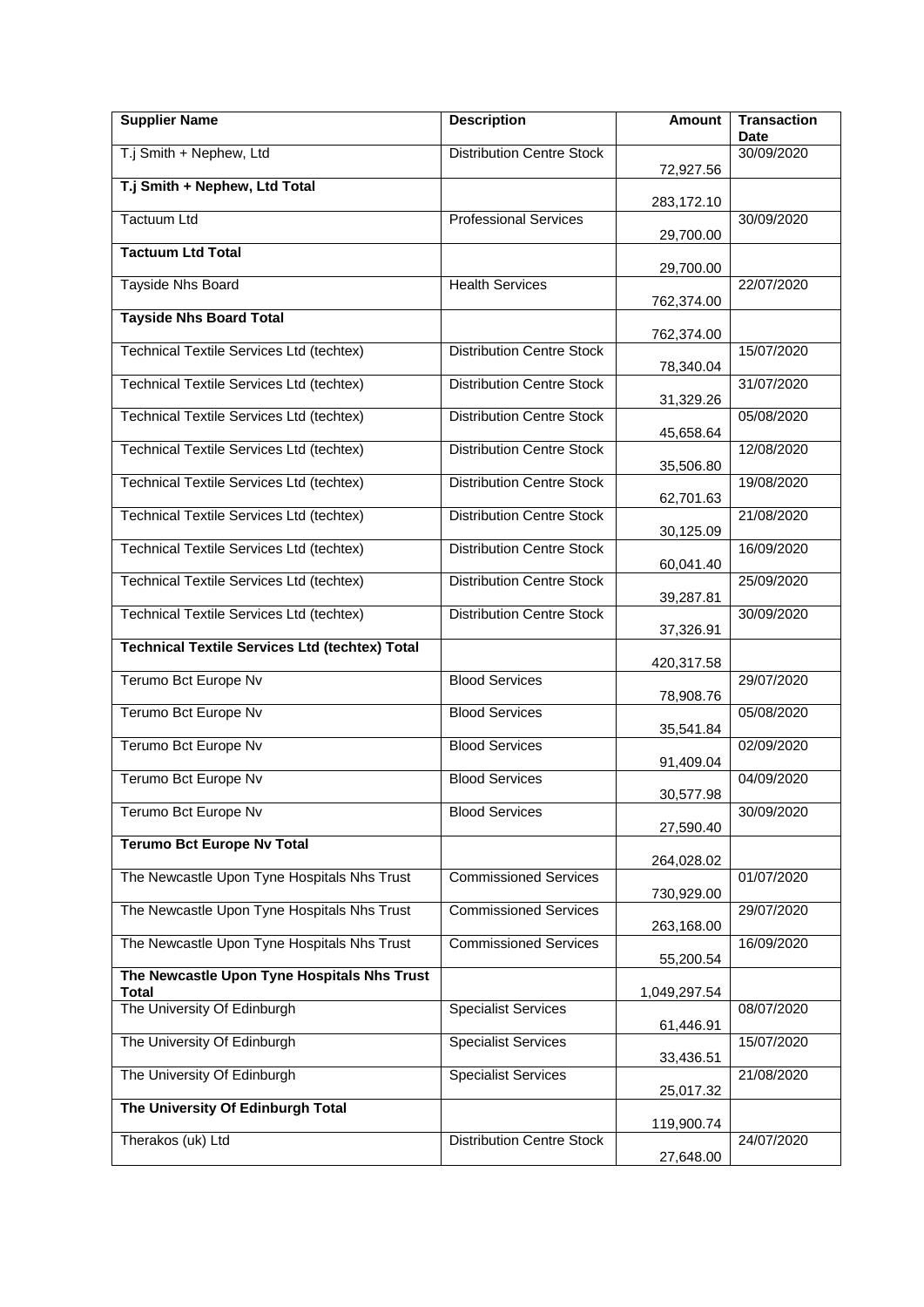| <b>Supplier Name</b>                        | <b>Description</b>               | <b>Amount</b>           | <b>Transaction</b><br><b>Date</b> |
|---------------------------------------------|----------------------------------|-------------------------|-----------------------------------|
| Therakos (uk) Ltd                           | <b>Distribution Centre Stock</b> | 29,248.00               | 21/08/2020                        |
| <b>Therakos (uk) Ltd Total</b>              |                                  | 56,896.00               |                                   |
| Thermo Fisher Diagnostics Ltd               | <b>Distribution Centre Stock</b> |                         | 07/08/2020                        |
| Thermo Fisher Diagnostics Ltd               | <b>Distribution Centre Stock</b> | 133,862.40<br>30,756.48 | 28/08/2020                        |
| <b>Thermo Fisher Diagnostics Ltd Total</b>  |                                  | 164,618.88              |                                   |
| Thomson Gray Ltd                            | <b>IT Services</b>               |                         | 12/08/2020                        |
| <b>Thomson Gray Ltd</b>                     | <b>IT Services</b>               | 29,459.62               | 11/09/2020                        |
| <b>Thomson Gray Ltd Total</b>               |                                  | 60,256.07               |                                   |
| Thomson Reuters (professional) Uk Ltd       | <b>Professional Services</b>     | 89,715.69               | 05/08/2020                        |
| Thomson Reuters (professional) Uk Ltd Total |                                  | 29,474.22               |                                   |
| <b>Tps Healthcare Group</b>                 | <b>Distribution Centre Stock</b> | 29,474.22               | 01/07/2020                        |
|                                             |                                  | 183,333.03              |                                   |
| <b>Tps Healthcare Group</b>                 | <b>Distribution Centre Stock</b> | 29,933.69               | 08/07/2020                        |
| <b>Tps Healthcare Group</b>                 | <b>Distribution Centre Stock</b> | 47,322.80               | 15/07/2020                        |
| <b>Tps Healthcare Group</b>                 | <b>Distribution Centre Stock</b> | 59,146.98               | 22/07/2020                        |
| <b>Tps Healthcare Group</b>                 | <b>Distribution Centre Stock</b> | 54,087.37               | 24/07/2020                        |
| <b>Tps Healthcare Group</b>                 | <b>Distribution Centre Stock</b> | 227,736.39              | 29/07/2020                        |
| <b>Tps Healthcare Group</b>                 | <b>Distribution Centre Stock</b> | 59,252.23               | 05/08/2020                        |
| <b>Tps Healthcare Group</b>                 | <b>Distribution Centre Stock</b> | 85,646.89               | 07/08/2020                        |
| <b>Tps Healthcare Group</b>                 | Distribution Centre Stock        | 61,121.74               | 14/08/2020                        |
| <b>Tps Healthcare Group</b>                 | <b>Distribution Centre Stock</b> | 54,822.93               | 19/08/2020                        |
| <b>Tps Healthcare Group</b>                 | <b>Distribution Centre Stock</b> | 73,802.89               | 26/08/2020                        |
| <b>Tps Healthcare Group</b>                 | <b>Distribution Centre Stock</b> | 75,841.32               | 28/08/2020                        |
| <b>Tps Healthcare Group</b>                 | <b>Distribution Centre Stock</b> | 34,487.32               | 02/09/2020                        |
| <b>Tps Healthcare Group</b>                 | <b>Distribution Centre Stock</b> | 38,127.08               | 09/09/2020                        |
| <b>Tps Healthcare Group</b>                 | <b>Distribution Centre Stock</b> | 34,916.55               | 11/09/2020                        |
| Tps Healthcare Group                        | <b>Distribution Centre Stock</b> | 83,921.55               | 16/09/2020                        |
| <b>Tps Healthcare Group</b>                 | <b>Distribution Centre Stock</b> | 46,727.36               | 18/09/2020                        |
| <b>Tps Healthcare Group</b>                 | <b>Distribution Centre Stock</b> | 44,781.26               | 23/09/2020                        |
| <b>Tps Healthcare Group Total</b>           |                                  |                         |                                   |
| Tradebe Healthcare National Ltd             | <b>Distribution Centre Stock</b> | 1,295,009.38            | 31/07/2020                        |
|                                             |                                  | 216,226.01              |                                   |
| Tradebe Healthcare National Ltd             | <b>Distribution Centre Stock</b> | 167,023.20              | 05/08/2020                        |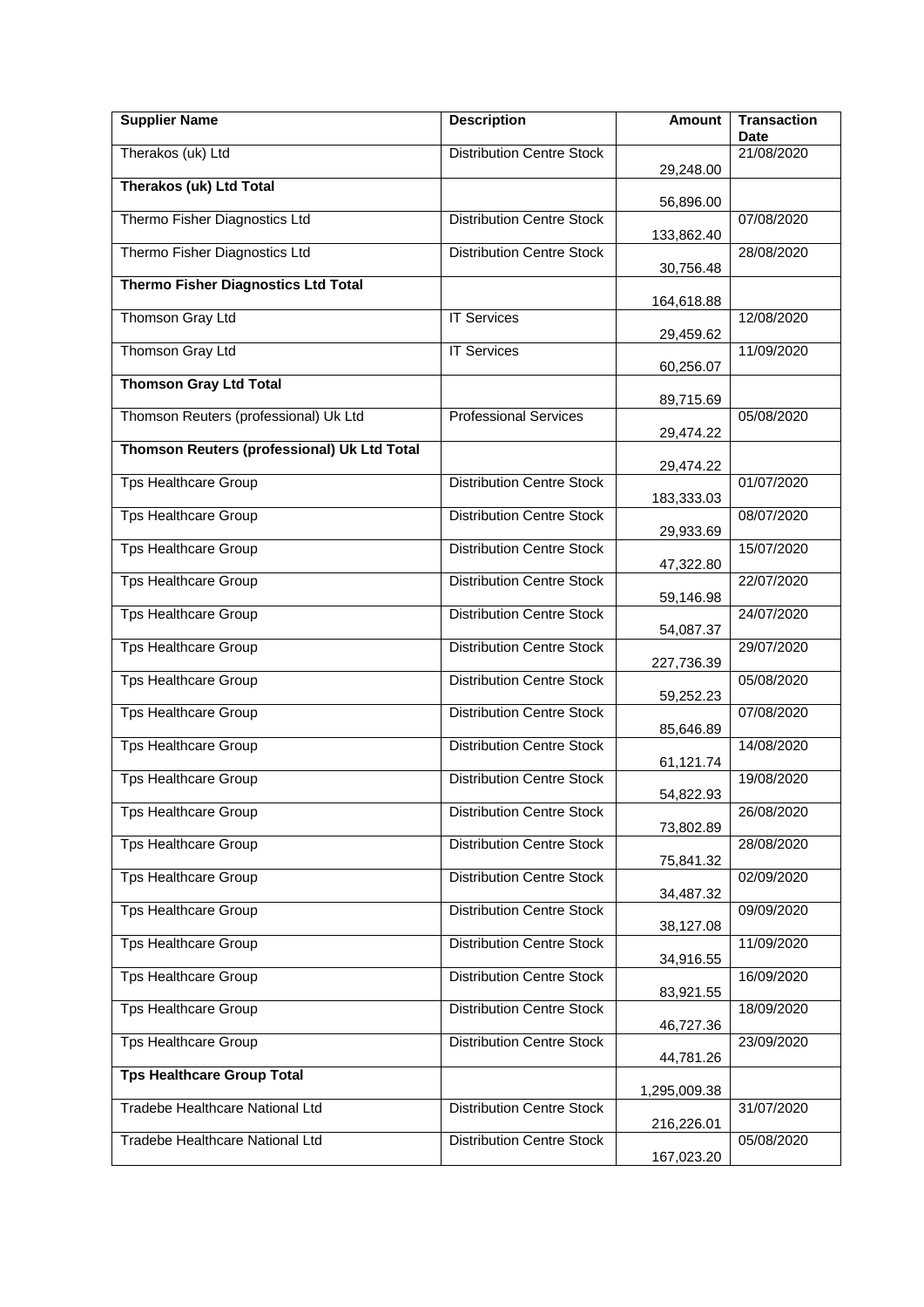| <b>Supplier Name</b>                         | <b>Description</b>               | <b>Amount</b> | <b>Transaction</b><br><b>Date</b> |
|----------------------------------------------|----------------------------------|---------------|-----------------------------------|
| Tradebe Healthcare National Ltd              | <b>Distribution Centre Stock</b> | 270,064.56    | 21/08/2020                        |
| <b>Tradebe Healthcare National Ltd Total</b> |                                  |               |                                   |
| <b>Trustmarque Solutions Ltd</b>             | <b>IT Services</b>               | 653,313.77    | 29/07/2020                        |
| <b>Trustmarque Solutions Ltd Total</b>       |                                  | 151,200.00    |                                   |
| Unico                                        | <b>Distribution Centre Stock</b> | 151,200.00    | 08/07/2020                        |
| Unico                                        | <b>Distribution Centre Stock</b> | 48,470.40     | 10/07/2020                        |
| <b>Unico Total</b>                           |                                  | 79,522.56     |                                   |
|                                              |                                  | 127,992.96    |                                   |
| University Of Strathclyde                    | <b>Specialist Services</b>       | 41,500.00     | 22/07/2020                        |
| <b>University Of Strathclyde Total</b>       |                                  | 41,500.00     |                                   |
| Vacsax Ltd                                   | <b>Distribution Centre Stock</b> | 26,629.20     | 05/08/2020                        |
| <b>Vacsax Ltd Total</b>                      |                                  |               |                                   |
| Venesky-brown Recruitment Ltd                | <b>Temporary Staff</b>           | 26,629.20     | 04/09/2020                        |
| Venesky-brown Recruitment Ltd                | <b>Temporary Staff</b>           | 33,278.76     | 23/09/2020                        |
| Venesky-brown Recruitment Ltd                | <b>Temporary Staff</b>           | 41,646.30     | 25/09/2020                        |
| Venesky-brown Recruitment Ltd Total          |                                  | 25,184.04     |                                   |
|                                              |                                  | 100,109.10    |                                   |
| Veolia Environmental Services Uk Ltd         | <b>Property Services</b>         | 81,594.00     | 15/07/2020                        |
| Veolia Environmental Services Uk Ltd Total   |                                  | 81,594.00     |                                   |
| Virgin Media Business                        | <b>IT Services</b>               | 40,654.77     | 07/08/2020                        |
| Virgin Media Business Total                  |                                  | 40,654.77     |                                   |
| Viridor Waste Management Ltd                 | <b>Clinical Waste Services</b>   |               | 01/07/2020                        |
| Viridor Waste Management Ltd                 | <b>Clinical Waste Services</b>   | 55,225.69     | 08/07/2020                        |
| Viridor Waste Management Ltd                 | <b>Clinical Waste Services</b>   | 33,447.72     | 15/07/2020                        |
| Viridor Waste Management Ltd                 | <b>Clinical Waste Services</b>   | 43,886.89     | 22/07/2020                        |
| Viridor Waste Management Ltd                 | <b>Clinical Waste Services</b>   | 33,099.77     | 05/08/2020                        |
|                                              |                                  | 26,259.14     |                                   |
| Viridor Waste Management Ltd                 | <b>Clinical Waste Services</b>   | 40,534.47     | 07/08/2020                        |
| Viridor Waste Management Ltd                 | <b>Clinical Waste Services</b>   | 33,261.04     | 14/08/2020                        |
| Viridor Waste Management Ltd Total           |                                  | 265,714.72    |                                   |
| Vodafone Ltd Formerly Cable + Wireless Uk    | <b>IT Services</b>               |               | 24/07/2020                        |
| Vodafone Ltd Formerly Cable + Wireless Uk    |                                  | 28,197.00     |                                   |
| Total<br>Vygon (uk) Ltd                      | <b>Distribution Centre Stock</b> | 28,197.00     | 08/07/2020                        |
| Vygon (uk) Ltd                               | <b>Distribution Centre Stock</b> | 65,720.70     | 15/07/2020                        |
|                                              |                                  | 37,372.92     |                                   |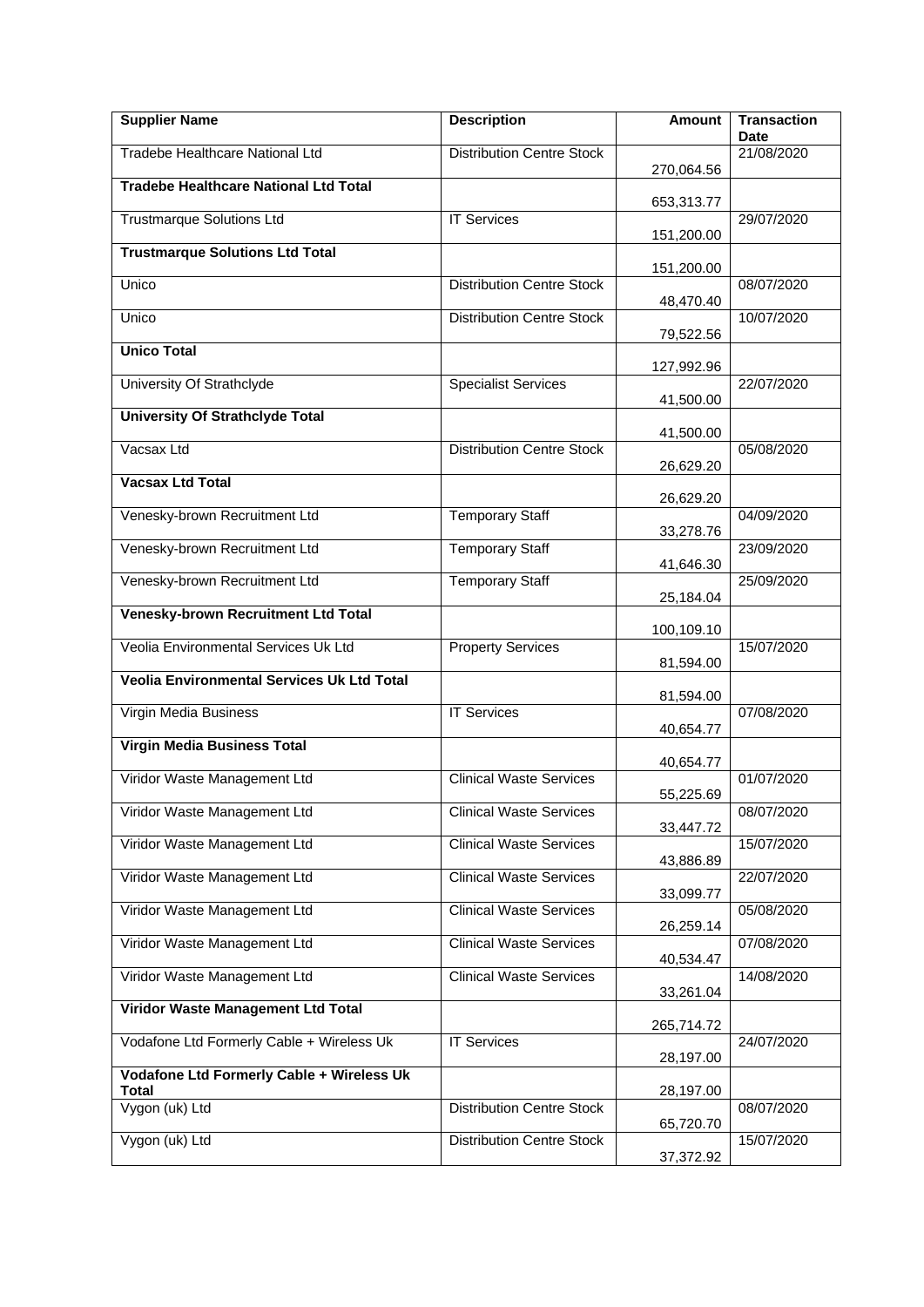| Vygon (uk) Ltd<br><b>Distribution Centre Stock</b><br>22/07/2020<br>26,117.58<br>Vygon (uk) Ltd<br><b>Distribution Centre Stock</b><br>24/07/2020<br>45,961.40<br>Vygon (uk) Ltd<br><b>Distribution Centre Stock</b><br>05/08/2020<br>96,325.30<br>Vygon (uk) Ltd<br><b>Distribution Centre Stock</b><br>12/08/2020<br>27,842.76<br>Vygon (uk) Ltd<br><b>Distribution Centre Stock</b><br>26/08/2020<br>61,081.70<br>Vygon (uk) Ltd<br><b>Distribution Centre Stock</b><br>02/09/2020<br>118,265.30<br>Vygon (uk) Ltd<br><b>Distribution Centre Stock</b><br>09/09/2020<br>62,010.76<br>Vygon (uk) Ltd<br><b>Distribution Centre Stock</b><br>11/09/2020<br>47,425.33<br>Vygon (uk) Ltd<br><b>Distribution Centre Stock</b><br>18/09/2020<br>67,542.60<br>Vygon (uk) Ltd<br><b>Distribution Centre Stock</b><br>25/09/2020<br>44,671.44<br>Vygon (uk) Ltd Total<br>700,337.79<br>W H Malcolm Ltd<br><b>Property Services</b><br>01/07/2020 |
|--------------------------------------------------------------------------------------------------------------------------------------------------------------------------------------------------------------------------------------------------------------------------------------------------------------------------------------------------------------------------------------------------------------------------------------------------------------------------------------------------------------------------------------------------------------------------------------------------------------------------------------------------------------------------------------------------------------------------------------------------------------------------------------------------------------------------------------------------------------------------------------------------------------------------------------------|
|                                                                                                                                                                                                                                                                                                                                                                                                                                                                                                                                                                                                                                                                                                                                                                                                                                                                                                                                            |
|                                                                                                                                                                                                                                                                                                                                                                                                                                                                                                                                                                                                                                                                                                                                                                                                                                                                                                                                            |
|                                                                                                                                                                                                                                                                                                                                                                                                                                                                                                                                                                                                                                                                                                                                                                                                                                                                                                                                            |
|                                                                                                                                                                                                                                                                                                                                                                                                                                                                                                                                                                                                                                                                                                                                                                                                                                                                                                                                            |
|                                                                                                                                                                                                                                                                                                                                                                                                                                                                                                                                                                                                                                                                                                                                                                                                                                                                                                                                            |
|                                                                                                                                                                                                                                                                                                                                                                                                                                                                                                                                                                                                                                                                                                                                                                                                                                                                                                                                            |
|                                                                                                                                                                                                                                                                                                                                                                                                                                                                                                                                                                                                                                                                                                                                                                                                                                                                                                                                            |
|                                                                                                                                                                                                                                                                                                                                                                                                                                                                                                                                                                                                                                                                                                                                                                                                                                                                                                                                            |
|                                                                                                                                                                                                                                                                                                                                                                                                                                                                                                                                                                                                                                                                                                                                                                                                                                                                                                                                            |
|                                                                                                                                                                                                                                                                                                                                                                                                                                                                                                                                                                                                                                                                                                                                                                                                                                                                                                                                            |
|                                                                                                                                                                                                                                                                                                                                                                                                                                                                                                                                                                                                                                                                                                                                                                                                                                                                                                                                            |
| 189,710.22                                                                                                                                                                                                                                                                                                                                                                                                                                                                                                                                                                                                                                                                                                                                                                                                                                                                                                                                 |
| W H Malcolm Ltd<br><b>Property Services</b><br>03/07/2020<br>151,013.94                                                                                                                                                                                                                                                                                                                                                                                                                                                                                                                                                                                                                                                                                                                                                                                                                                                                    |
| W H Malcolm Ltd<br><b>Property Services</b><br>08/07/2020<br>30,022.19                                                                                                                                                                                                                                                                                                                                                                                                                                                                                                                                                                                                                                                                                                                                                                                                                                                                     |
| W H Malcolm Ltd<br><b>Property Services</b><br>15/07/2020<br>179,983.61                                                                                                                                                                                                                                                                                                                                                                                                                                                                                                                                                                                                                                                                                                                                                                                                                                                                    |
| W H Malcolm Ltd<br><b>Property Services</b><br>17/07/2020<br>138,835.36                                                                                                                                                                                                                                                                                                                                                                                                                                                                                                                                                                                                                                                                                                                                                                                                                                                                    |
| W H Malcolm Ltd<br><b>Property Services</b><br>24/07/2020<br>135,678.56                                                                                                                                                                                                                                                                                                                                                                                                                                                                                                                                                                                                                                                                                                                                                                                                                                                                    |
| W H Malcolm Ltd<br><b>Property Services</b><br>05/08/2020<br>225,773.81                                                                                                                                                                                                                                                                                                                                                                                                                                                                                                                                                                                                                                                                                                                                                                                                                                                                    |
| W H Malcolm Ltd<br><b>Property Services</b><br>07/08/2020<br>38,946.05                                                                                                                                                                                                                                                                                                                                                                                                                                                                                                                                                                                                                                                                                                                                                                                                                                                                     |
| W H Malcolm Ltd<br><b>Property Services</b><br>12/08/2020<br>217,110.33                                                                                                                                                                                                                                                                                                                                                                                                                                                                                                                                                                                                                                                                                                                                                                                                                                                                    |
| W H Malcolm Ltd<br><b>Property Services</b><br>19/08/2020<br>129,819.31                                                                                                                                                                                                                                                                                                                                                                                                                                                                                                                                                                                                                                                                                                                                                                                                                                                                    |
| W H Malcolm Ltd<br><b>Property Services</b><br>28/08/2020<br>201,336.14                                                                                                                                                                                                                                                                                                                                                                                                                                                                                                                                                                                                                                                                                                                                                                                                                                                                    |
| W H Malcolm Ltd<br><b>Property Services</b><br>09/09/2020<br>144,318.67                                                                                                                                                                                                                                                                                                                                                                                                                                                                                                                                                                                                                                                                                                                                                                                                                                                                    |
| W H Malcolm Ltd<br><b>Property Services</b><br>16/09/2020<br>140,766.92                                                                                                                                                                                                                                                                                                                                                                                                                                                                                                                                                                                                                                                                                                                                                                                                                                                                    |
| W H Malcolm Ltd<br><b>Property Services</b><br>30/09/2020<br>151,524.14                                                                                                                                                                                                                                                                                                                                                                                                                                                                                                                                                                                                                                                                                                                                                                                                                                                                    |
| <b>W H Malcolm Ltd Total</b><br>2,074,839.25                                                                                                                                                                                                                                                                                                                                                                                                                                                                                                                                                                                                                                                                                                                                                                                                                                                                                               |
| Wb Electrical Services Ltd<br><b>Property Services</b><br>05/08/2020<br>75,848.47                                                                                                                                                                                                                                                                                                                                                                                                                                                                                                                                                                                                                                                                                                                                                                                                                                                          |
| <b>Wb Electrical Services Ltd Total</b><br>75,848.47                                                                                                                                                                                                                                                                                                                                                                                                                                                                                                                                                                                                                                                                                                                                                                                                                                                                                       |
| Welch Allyn Uk Ltd<br><b>Distribution Centre Stock</b><br>10/07/2020<br>35,296.94                                                                                                                                                                                                                                                                                                                                                                                                                                                                                                                                                                                                                                                                                                                                                                                                                                                          |
| Welch Allyn Uk Ltd<br><b>Distribution Centre Stock</b><br>15/07/2020                                                                                                                                                                                                                                                                                                                                                                                                                                                                                                                                                                                                                                                                                                                                                                                                                                                                       |
| 26,043.36<br>Welch Allyn Uk Ltd<br><b>Distribution Centre Stock</b><br>05/08/2020<br>25,988.16                                                                                                                                                                                                                                                                                                                                                                                                                                                                                                                                                                                                                                                                                                                                                                                                                                             |